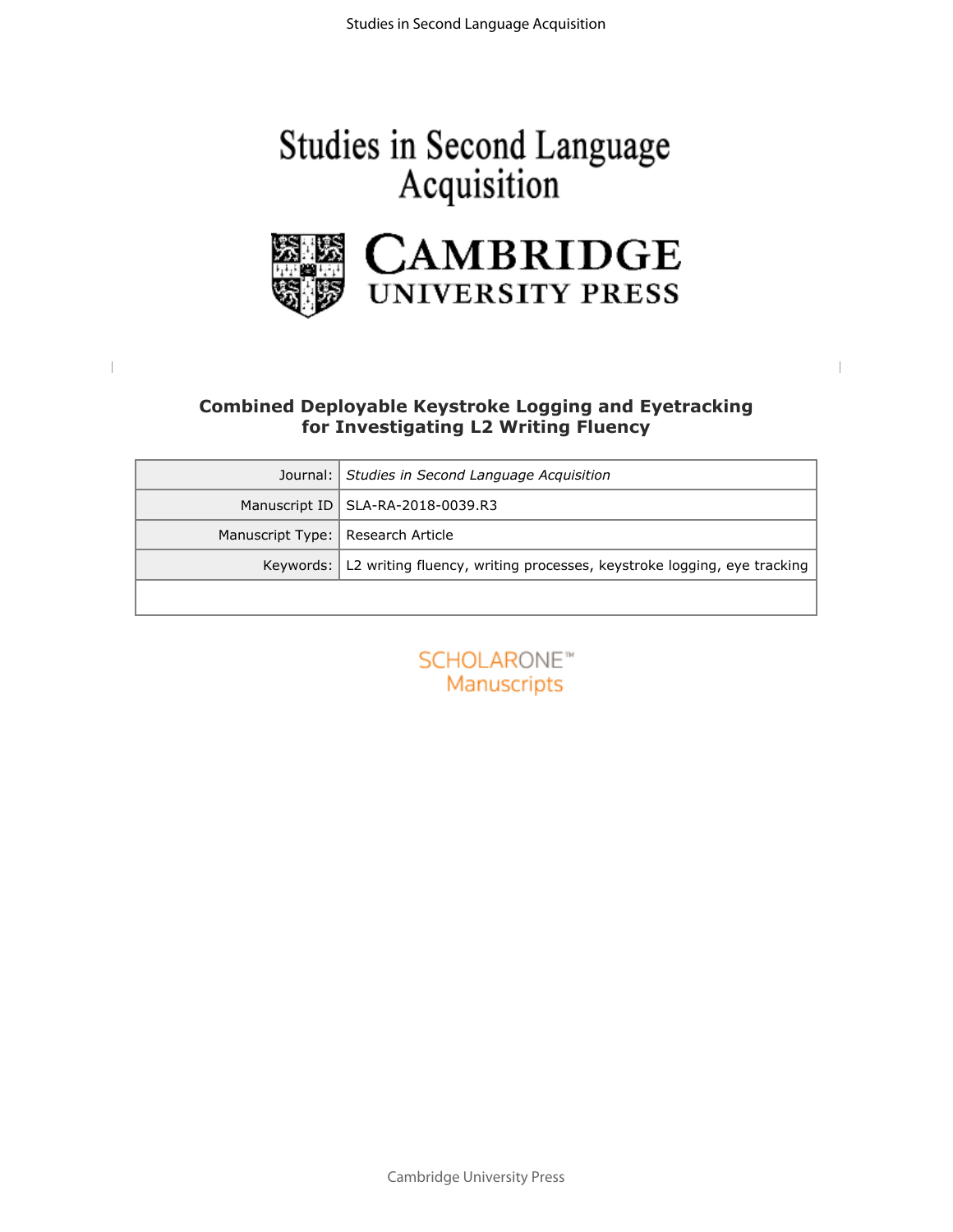# Running head: COMBINED DEPLOYABLE KEYSTROKE LOGGING

# **Combined Deployable Keystroke Logging and Eyetracking**

# **for Investigating L2 Writing Fluency**

# Evgeny Chukharev-Hudilainen

Department of English, Iowa State University, USA

# Aysel Saricaoglu

Department of English Language and Literature, Social Sciences University of Ankara, Turkey

Mark Torrance

Evgeny Chukharev-Hudilainen<br>
partment of English, Iowa State University, I<br>
Aysel Saricaoglu<br>
anguage and Literature, Social Sciences University<br>
Mark Torrance<br>
eent of Psychology, Nottingham Trent Unive Department of Psychology, Nottingham Trent University, UK

Hui-Hsien Feng

Department of English, National Kaohsiung University of Science and Technology, Taiwan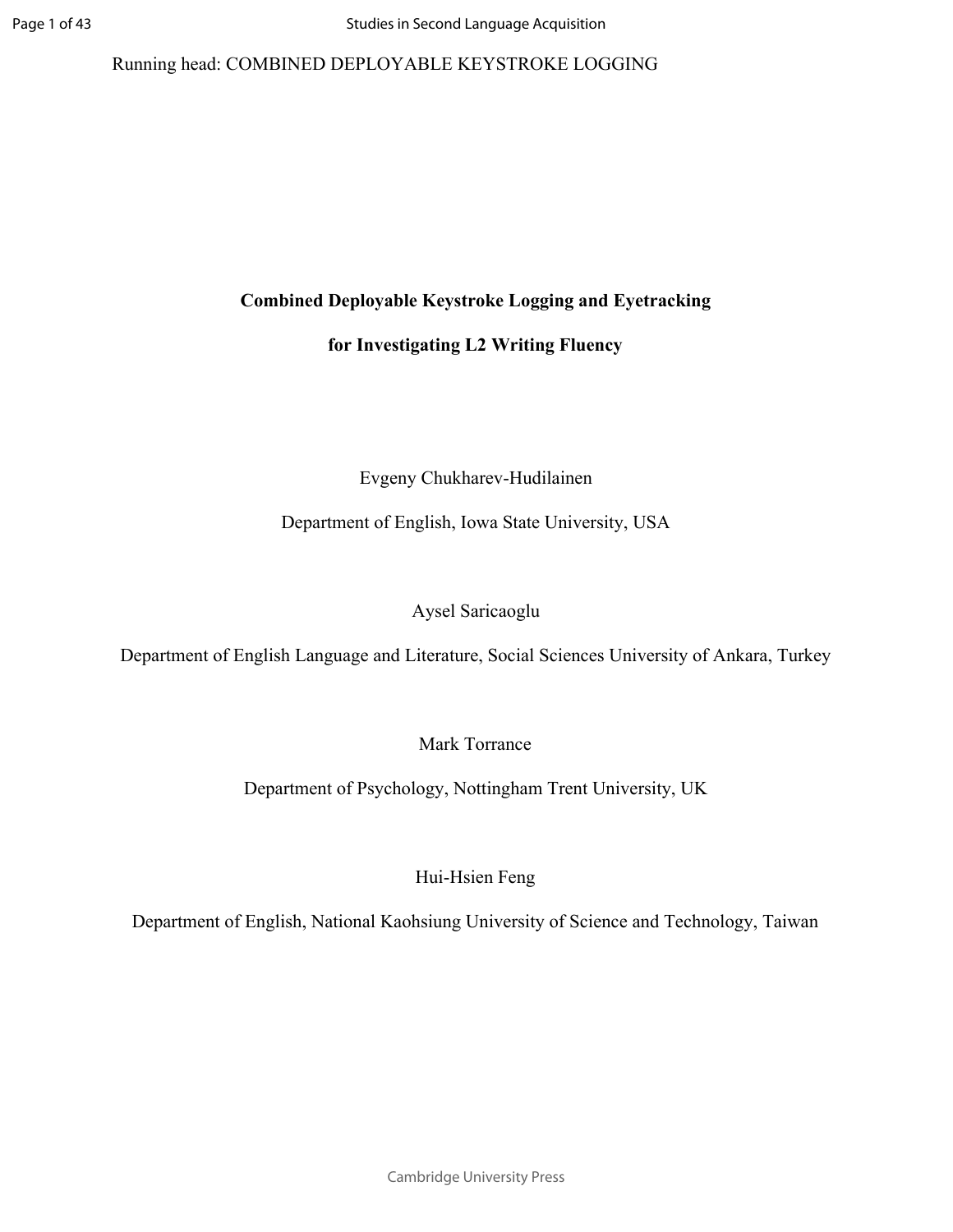#### Abstract

Iogging and eye-tracking capabilities. Linear<br>of pausing and reading behaviors based on la<br>ors. Findings revealed differences between p<br>iting processes. The paper concludes by disculate the theoretical and practical standp Although fluency is an important sub-construct of language proficiency, it has not received as much attention in L2 writing research as complexity and accuracy have, in part due to the lack of methodological approaches for the analysis of large datasets of writing-process data. This article presents a method of time-aligned keystroke logging and eye tracking and reports an empirical study investigating L2 writing fluency through this method. Twenty-four undergraduate students at a private university in Turkey performed two writing tasks delivered through a web text editor with embedded keystroke logging and eye-tracking capabilities. Linear mixed-effects models were fit to predict indices of pausing and reading behaviors based on language status (L1 vs. L2) and linguistic context factors. Findings revealed differences between pausing and eye-fixation behavior in L1 and L2 writing processes. The paper concludes by discussing the affordances of the proposed method from the theoretical and practical standpoints.

*Keywords*: L2 writing fluency, writing processes, keystroke logging, eye tracking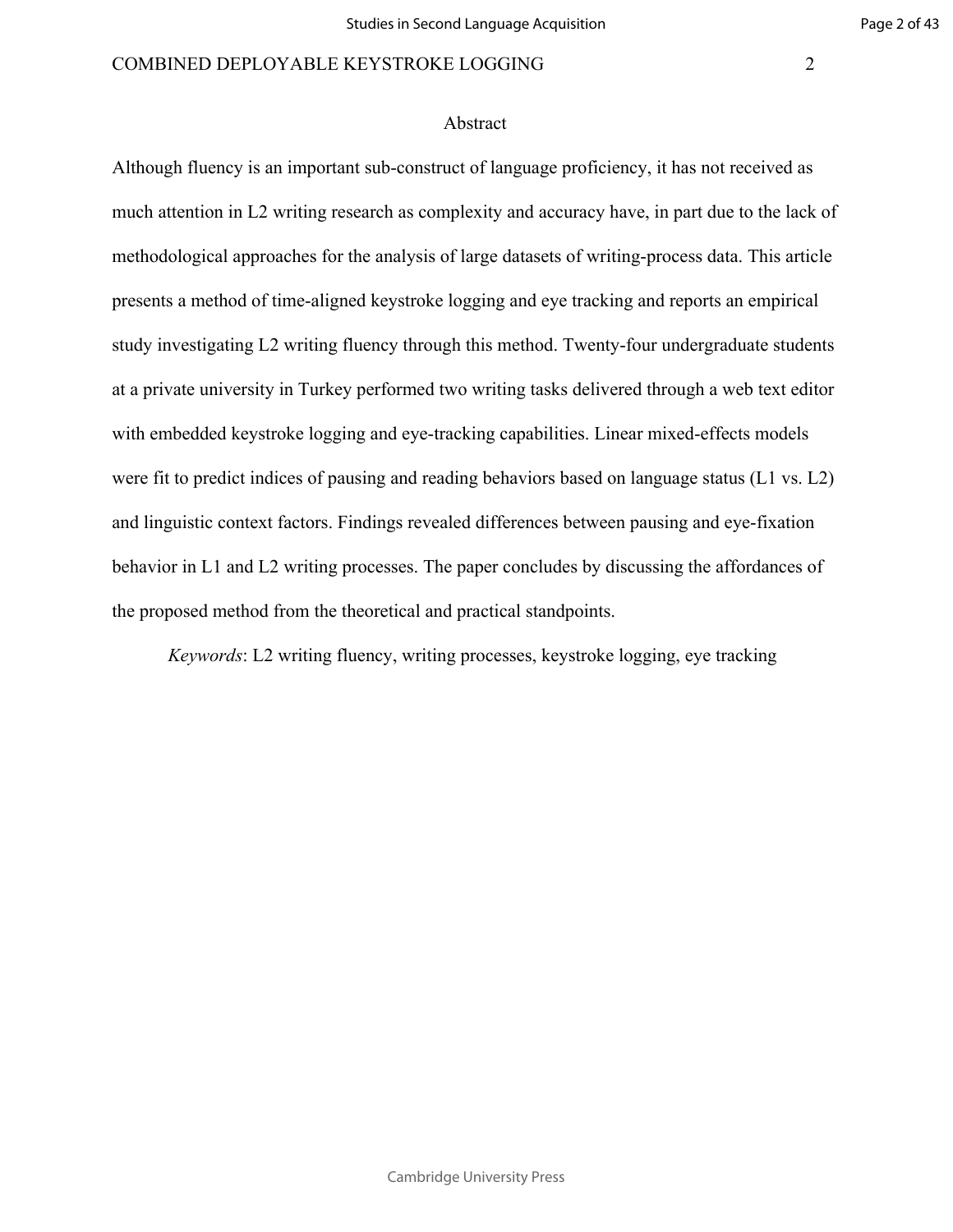#### **Introduction**

Soften measured across whole writing sessio<br>& Nitta, 2014; Chenoweth & Hayes, 2001). S<br>lack both explanatory power and instruction<br>rall is less useful, from both the research and<br>what specifically it is that the student s According to a consensus in second language acquisition research, language proficiency can be captured by the constructs of accuracy (i.e., lack of errors), complexity (i.e., being able to produce adequately complex linguistic structures), and fluency [\(Pallotti, 2009; Wolfe-Quintero,](https://paperpile.com/c/Tko6jV/qNTp5+OYBOq) [Inagaki, & Kim, 1998\).](https://paperpile.com/c/Tko6jV/qNTp5+OYBOq) While fluency is central to studies of L2 speaking proficiency [\(de Jong,](https://paperpile.com/c/Tko6jV/eGnpN+oG58r+BplDk+4bcqi) [Steinel, Florijn, Schoonen, & Hulstijn, 2012; Derwing, Munro, & Thomson, 2008; Lennon,](https://paperpile.com/c/Tko6jV/eGnpN+oG58r+BplDk+4bcqi) [1990; Révész, Ekiert, & Torgersen, 2016\)](https://paperpile.com/c/Tko6jV/eGnpN+oG58r+BplDk+4bcqi), in L2 writing research fluency is frequently ignored. When it is considered, it is often measured across whole writing sessions as the number of words written per minute [\(Baba & Nitta, 2014; Chenoweth & Hayes, 2001\).](https://paperpile.com/c/Tko6jV/6wBBd+QpzmV) Such global measures of writing fluency, however, lack both explanatory power and instructional value. Knowing that a student writes slowly overall is less useful, from both the research and the practical perspective, than being able to identify what specifically it is that the student struggles with when a drop in production fluency occurs. To draw a parallel with the construct of accuracy, knowing how many errors, in total, the text produced by a student contains is less useful than knowing what the specific types of errors are and how they are distributed across sentences. Therefore, useful measures of fluency in writing need to (a) identify specific locations where normal fluent production breaks down and (b) support inferences about the cognitive causes of these disfluencies. Sometimes, of course, pausing to stop and think is a normal, and desirable, feature of written production. However, pausing may also indicate underlying difficulties with the written medium (e.g., spelling) or the language in which the text is being written.

In this paper, we describe and illustrate a method for distributed collection and automated analyses of L2 writing processes through deployable, low-cost, concurrent keystroke logging and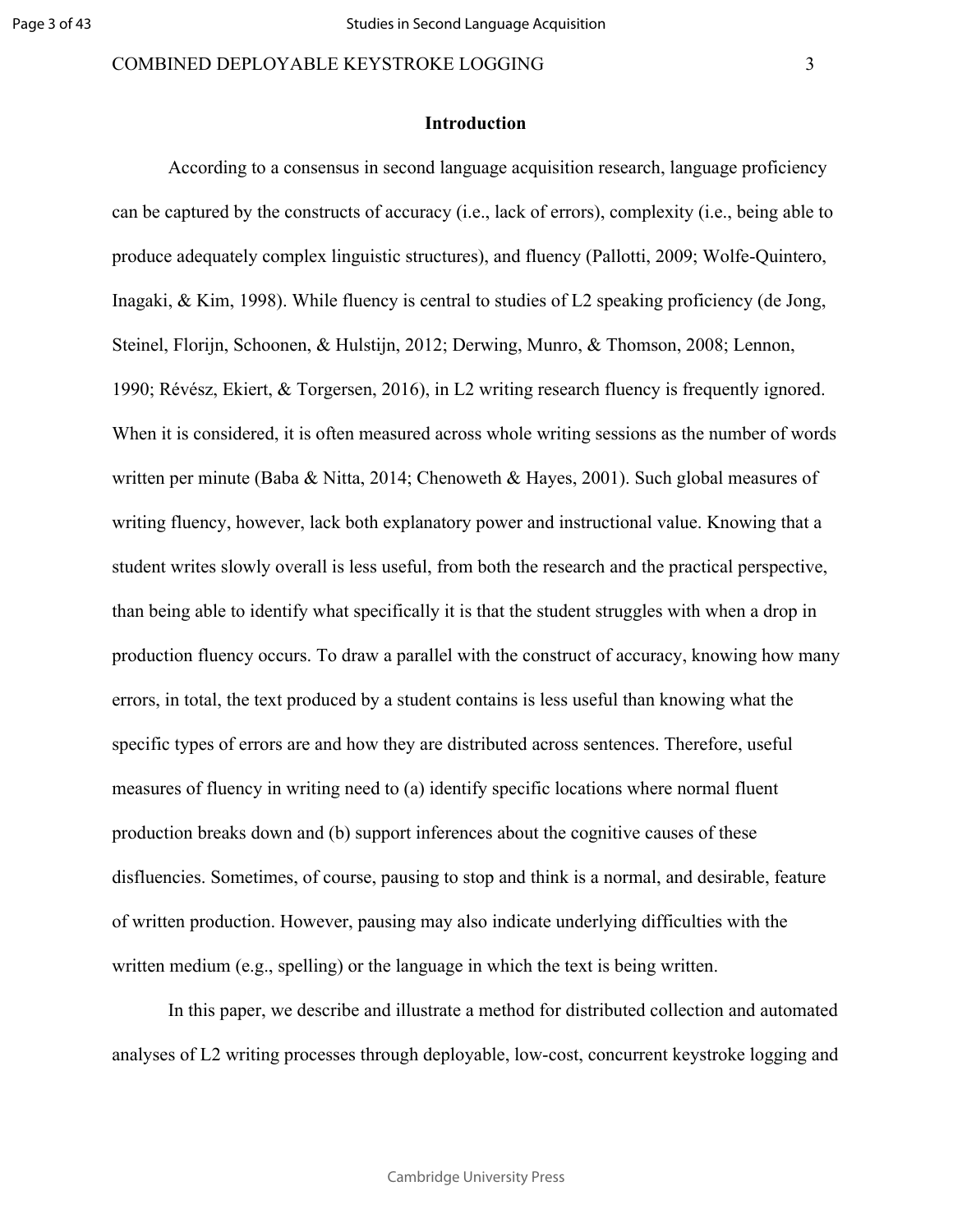eye tracking. We demonstrate the application of this method to a study of L1 and L2 writing processes in the setting of an English-medium university in Turkey. We investigate differences in the pausing and eye-fixation behavior of students who wrote in their L1 (Turkish) and their L2 (English).

# **Investigating Writing Fluency**

bllowing models of speech (Dell, 1986; Levention as a cascade of cognitive processes, staing with keystrokes (or pen strokes). Early, leading with keystrokes (or pen strokes). Early, leading with keystrokes (or pen strokes Investigating the fluency of written text production is important for both theoretical and practical reasons. Accounts of the mental processes that underlie writing [\(Hayes, 2012; Olive,](https://paperpile.com/c/Tko6jV/cj2ht+JnUOx+3WVfj) [2014; van Galen, 1991\)](https://paperpile.com/c/Tko6jV/cj2ht+JnUOx+3WVfj), following models of speech [\(Dell, 1986; Levelt, 1999; Skehan & Foster,](https://paperpile.com/c/Tko6jV/SCzXZ+gk5z5+YLUKe) [1997\),](https://paperpile.com/c/Tko6jV/SCzXZ+gk5z5+YLUKe) describe text production as a cascade of cognitive processes, starting from the writer's intended message and ending with keystrokes (or pen strokes). Early, high-level processes in this cascade are responsible for generating ideas and making decisions about appropriate rhetorical strategies and discourse structures. This processing can be a conscious, deliberate, and effortful "problem-solving" activity [\(Flower & Hayes, 1980; Hayes & Nash, 1996\).](https://paperpile.com/c/Tko6jV/fLJI6+dEDZr) This message is then passed on to low-level processes that are responsible for lexical retrieval, grammatical encoding, and spelling. In young and developing writers these processes are also effortful, but with instruction and practice, they become increasingly automatized, allowing attention to be devoted to high-level thinking and reasoning. In principle, if low-level processes run smoothly and without demanding attention, the writer can, simultaneously and in parallel, attend to deciding on what to say next. The resulting message is then delivered to low-level processing.

The parallel functioning of the high-level and the low-level processes in language production lead to a fundamental "now-or-never" bottleneck, which Christiansen and Chater [\(2016\)](https://paperpile.com/c/Tko6jV/PHOA/?noauthor=1) explain using a stock-control metaphor: Information from upstream processes is delivered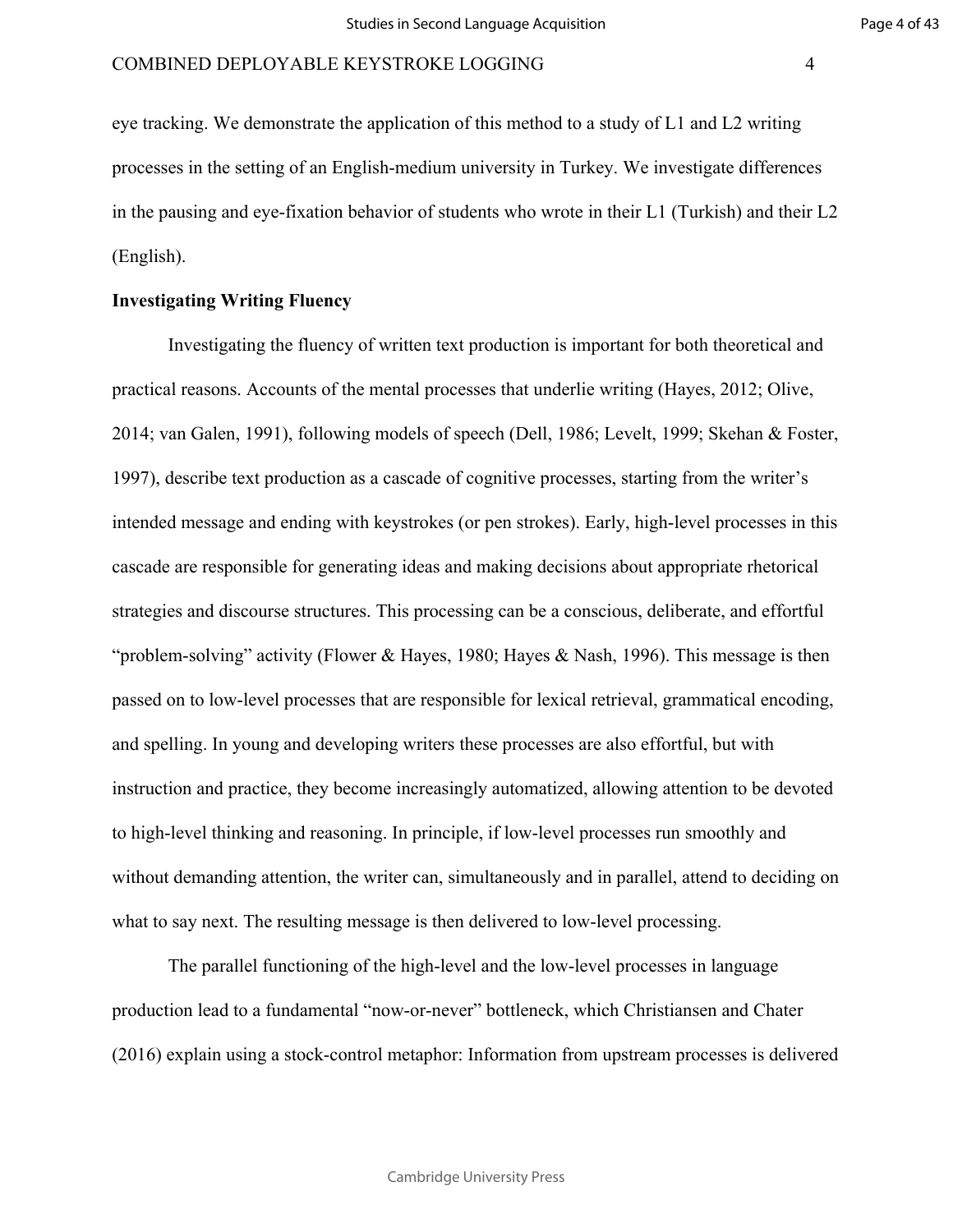"just-in-time" to the processes necessary for output. If low-level processing is delayed—the writer struggles with the syntax, word-retrieval or spelling necessary for expressing their message —then the message may be lost: A writer who stops in the middle of a sentence to worry about making verbs agree with nouns may, in a literal sense, forget what they were going to say next (or be unable to come up with new ideas).

Evaluated to the metallic contract of the contract of two sets.<br>
"The rate of production of text" (p. 81), measure is their study on the effect of planning on fluence and the effect of planning on fluence are narrative wri Previous studies of L2 writing fluency largely employed methodologies similar to those used in oral fluency studies. The measure of fluency that researchers have most commonly depended on is number of words written per unit of time. Chenoweth and Hayes [\(2001\)](https://paperpile.com/c/Tko6jV/6wBBd/?noauthor=1), who defined written fluency as "the rate of production of text" (p. 81), measured it by words written per minute. Similarly, in their study on the effect of planning on fluency, complexity and accuracy in second language narrative writing, Ellis and Yuan (2004) used oral fluency measures to measure written fluency: the number of syllables produced per minute and the rate of disfluencies, operationalized as the number of reformulated words divided by the total number of words produced. They were not able to measure length of pauses in writing. In contrast to these studies, Chandler [\(2003\)](https://paperpile.com/c/Tko6jV/gcYQ3/?noauthor=1) looked at the total amount of time students spent writing an assignment and measured the fluency of written production as the the number of minutes it took writers to produce 100 words (self-reported by student participants).

It has been a common finding that, even though writers may write proficiently in their L1 and their basic L1 literary operations do not need to be reacquired in another language [\(Cummins, 1980; De Larios, Murphy, & Marín, 2002\),](https://paperpile.com/c/Tko6jV/vcs8T+9VqnD) their fluency declines when they produce text in an L2: The same low-level language skills that work smoothly in L1 may become disfluent in L2, largely due to poor automation of L2-specific lexical retrieval and syntactic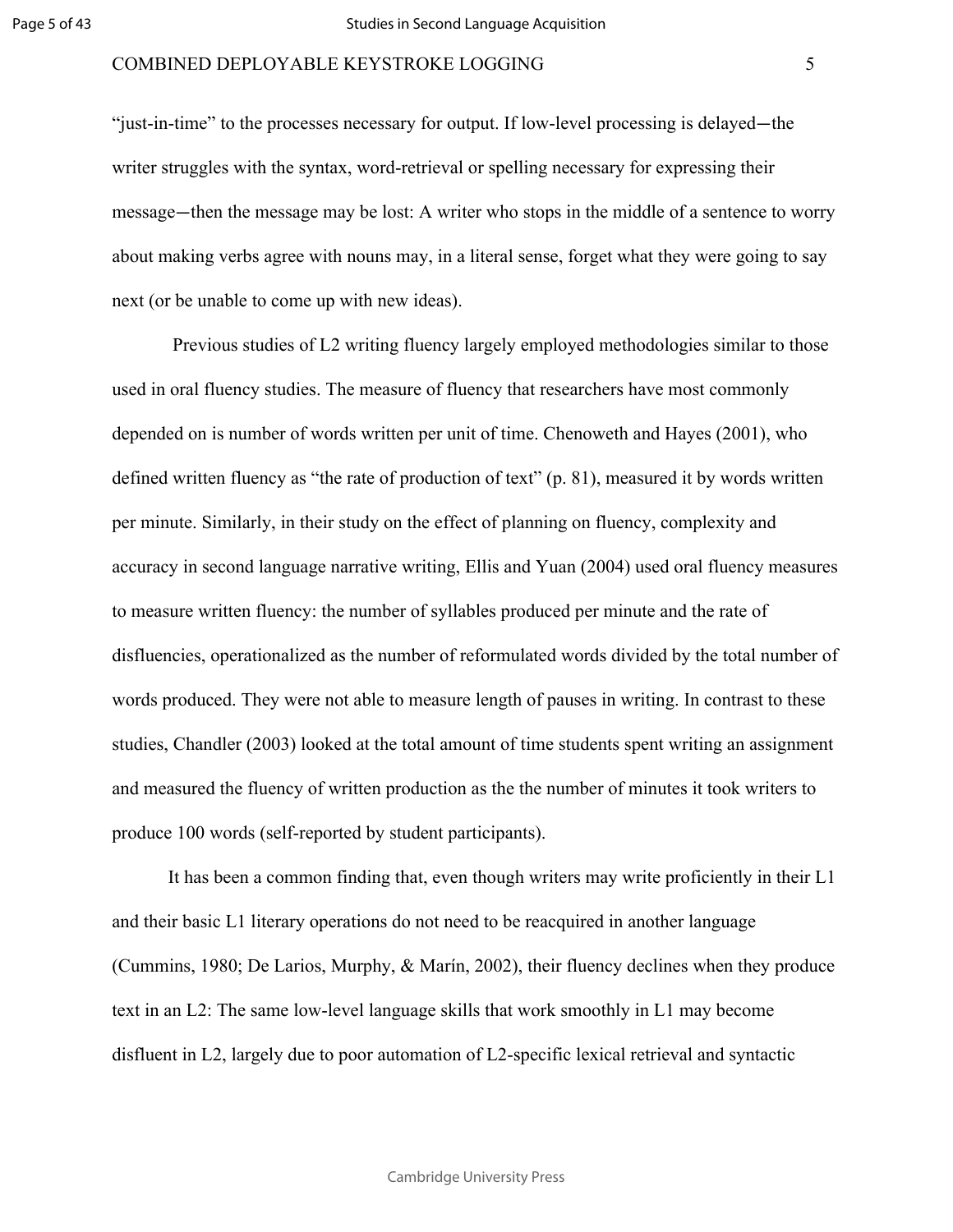planning [\(Chenoweth & Hayes, 2001; Ransdell, Arecco, & Levy, 2001; Wolfersberger, 2003\).](https://paperpile.com/c/Tko6jV/C4wr1+6wBBd+Bbare/?noauthor=0,0,0) From the theoretical perspective, therefore, being able to identify local disfluencies and infer their cognitive causes is important for developing an understanding of the cognitive processes that underlie writing, and particularly the development of L2 writing skills. From the practical perspective, we argue (a) that information about the moment-by-moment fluency of a student's written output gives valuable insights into the aspects of the students' L2 competence that require remediation, and (b) that developing fluent written production can be, in and of itself, an important focus of intervention. Such interventions, however, need to rely on more detailed measures of fluency than the global speed (rate) of text production.

# **Keystroke Logging for Measuring Writing Fluency**

For the global speed (rate) of text production.<br>the global speed (rate) of text production.<br>**Alessaring Writing Fluency**<br>is what methods can provide such measures<br>or provides few insights into the cognitive provides few in The question then is what methods can provide such measures of fluency. Analyzing the text produced by the writer provides few insights into the cognitive processes whereby the text was produced. What is needed is a method that can directly capture the dynamics of the text production.

Since for most adult writers keyboarding is the dominant method of writing, keystroke logging has seen widespread adoption as a method of capturing the observable aspects of writing process. The keystroke-logging method involves accurate (millisecond) timing of each keypress made during text production. Inter-keystroke intervals (IKIs) can then be automatically calculated from the keystroke log. An IKI is defined as the time that elapsed between two consecutive key-presses. For example, if the writer is fluently typing the word "hello," the first two letters would be produced by consecutively pressing and releasing the keys "h" and "e" on the keyboard. If the key "h" was pressed at time  $t_1$  and the key "e" was pressed at the time  $t_2$ ,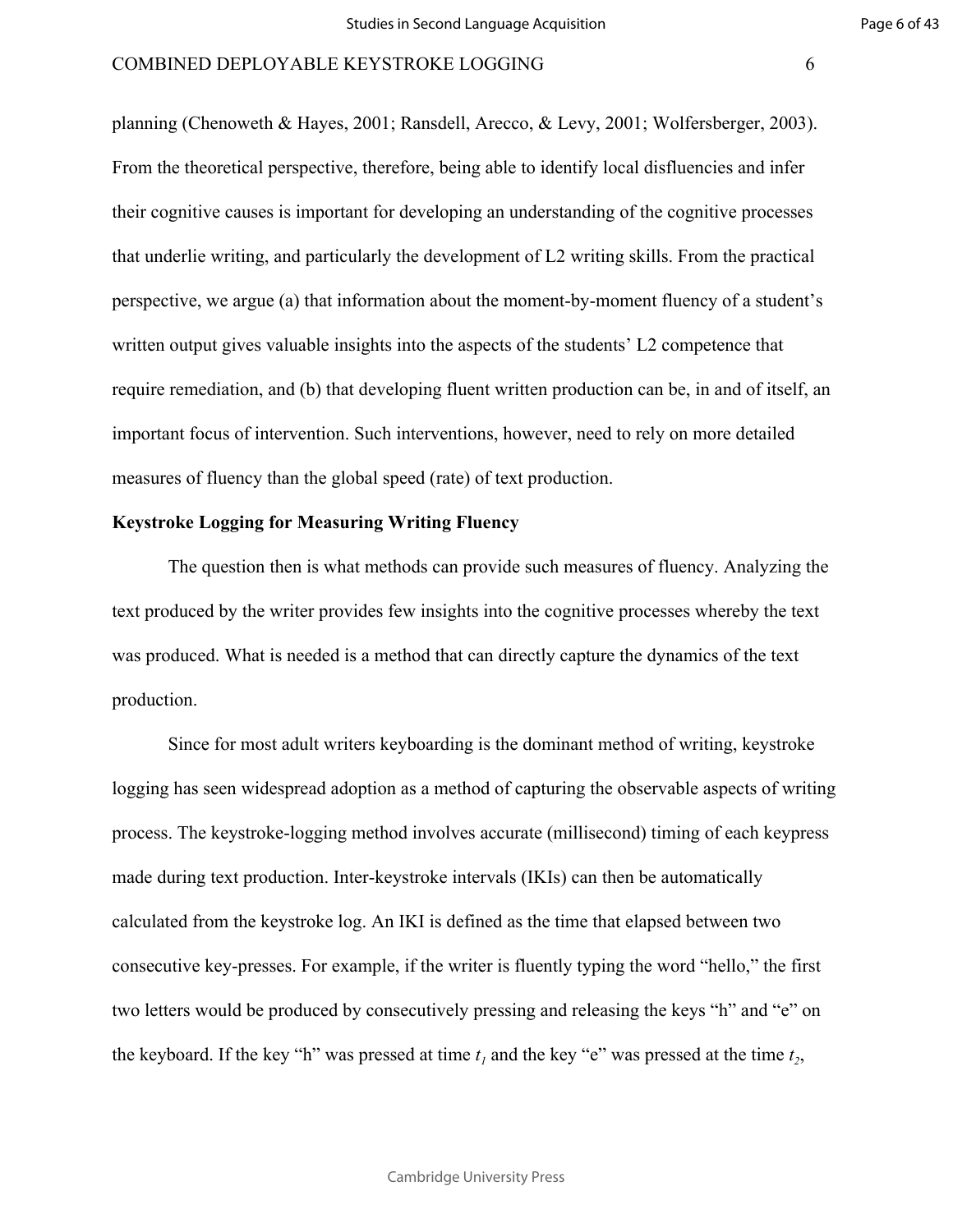then the IKI associated with the latter key would be  $IKI = t_2 - t_1$ . The entire time-course of text production can thus be segmented into sequential, non-overlapping IKIs, and any event that took place during this time-course can be mapped to exactly one IKI during which such event occurred.

For any constraint system in an anomorphic processes that start with from conteneor applic processing, and end with the motor cognitive processes may occur in parallel with the motor program), providing a steady flow of in IKIs, arguably, can give considerable insight into the cognitive processes that underlie written composition. Obviously, minimum IKI is determined by the motor constraint of typing: the brief time that it takes to move fingers between keys. As we discussed above, behind each key press is a cascade of cognitive processes that start with from content generation, go through syntactic, lexical, and orthographic processing, and end with the motor planning of finger movements. All of these cognitive processes may occur in parallel with output (i.e. the actual implementation of the motor program), providing a steady flow of information from mind to fingers, in which case text production will be fluent. However, if there is a delay in any of the upstream processes (e.g., search for content, syntax, spelling, or keys), then this delay propagates down the cascade and is observed as a longer IKI. Therefore, disfluencies in writing can be identified by prolonged IKIs. Such IKIs that are indicative of a disfluency are often termed "pauses," however operational definitions of "pauses" vary. In many studies, "pauses" are defined as IKIs above particular threshold [\(Alves & Limpo, 2015; Chukharev-Hudilainen, 2014;](https://paperpile.com/c/Tko6jV/Z2IwW+ObI4l+J78FR+qyQCN+pnWvF) [Connelly, Dockrell, Walter, & Critten, 2012; Leijten & Waes, 2013; Torrance, Rønneberg,](https://paperpile.com/c/Tko6jV/Z2IwW+ObI4l+J78FR+qyQCN+pnWvF) [Johansson, & Uppstad, 2016\).](https://paperpile.com/c/Tko6jV/Z2IwW+ObI4l+J78FR+qyQCN+pnWvF)

Inferences about the cognitive cause of a disfluency must necessarily be made on the basis of the location of the corresponding IKI within the text: An IKI at a particular linguistically-relevant location is associated, in part, with the cognitive activity of planning the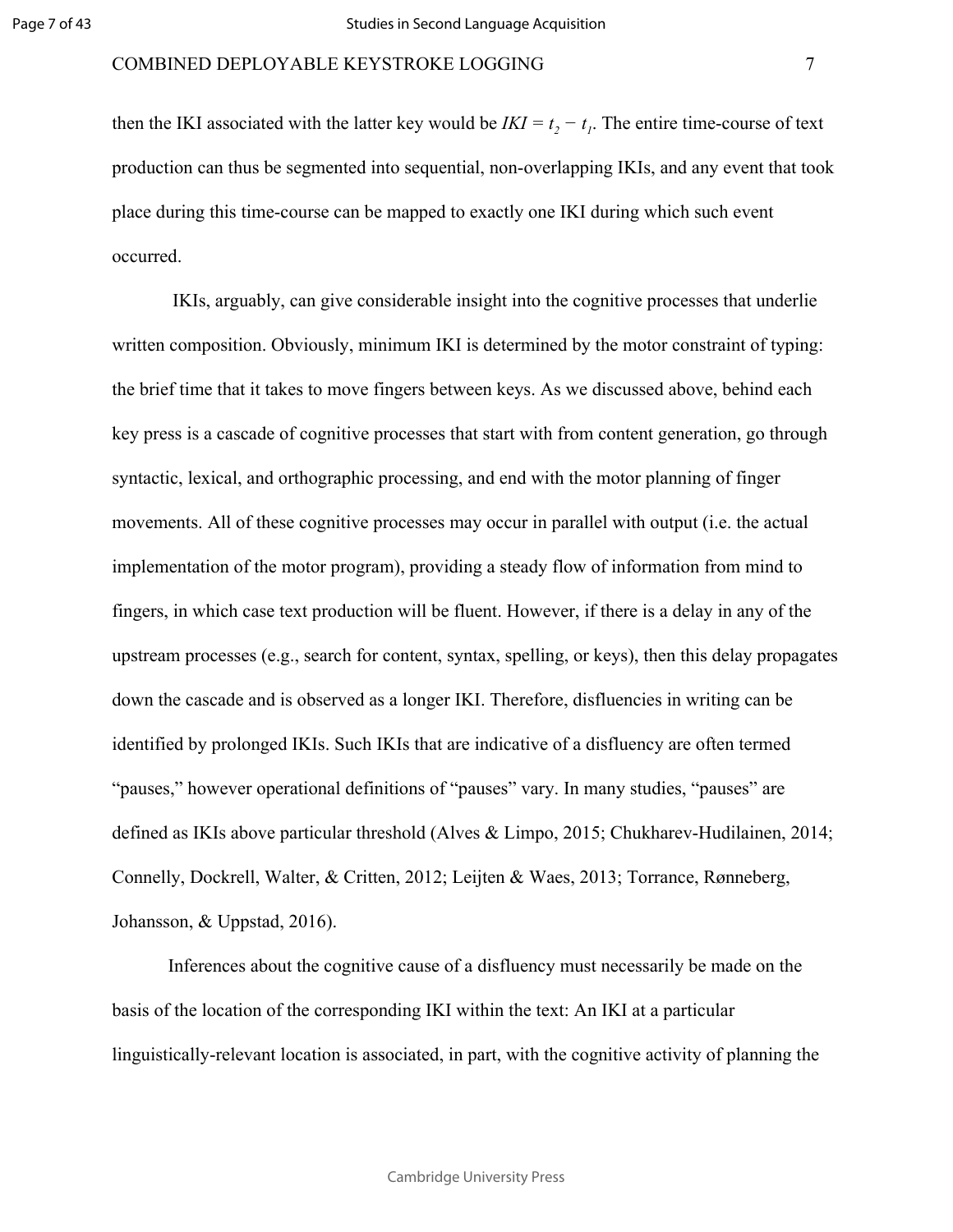linguistic unit that follows. Thus, for example, word-initial IKI is likely to be partially associated with the planning of this word [\(Torrance, Rønneberg, et al., 2016\)](https://paperpile.com/c/Tko6jV/Z2IwW). Since L2 writers' processes are poorly automatized compared to L1 writers, it is expected that L2 writers would have longer IKIs before the linguistic units that require more planning effort. This was confirmed by Spelman Miller [\(2000\),](https://paperpile.com/c/Tko6jV/pF9ct/?noauthor=1) who used keystroke logging to investigate writing-process differences between native English speakers (L1 group) and ESL learners (L2 group) composing text in English. The study reported the L2 group paused longer at all locations, but especially at the

beginning of clauses and sentences.

EV and all good<sub>F</sub> pansion stages an an estantion<br>sentences.<br>ty that occurs during an IKI may be related to<br>the text produced so far. Therefore, further i<br>during an IKI can be made if keystroke data<br>he writer looks between Some of the activity that occurs during an IKI may be related to reading, defined here loosely as looking back at the text produced so far. Therefore, further inferences about the writer's cognitive activity during an IKI can be made if keystroke data are combined with information about where the writer looks between consecutive keystrokes [\(Torrance, Johansson,](https://paperpile.com/c/Tko6jV/gBS0b+E2Zvk) [Johansson, & Wengelin, 2016; Wengelin et al., 2009\)](https://paperpile.com/c/Tko6jV/gBS0b+E2Zvk). For example, if the writer's eye fixations remain within the unfinished sentence containing the current point of inscription, cognitive processing during the pause is likely to be concerned with this sentence. On the other hand, looking back at stretches of text beyond the current sentence will indicate a different kind of processing, which might be more ideational than linguistic in nature (e.g. deciding what to say next based on what has just been said in the text).

# **Eye-Tracking for Measuring Writing Fluency**

Although eye-tracking per se is an established technique in psycholinguistic research, it has not seen widespread adoption in the study of written production. Arguably, the application of eye-tracking to the study of writing processes has been impeded by two factors. First,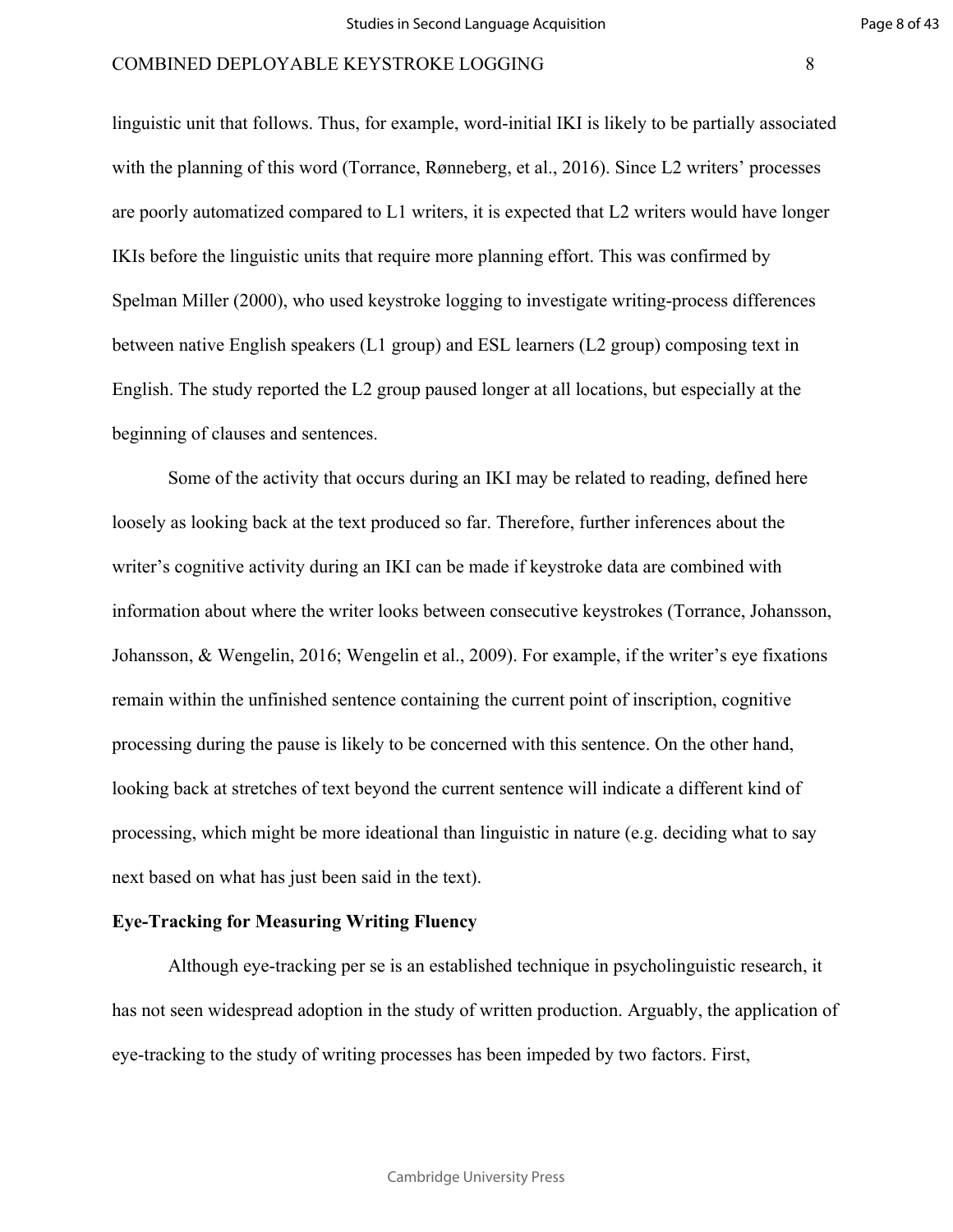commercially available eye movement analysis software is tailored to the most common use cases of the eye-tracking technology: reading and visual perception studies and user-experience research. In this case, the standard approach to analyzing the eye-tracking data is by predefining "areas of interest" within the stimulus images and then using software to calculate the duration and sequencing of visual fixations that fall within each area of interest. This approach will not work for writing, where each participant composes a different text, and the onscreen configuration of the text constantly changes as composition progresses. Editing, line wrapping, and scrolling operations all mean that words will not retain their original position on the screen. Therefore, using the *(x, y)* coordinates of gaze point *on the screen*—the data provided by the eye tracker—to identify the character (and word, and sentence) *within the text* that the writer is looking at is a non-trivial issue.

Il mean that words will not retain their origin<br>coordinates of gaze point *on the screen*—the<br>naracter (and word, and sentence) *within the* is<br>issue.<br>is the prohibitively high cost of eye tracking<br>may cost tens of thousan The second factor is the prohibitively high cost of eye tracking hardware and software. A single research-grade unit may cost tens of thousands of dollars, making it impossible to collect data at large scales and in settings other than a psycholinguistic laboratory. While much work has been done on logging and analyzing keystrokes in naturalistic writing environments [\(Chukharev-Hudilainen, 2014; Lindgren, Spelman Miller, & Sullivan, 2008; Schoonen et al.,](https://paperpile.com/c/Tko6jV/pnWvF+xpBAV+u4yq8+5NWVH+zxc4I) [2003; Uppstad & Solheim, 2007; Van Waes & Leijten, 2015\),](https://paperpile.com/c/Tko6jV/pnWvF+xpBAV+u4yq8+5NWVH+zxc4I) it has not been logistically and financially feasible to augment keystroke data with gaze-point information outside of laboratory settings. Collecting data at scale, however, would radically increase sample sizes and thus the noise possibly associated with loosely-controlled (i.e., noisy) data collection environments may be compensated by the increased statistical power. Collecting data in settings that are closer to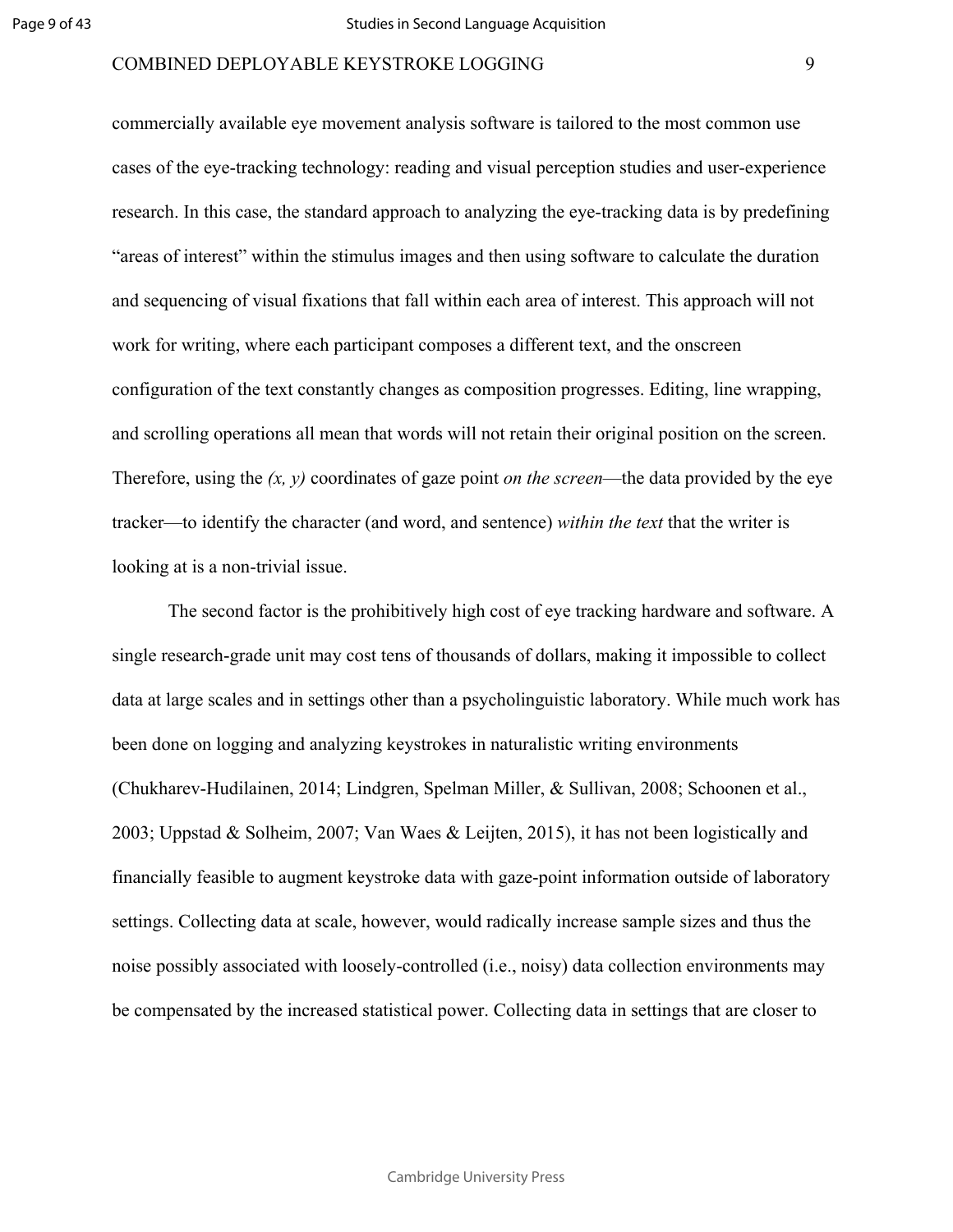real-world classroom environments is necessary for applied research that seeks to improve language learning practices.

Interacting grading *and also a* represent in<br>the each time the writer strikes the space bar<br>se bitmaps can then be annotated to map the<br>ing measurements (Hacker, Keener, & Kirch<br>I be to allow for fully automatic mapping o The first issue has been addressed in multiple ways. The most obvious approach is to overlap a screen recording of the composition process with visualizations of gaze-point movements, such as fixation paths or heat maps, and then manually annotate the resultant video stream (Revesz et al., present issue). This, however, is very time-consuming due to the amount of manual coding involved. A more technologically advanced approach is to automatically capture and save a bitmap screenshot each time the writer strikes the space bar or return key, or moves the cursor in the text. These bitmaps can then be annotated to map the coordinates of each word on the screen to eye-tracking measurements [\(Hacker, Keener, & Kircher, 2017\).](https://paperpile.com/c/Tko6jV/e3X3u) The ideal approach, however, would be to allow for fully automatic mapping of eye fixations to the characters of the text being edited without any need for manual annotation. This approach is clearly preferable, especially for research involving quantitative hypothesis testing, because any need for additional manual annotation substantially increases the cost of analyses, diminishes scalability, introduces human-related sources of error, and reduces the reproducibility and transparency of the research. To our knowledge, the only system that follows this approach is EyeWrite [\(Simpson & Torrance, 2007; Torrance, 2012\)](https://paperpile.com/c/Tko6jV/eui8o+PZO0S), which is designed for experimental, laboratory-based research and only works in conjunction with high-end eye trackers manufactured by SR Research Ltd. Thus, the EyeWrite system does not solve the second problem: the need for use of expensive research-grade equipment.

In this paper, we describe and illustrate a method for scalable, distributed collection and automated analyses of L2 writing processes through deployable, low-cost, concurrent keystroke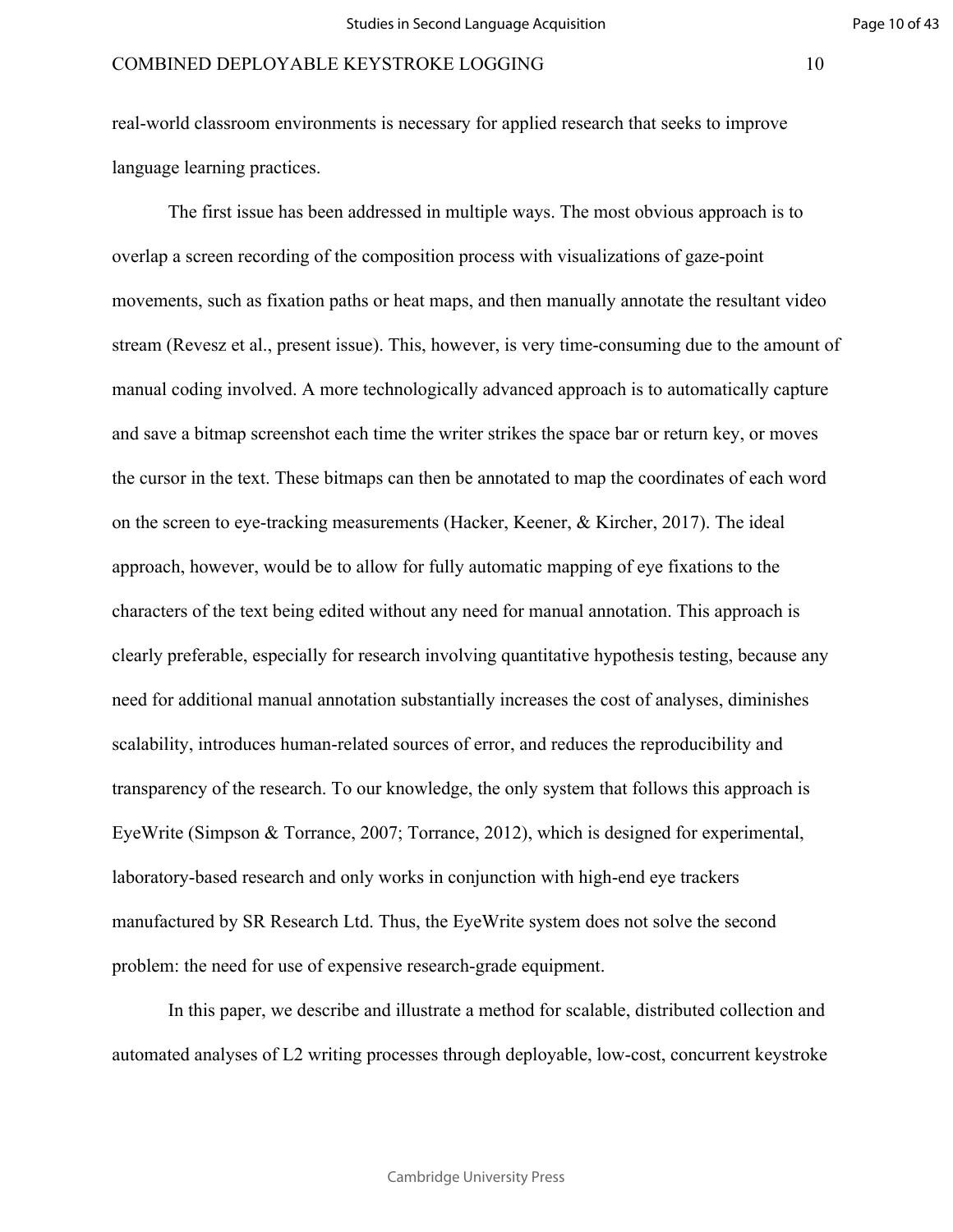logging and eye tracking. This method resolves both of the issues identified in the previous section. The data collection instrument that we present takes the form of a specially developed web-based text editor with embedded keystroke logging capabilities and an interface with eye-tracking hardware. Time-aligned keystroke and eye data allow for a deterministic reconstruction of all observable aspects of the text-production process. Such reconstructions can take two forms: (1) animated visualizations for qualitative review and (2) machine-readable log files for quantitative analysis.

Formark of this paper, we will first introduce our<br>d method of data capture and analysis, focus<br>extraction of quantitative data (i.e. variables of<br>irical study demonstrating the method. The a<br>alts of the empirical study an In the remaining parts of this paper, we will first introduce our prototype system implementing the proposed method of data capture and analysis, focusing on qualitative visualizations and on the extraction of quantitative data (i.e. variables of interest). Then we will proceed to report the empirical study demonstrating the method. The article will conclude with a discussion of both the results of the empirical study and the affordances of the methodology employed.

# **The CyWrite system**

#### **Data Capture**

The proposed research method is implemented in a prototype system named CyWrite. The key innovation of the approach is the collection of machine-readable data that capture all observable aspects of text production and allow for its deterministic reconstruction and automated analyses. These data include concurrent, time-aligned logs of (1) keystrokes, (2) eye fixations, and (3) moment-by-moment changes to the contents and layout of the text on the screen.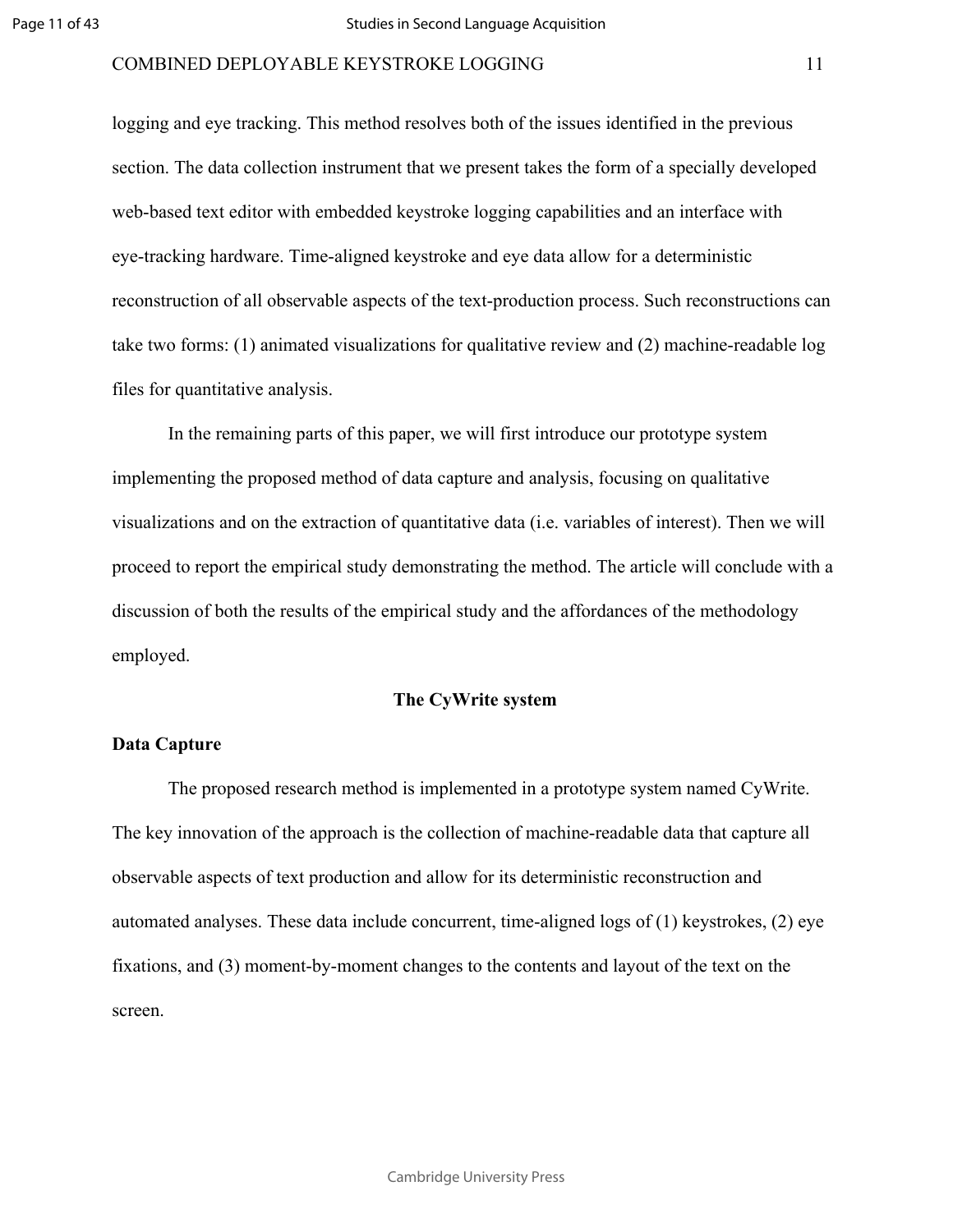In CyWrite, control over the layout of the text (formatting, scrolling, wrapping) is achieved by using a custom text editor with a clearly defined, deterministic (i.e. stably replicable) text-rendering behavior. To enable scalable and distributed data collection, the text editor is implemented as a client-server web application. This affords easy deployment not requiring any specialized software (beyond eyetracker drivers) to be installed on user computers. The editor provides a familiar writing experience identical to any other low-feature word processor (e.g., Microsoft WordPad): It supports typing, clipboard operations (copy, cut, paste), simple character formatting (bold, italic, underline) and paragraph justification (left, center, right). By contrast, laboratory software (EyeWrite) is restricted to typing, deleting, and keyboard-based cursor navigation—a limitation that may not be an issue for controlled environments, but may diminish the usability of the software in classroom settings.

For Programs, except the system experience of the set of the set of the set of the set of the vigation—a limitation that may not be an issue wigation—a limitation that may not be an issue minish the usability of the softw The editor application consists of the client part that works in the user's browser, and the server part that is deployed in the cloud (i.e. on any machine that is accessible from the internet via the HTTP/S and WebSocket protocols). Instead of relying on the browser's internal text-editing capabilities (such as HTML forms or ContentEditable elements), the editor programmatically implements text editing and visualization. At all times, the internal state of the editor is represented as  $E_t = \{T_t, D_t\}$ , where  $E_t$  is the state of the editor at the time point t,  $T_t$  is the text which has been composed as of this time point, and  $D_t$  is the vector of display parameters, such as screen size, window size, font size, and the scrolling position of the viewport within the text. Each time the user interacts with the editor by pressing a key or clicking a mouse button, a custom JavaScript event handler is invoked within the client part of the editor application. The event handler obtains a timestamp for the input event and generates an object representing an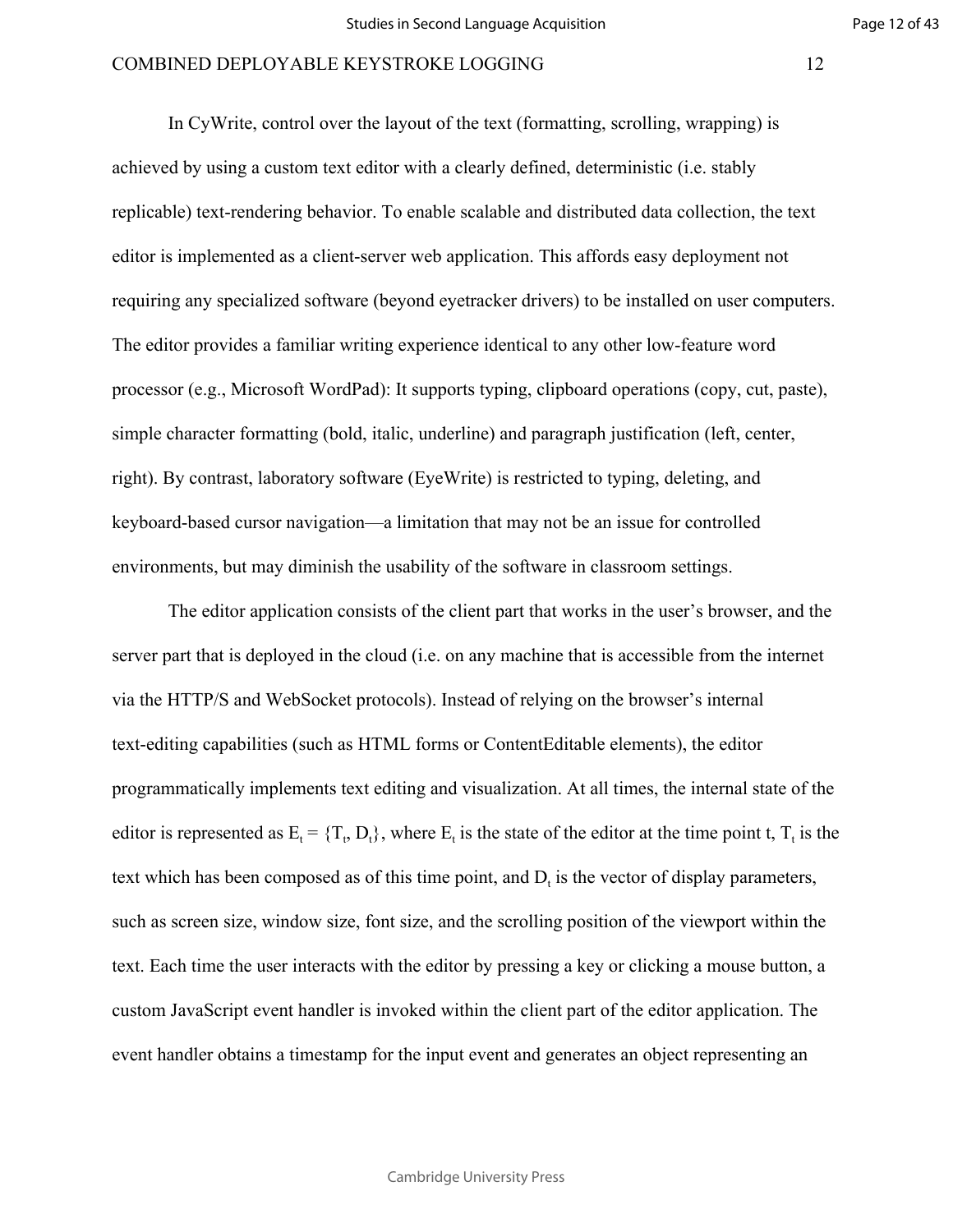editing operation (e.g. "insert character z into paragraph x at offset y") which transforms the text, or a display operation (e.g. "move the scrolling viewport n lines up in the text") which modifies the display parameters. Both editing and display operations are similar in that they modify the editor state:  $E_{i+1} = o_j(E_i)$ . Here  $E_i$  is the original state of the editor before the operation is applied,  $o_j$  is the operation, and  $E_{i+1}$  is the resultant state of the editor after the operation has been applied. Crucially, this process is deterministic: Applying the same sequence of operations to the editor state guarantees an identical resultant state.

further used to programmatically render the<br>ing or display operation is applied. To simpli<br>nal fonts are used in the editor so that each ch<br>rid. When the text is rendered, associations b<br>s a result, at any particular point JavaScript code is further used to programmatically render the text in the browser window each time an editing or display operation is applied. To simplify text rendering procedures, nonproportional fonts are used in the editor so that each character occupies exactly one cell in a rectangular grid. When the text is rendered, associations between characters and grid cells are computed. As a result, at any particular point in time the character in each square is known.

Thus, editor states themselves do not need to be stored in a log file. Instead, it is sufficient to store the timestamped sequence of operations that occurred during the editing session in order to reconstruct, for any given time point, both the current text (including portions scrolled out of the current viewport) and the characters displayed at any given  $(x, y)$  coordinates within the on-screen viewport. It should be noted that most keypresses produce two operations: a text-editing operation "add a character" and a display operation "move cursor forward." Some keypresses might not produce any operations at all (e.g., a modifier key, such as Shift, does not itself produce an editing operation, but rather affects the character typed by the alphanumeric key that is pressed while the modifier key is held down). Thus, generally speaking, keypresses and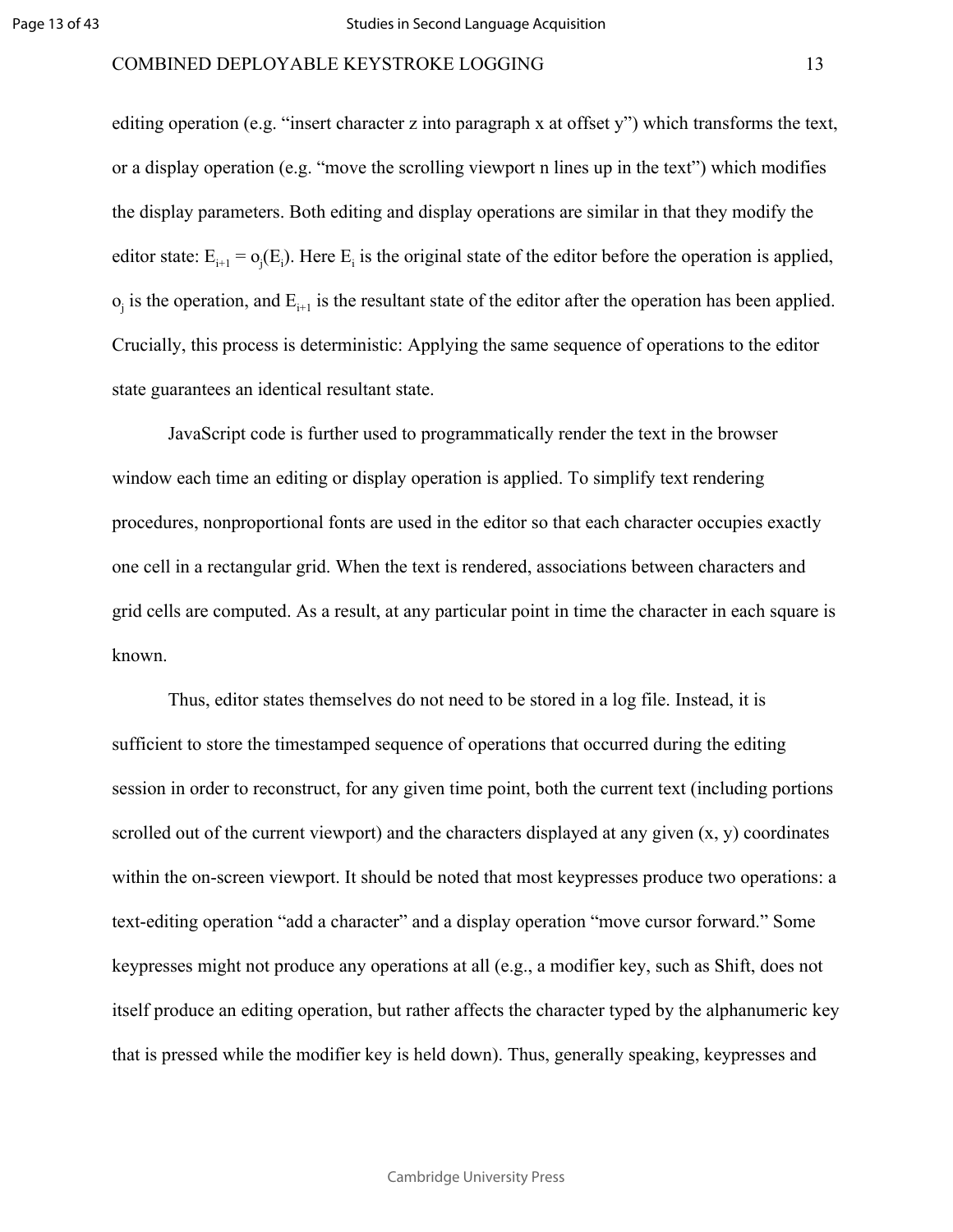operations are related as "many-to-many." To allow for IKI analyses, a separate timestamped log of keypresses is recorded in addition to the log of operations. The two logs are cross-indexed to simplify analyses. This method of keystroke data collection and analysis allows for the measurement of IKIs with the standard deviation of 5 ms from the true value [\(Chukharev-Hudilainen, forthcoming\)](https://paperpile.com/c/Tko6jV/7GaR), which is similar to other software-based techniques [\(Frid,](https://paperpile.com/c/Tko6jV/aK92) [Wengelin, Johansson, Johansson, & Johansson, 2012\).](https://paperpile.com/c/Tko6jV/aK92)

interface (API) for the real-time streaming or<br>ilable eye-tracking devices. Eye fixations, sin<br>l log. In this study, GazePoint GP3 devices (to<br>mpling rate) were used due to their low cost:<br>lable from the manufacturer at 4 Eye tracking in CyWrite can be performed, in principle, by any device that supports an application programming interface (API) for the real-time streaming of gaze data, which includes most of commercially available eye-tracking devices. Eye fixations, similarly to keypresses, are recorded in a timestamped log. In this study, GazePoint GP3 devices (0.5–1 degree of visual angle accuracy, 60 Hz sampling rate) were used due to their low cost: At the time the study was conducted, they were available from the manufacturer at 495 USD per unit, which is a fraction of the cost of a research-grade system. At this price, both the lead institution in the U.S. and the remote data-collection site in Turkey were able to afford multiple devices to be installed in on-campus teaching labs, classrooms, and faculty offices. The editor software interfaces with the GP3 devices via the Open Gaze protocol [\(Hennessey & Duchowski, 2010\)](https://paperpile.com/c/Tko6jV/ovM94) which provides a real-time feed of eye fixation coordinates.

Timestamped records of keypresses, eye fixations, and editing/display operations are streamed live to the server side via a WebSocket connection. The server-side application is implemented in JavaScript (with NodeJS) and shares most of its codebase with the client-side application running in the user's browser. The server application can run in the online and the offline mode. In the online mode, the server receives timestamped records from the client, stores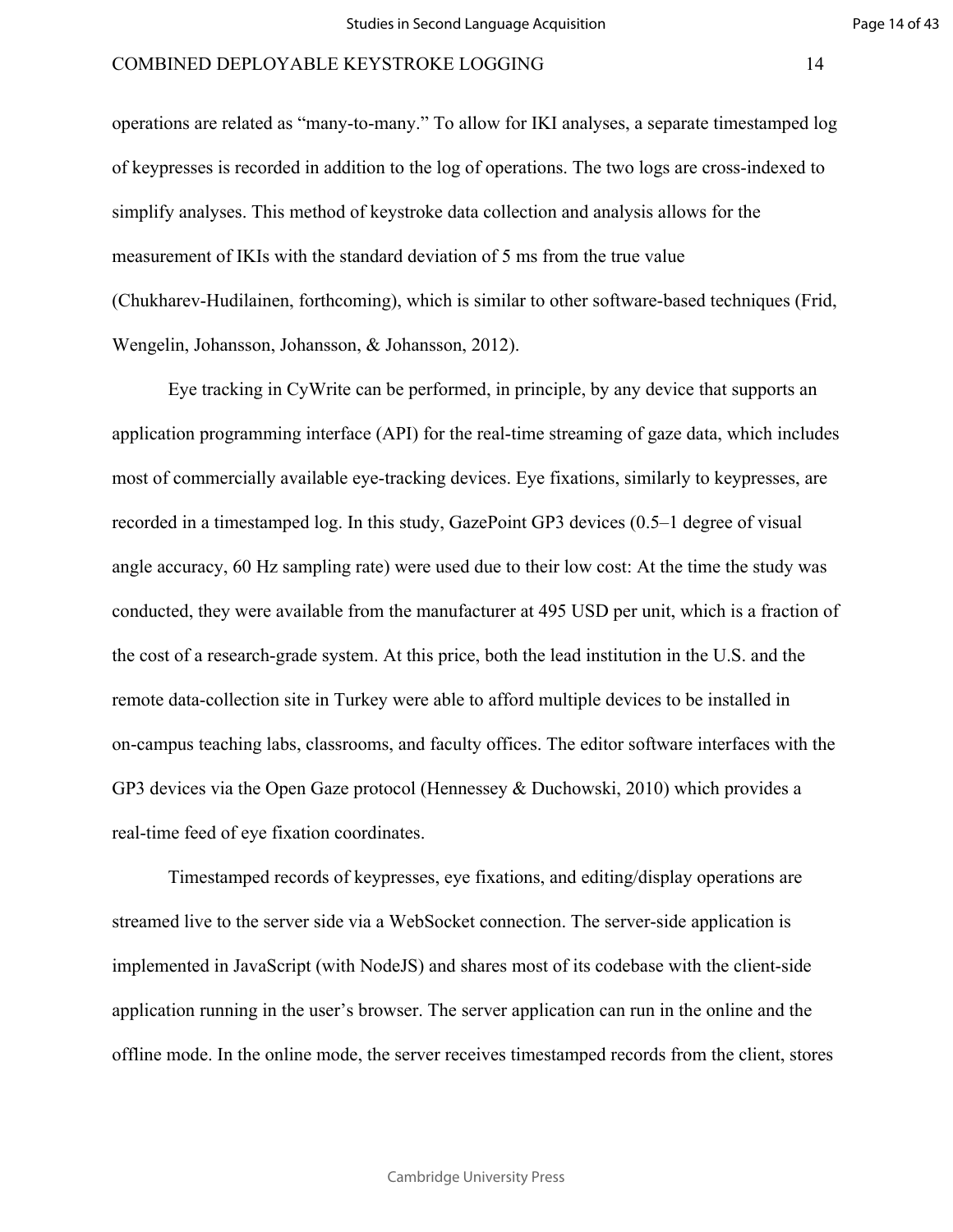them in a log file for further analysis, and applies editing operation records to the server-side copy of the text. This way, the server maintains a real-time copy of the editor's internal state  $E_i$ identical to the one in the browser. The fact that both the server and the client software is implemented in a single programming language and share the same codebase substantially simplifies this implementation. A custom application-level communications protocol, implemented on top of WebSockets, provides data integrity and consistency checks and seamlessly renegotiates the connection between the client and the server should the WebSocket be closed. In the offline mode, the server is instructed to read records from a log file and "replay" them as if they were being received from the client side over the live connection. This allows for repeated computational reconstructions of the writing session for various analyses.

For Permethen Permethen and and the Beek<br>and the Beek and the Beek<br>and the server is instructed to read records f<br>g received from the client side over the live constructions of the writing session for varior<br>dy, while the For the present study, while the data collection site was located in Turkey, the server was deployed on the lead institution's campus in the U.S. No technical issues due to network connectivity or latency were noted. Research team members in the U.S. were able to assist the researcher in Turkey with data collection procedures in real time, including monitoring the quality of eye-tracking data.

# **Visualizations**

A second client-side web application, called "the viewer," was developed to generate visualizations of the process of composition. The viewer connects to the server, running in either the online or the offline mode, and obtains the editor-state information  $E_i$  from the server. This results in an animation looking just as if it were a high-fidelity screen-captured video of composition except that it is stored in a log file that is much more compact than an actual video file would be and, more importantly, permits various automated analyses.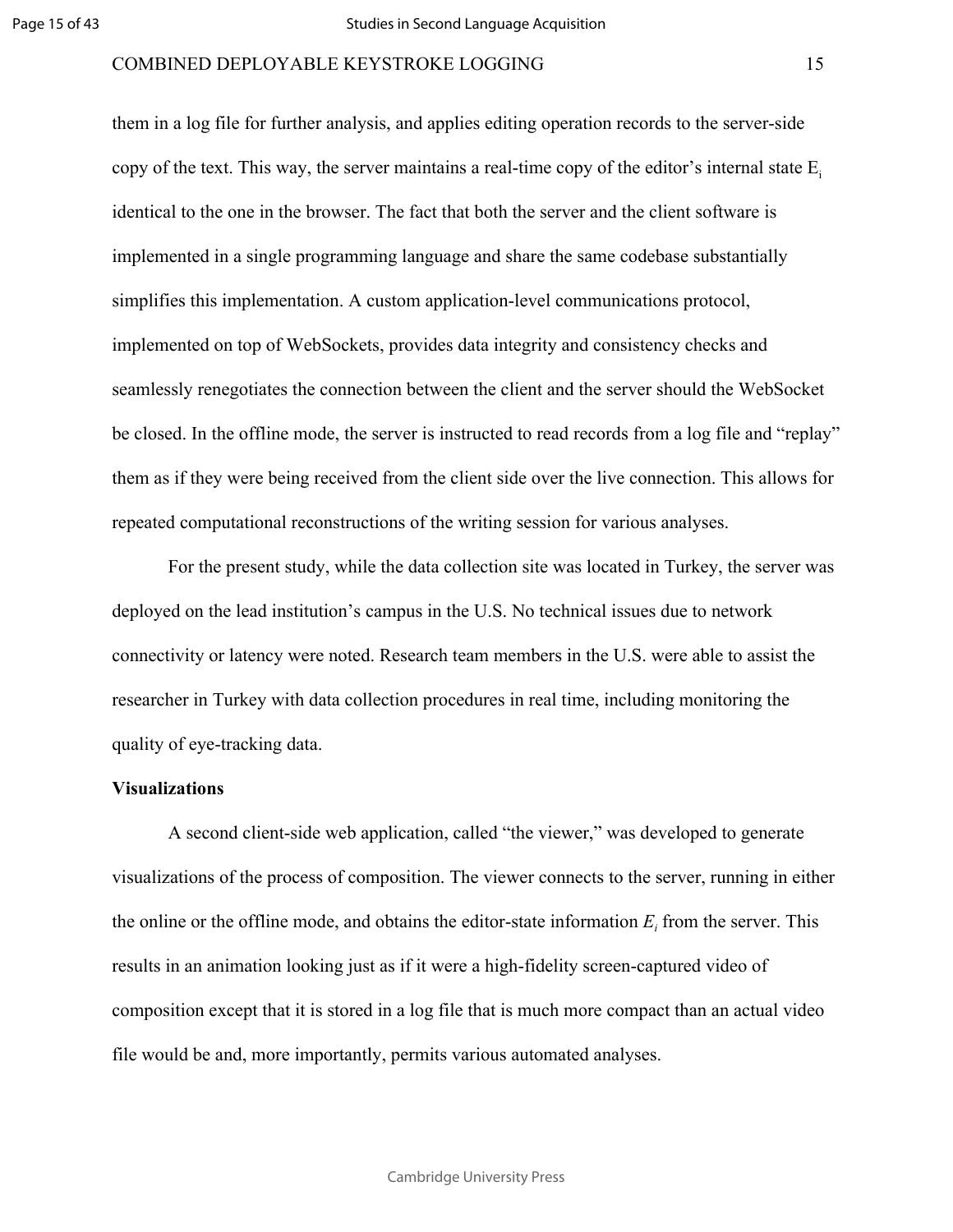For Perincysian, and then<br>it is a matricent of the corresponding time point<br>virting session takes place of the waveform v<br>(Figure 1 near here.)<br>e current length of text (green line), the total<br>those that have been subseque In the offline mode, the viewer also plots the entire writing session as a "process graph" similar to one that is plotted by InputLog [\(Leijten & Waes, 2013\),](https://paperpile.com/c/Tko6jV/J78FR) but different in that the graph is dynamically linked to the animated playback. The current position on the playback timeline is indicated by a movable playhead in the graph. The playback of any desired fragment of the writing session can be immediately viewed by clicking on the corresponding area in the graph. This idea was borrowed from the user interface of many audio editors, where the entire timeline of an audio file is shown as as a waveform or a spectrogram, and clicking on a point in that timeline allows the user to quickly jump to the corresponding time point in the file. In our case, the "process graph" of a writing session takes place of the waveform visualization of audio (Figure 1).

# (Figure 1 near here.)

The graph plots the current length of text (green line), the total number of characters produced so far including those that have been subsequently deleted (blue line), the current location of the cursor (red line), the location within the text of the character that is currently displayed in the top-left corner of the viewport (pink line), and the position of the eye fixation (yellow line). All in-text locations are represented as character-wise offsets from the beginning of the text (the *y* axis) changing over time that elapsed since the beginning of the writing session (the *x* axis, in minutes). In the playback, the current eye fixation is marked by the yellow circle.

Another visualization generated by CyWrite that is useful for exploring the pausing behavior is shown in Figure 2.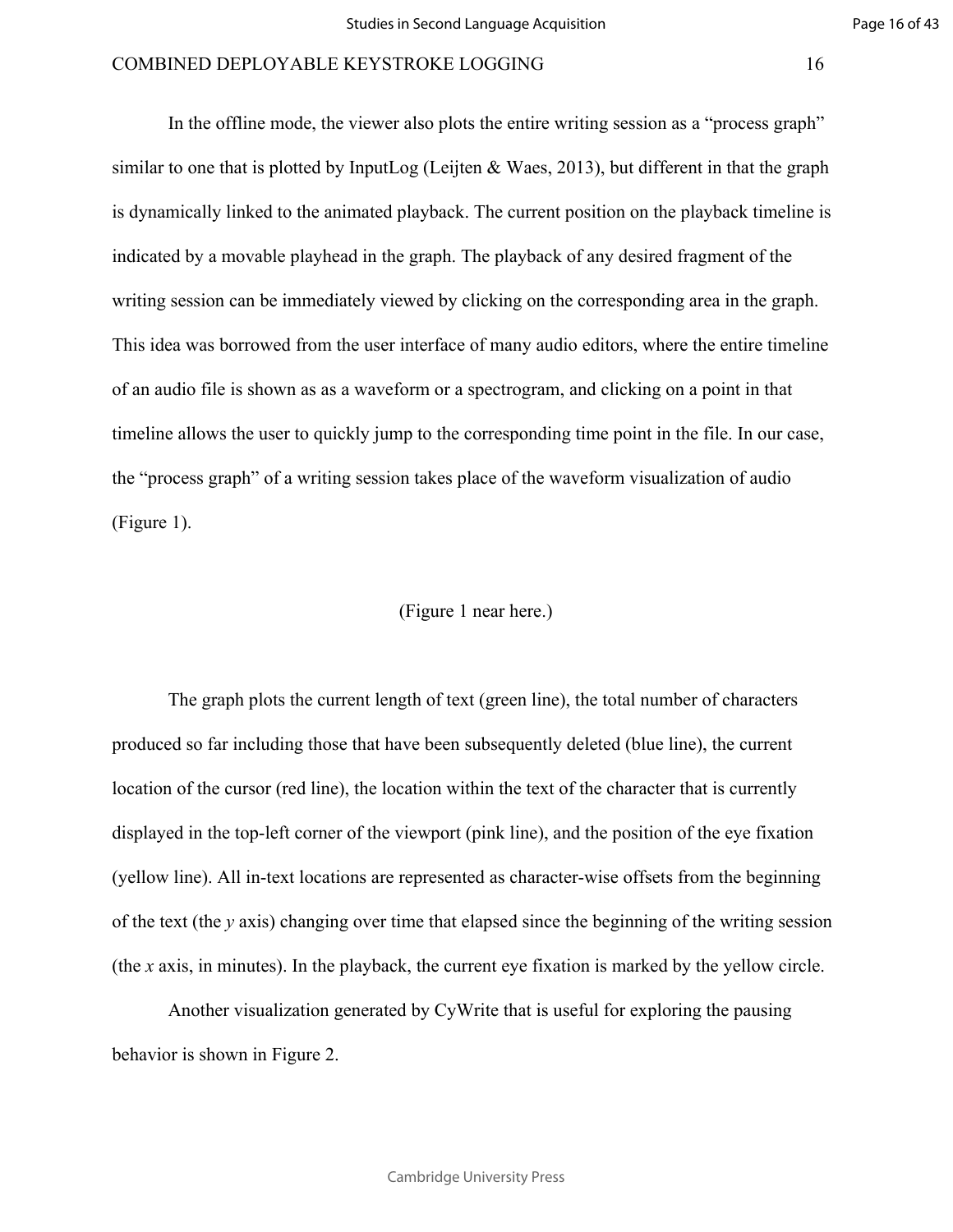(Figure 2 near here)

For the distribution and the unigodic 2 diges<br>delay appear more frequently in mid-sentence love<br>tentative and qualitative insights into the diversion<br>ded quantitative analyses of keystroke and eyer<br>offline mode, provides i In the pause analysis visualization, the intensity of the red shade corresponds to the duration of the IKI that occurred before producing the shaded character: the darker the color, the longer the IKI. As it is evident from Figure 2, longer IKIs are more prevalent in L2 writing than in L1. The patterning of IKIs is also different across languages: Longer IKIs tend to occur at the beginning of sentences and clauses (or around revisions that are indicated with strike-through text) in L1, while in L2 they appear more frequently in mid-sentence locations. These observations provide some tentative and qualitative insights into the differences between L1 and L2 production.

# **Quantitative analyses**

To permit automated quantitative analyses of keystroke and eye-fixation data, the server code, when running in the offline mode, provides interfaces for controlling the replay of the logged data programmatically. This allows the programmer to supply a callback function that will be called each time a log entry is processed or the editor-state information is updated. An analysis program (script) can then be written to output datasets in arbitrary formats based on what is required for further analyses. The analysis script has programmatic access to both the log entries (i.e. the operations being replayed) and the resultant states of the editor.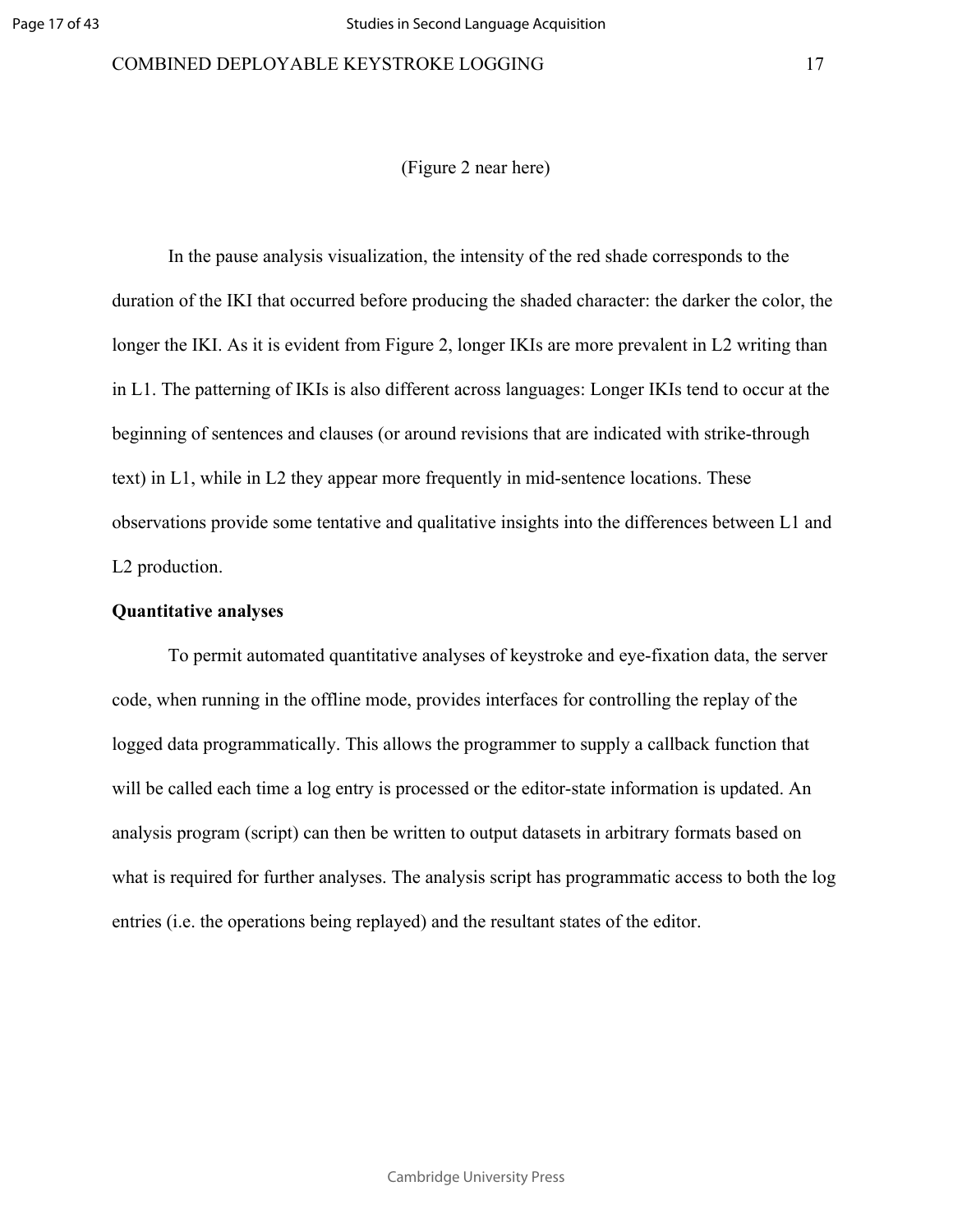# **Comparing Writing Processes in L1 (Turkish) and L2 (English)**

# **in University-Level Writers**

To illustrate the use of the combined eye-tracking and keystroke logging methods that we have just described, we report an exploratory study in which we compared L1 (Turkish) and L2 (English) writing in adult English language learners. Our general aim in this study is to establish whether, as we suggested in our discussion above, it is indeed possible to differentiate, in systematic and predictable ways, writing processes in L1 and L2 on the basis of (1) output timecourse as measured by IKIs and (2) writers' reading activity as captured by eye-tracking measures.

For  $n = 2$  and  $n = 2$  and  $n = 2$  and  $n = 2$  and  $n = 2$  and  $n = 2$  and  $n = 2$  and  $n = 2$  and  $n = 2$  and  $n = 2$  and  $n = 2$  and  $n = 2$  and  $n = 2$  and  $n = 2$  and  $n = 2$  and  $n = 2$  are  $n = 2$  and  $n = 2$  are  $n = 2$  are  $n = 2$  a More specifically, we would expect that if L2 writers require more cognitive effort for syntactic planning, lexical retrieval, and orthographic production, then longer IKIs would occur at those points in the text where this processing is expected to occur, namely, at clause and word boundaries. While L1 writers can engage in message planning (i.e. thinking what to say next) in parallel with outputting the previous text segment, L2 writers are less likely to do so due to processing demands imposed by poorly automated low-level language skills. Assuming that ideational planning happens at a sentence level, we would expect longer IKIs at sentence boundaries in L2.

Secondly, if reading during writing serves to help the writer refresh in their memory the contents of what they have previously written, and lower L2 proficiency would reduce chances of parallel processing and increase chances of the writer forgetting what they have just said, then more reading activity would be expected when writers pause in L2 than when they do so in L1.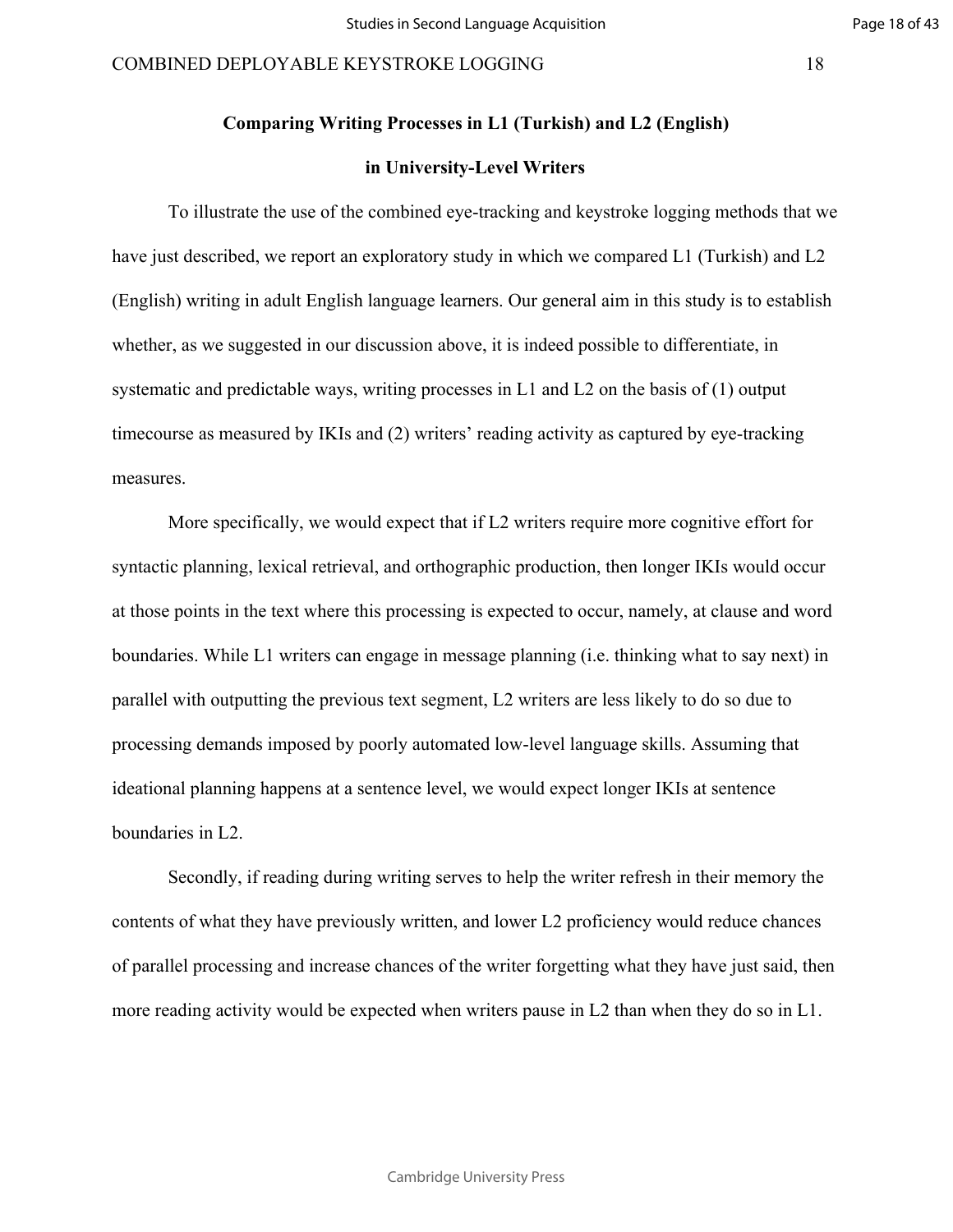Therefore, the empirical study reported in this paper was driven by the following two research questions:

**RQ1:** To what extent does students' writing fluency in L1 (Turkish) and L2 (English) differ, as determined by length of IKIs at word, clause, and sentence boundaries?

**RQ2:** To what extent do engage in reading activity when they write in L1 (Turkish) and L2 (English), as determined by eye-tracking measures?

# **Participants**

24 native speakers of Turkish (20 female) sel<br>
They were all undergraduate students enrolled<br>
Turkey with English as the medium of instruce<br>
gical Counseling, six in English Language E<br>
n. They were in different years of t Participants were 24 native speakers of Turkish (20 female) selected through convenience and volunteer sampling. They were all undergraduate students enrolled in three education majors at a private university in Turkey with English as the medium of instruction: 14 students majored in Guidance and Psychological Counseling, six in English Language Education, and four in Early Childhood Education. They were in different years of their undergraduate programs of study: two were in their first year, 17 in their second year, four in their third year, and one in their fourth year. The age of the participants ranged from 19 to 24 years.

# **Instruments**

Participants completed two writing tasks, one in Turkish (L1) and one in English (L2), with language and topic counterbalanced across participants. The prompts were adapted from the Test of English as a Foreign Language (TOEFL), a widely adopted high-stakes standardized test. Both prompts were translated into Turkish.

**Prompt 1:** "Some people say that music not only entertains us but changes how we think and feel about ourselves. Do you think music has the power to influence as well to entertain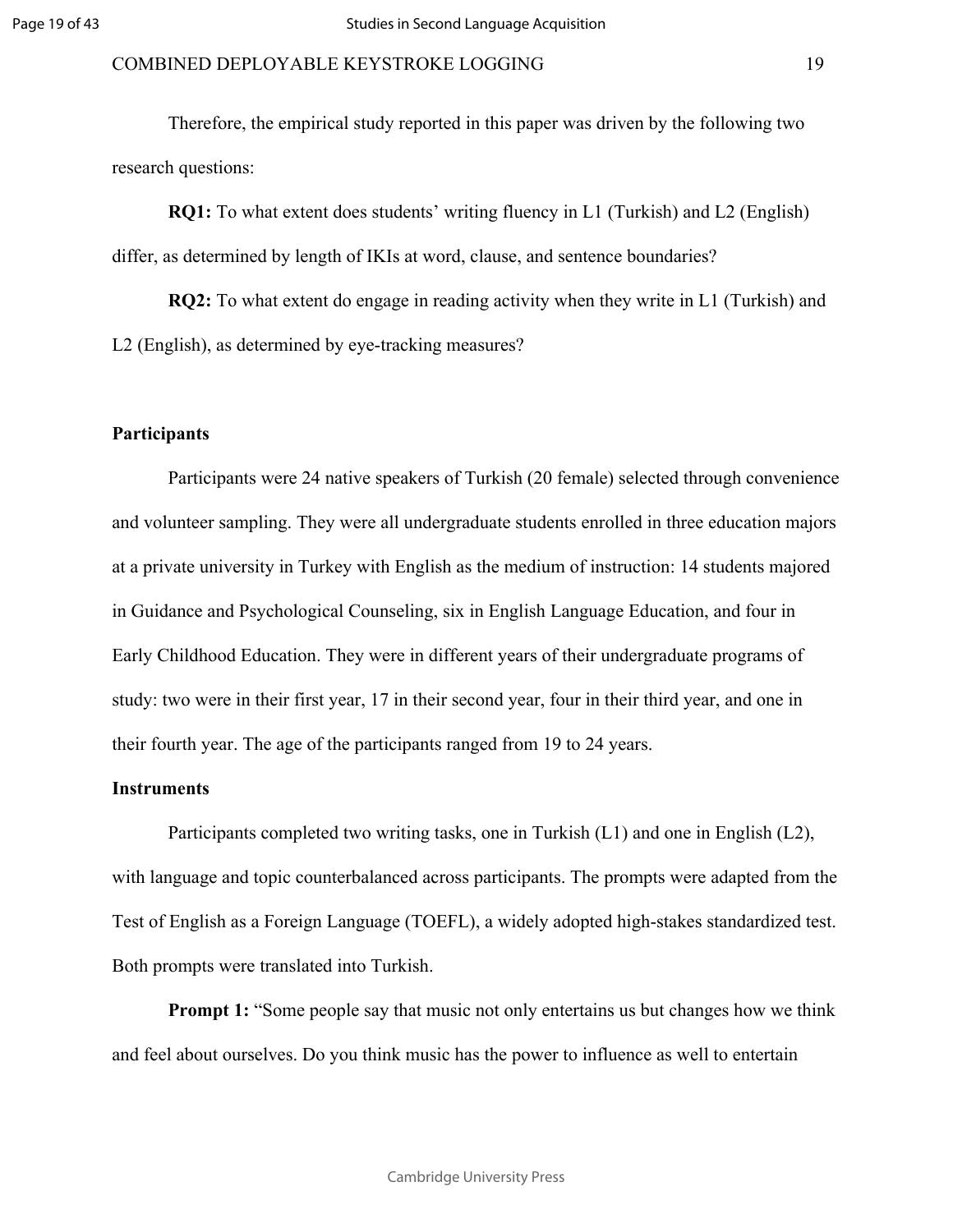people? Support your views with specific examples from your experience, observations or reading."

**Prompt 2:** "Some people say that computer technology is a barrier to developing real friendships. To what extent do you agree or disagree with the statement above? Support your views with specific examples from your experience, observations or reading."

# **Data Collection Procedures**

d 100 with an external USB keyboard and an<br>set to the resolution of 1920x1080). A 60 Hz<br>was mounted on a standard tripod below the c<br>calibrated, which involved participants looki<br>nine-point calibration pattern was used sim After completing the informed consent process, participants were seated in front of a computer (Lenovo Ideapad 100 with an external USB keyboard and an external DELL SE2216H 21.5-inch monitor screen set to the resolution of 1920x1080). A 60 Hz version of the Gazepoint GP3 eye-tracking device was mounted on a standard tripod below the external monitor screen. First, the eye-tracker was calibrated, which involved participants looking at a moving target displayed on the screen (a nine-point calibration pattern was used similar to the standard one provided by the Gazepoint software, but modified to randomly rearrange the sequence of fixation points and thus prevent participants from anticipating the movement of the target). After the calibration, students composed the two essays. The prompt was placed at the top of the editable file. The paragraph containing the prompt was specially marked to permit separate tracking and analysis of cursor movements and eye fixations within that paragraph. The editor was configured to use the fixed-width Consolas font (font size 35 pixels, with inter-linear spacing increased by 26 pixels). A screenshot of the interface is presented in Figure 3.

(Figure 3 near here.)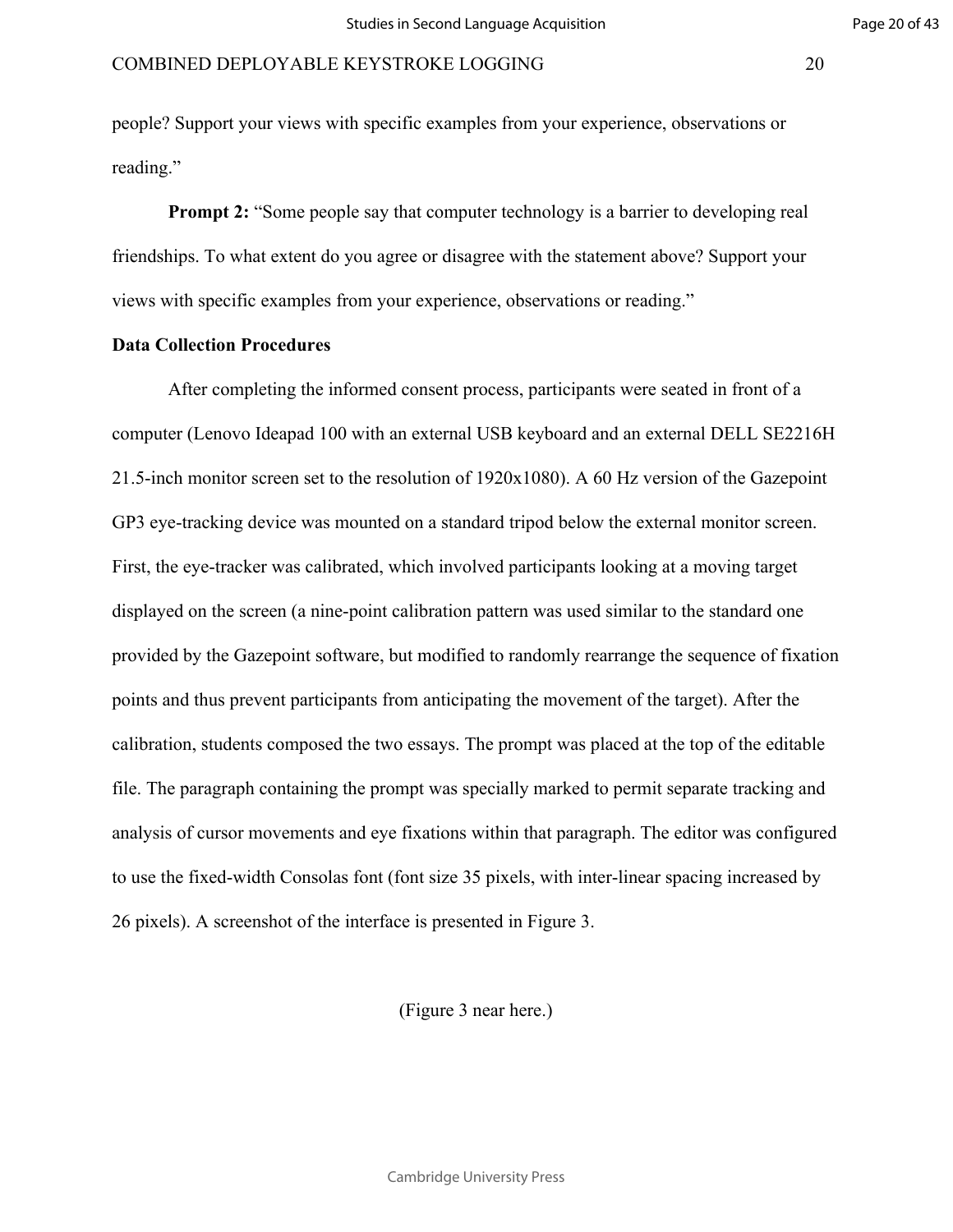Participants were given a maximum of 40 minutes to compose each essay, but they were free to finish writing earlier if they were satisfied with their text. They received a monetary compensation for taking part in the study.

# **Data analyses**

*Analysis of log files.* An analysis script was developed to generate two types of output: (1) a tabular file describing each character that was added to the text, including those that remained in the final version of the text and those that were removed at some point in the composition process; (2) a plain-text version of the final text produced in the editing session. Each character in the text was labeled with a unique identifier that allowed for easy automatic mapping between the two types of output.

For Particular materials must be the control of<br>a plain-text version of the final text produced<br>was labeled with a unique identifier that allo<br>types of output.<br>utput included variables that described the ch<br>liately precedi The first type of output included variables that described the character produced, the duration of the IKI immediately preceding the production of this character, and eye fixations that occurred during this IKI. When multiple keys had to be pressed to produce a single character (e.g., the Shift key pressed first, followed by a letter key to produce a capital letter), the IKIs were measured to the initial keypress in the sequence (i.e., the Shift key in the example given).

For present purposes we report analysis of disfluencies that involved the writer pausing but did not then involve revision of the text to, for example, correct an error. Thus, this first type of the output was filtered to eliminate all keystrokes that were used for moving the cursor around in the text and for deleting characters. We also excluded from analysis character keypresses that occurred immediately after the cursor was moved or after one or more characters were deleted.

In the second type of output, clauses and orthographic sentences were annotated. Clause boundaries were annotated manually. The beginning of each clause was marked in the text file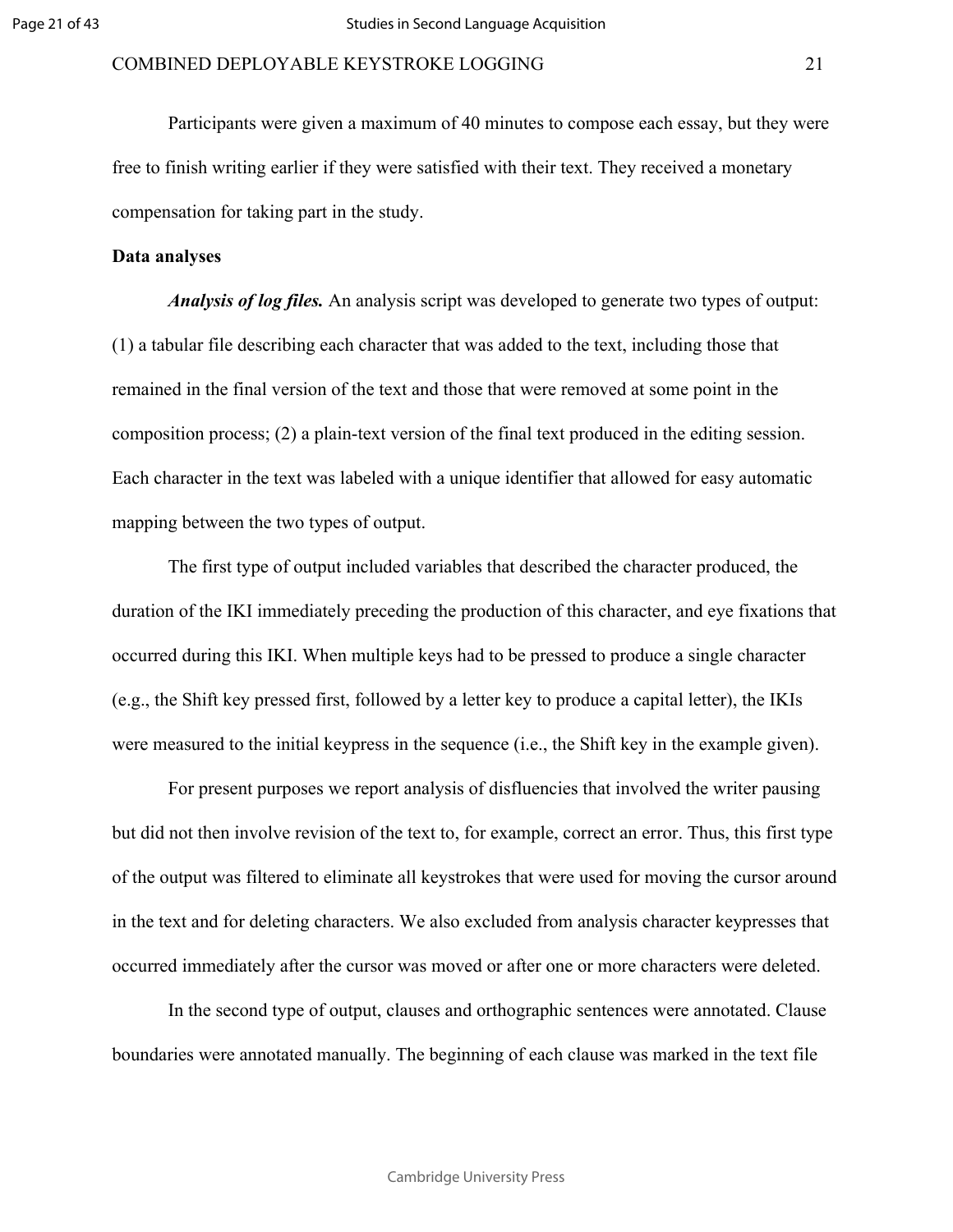There was arrived, by constrained, pursual constrained and the set and a separate clauses was introduced both in the dependent clause. Similarly, when on ss, joined in turn by coordinating conjunction dependent clause it i with an opening bracket, and the end of each clause was marked with a corresponding closing brackets. Square brackets were used for finite clauses (i.e. those where the main verb is marked for mood or modality), and curly brackets were used for non-finite clauses (i.e. those that do not show mood or modality, such as infinitive and participle clauses in English). Embedded clauses were marked as being part of the matrix clauses (e.g. "[The house [that Jack built] was destroyed.]"). In those instances where two clauses were connected by a coordinating conjunction, such conjunction was deemed, by convention, part of the clause immediately following the conjunction. When a dependent clauses was introduced by a subordinator, such subordinator was included in the dependent clause. Similarly, when one subordinator introduced multiple dependent clauses, joined in turn by coordinating conjunctions, the subordinator was marked as part of the first dependent clause it immediately preceded, and coordinating conjunctions were marked as parts of the dependent clauses they immediately preceded. Prepositions preceding non-finite dependent clauses (with the latter acting as the objects of such prepositions), however, were not considered part of such clauses but rather deemed part of the matrix clause. When sentence-level punctuation was at odds with syntactic constituency, constituency information prevailed in annotation. When a grammatical error precluded annotation, the minimal and simplest edit(s) that would make the sentence grammatically acceptable were considered, and clause boundaries were marked based on such potential edits (without actually applying any edits to the text).

Independently from clause-level annotations, texts were split into orthographic sentences using NLTK sentence tokenizers for English and Turkish [\(Perkins, 2010\).](https://paperpile.com/c/Tko6jV/ZHMhM) Sentence splitting then was manually corrected. All conflicts between sentence splitting and clause annotation (i.e. when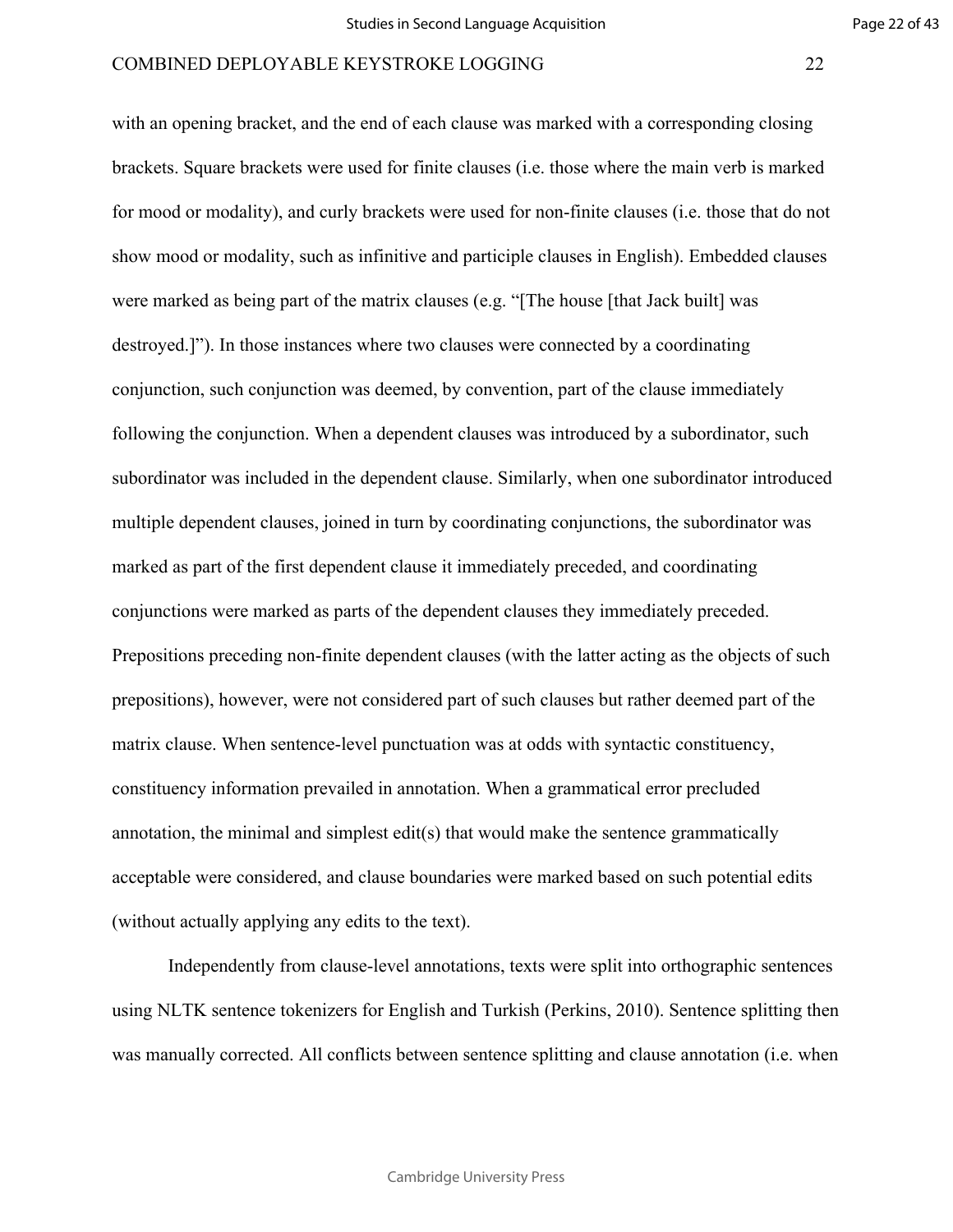an orthographic sentence did not begin with an independent clause) were manually resolved, and the few instances that were not resolvable due to syntactic irregularities of the text were marked as ambiguous and excluded from further analysis.

For the main terms and the entirely-<br>that is the set of the set of the set of the set of the set of the set of<br>that a new sentence, "finite-clause-initial" for discussed above, we assume that an IKI at a<br>e cognitive activi Linguistic annotations were mapped onto IKI data to label each IKI with a factor variable describing the linguistic location of the character produced immediately after the IKI. The levels of the Location factor were defined as follows: "within-word" for IKIs that occurred between the typing of two word characters, "word-initial" for those after typing the space and before the first letter of a word that did not start a new clause, "non-finite-clause-initial" for the beginning of a non-finite clause that did not start a new sentence, "finite-clause-initial" for the beginning of a finite clause that did not start a new sentence, and "sentence-initial" for the beginning of a new orthographic sentence. As discussed above, we assume that an IKI at a particular location is associated, in part, with the cognitive activity of planning the linguistic unit that follows. This, for example, would predict longer "word-initial" IKIs than "within-word" IKIs.

Next, log files were used to determine the position of eye fixations in the text relative to the current point of inscription (i.e. the location of the cursor) at the time of fixation onset. Three eye-tracking measures were derived: probability of looking back, mean character-wise lookback distance, and lookback distance in terms of the types of linguistic units fixated. For all three measures, only fixations on the text five or more characters behind the cursor were included to eliminate fixations on the cursor (i.e. to exclude the monitoring behavior while typing and only retain fixations that represent looking back at the text produced so far). Off-screen fixations, fixations on the writing prompt, and fixations on user-interface elements other than the writer's own text were excluded. For each character of the text, we identified all eye fixations that began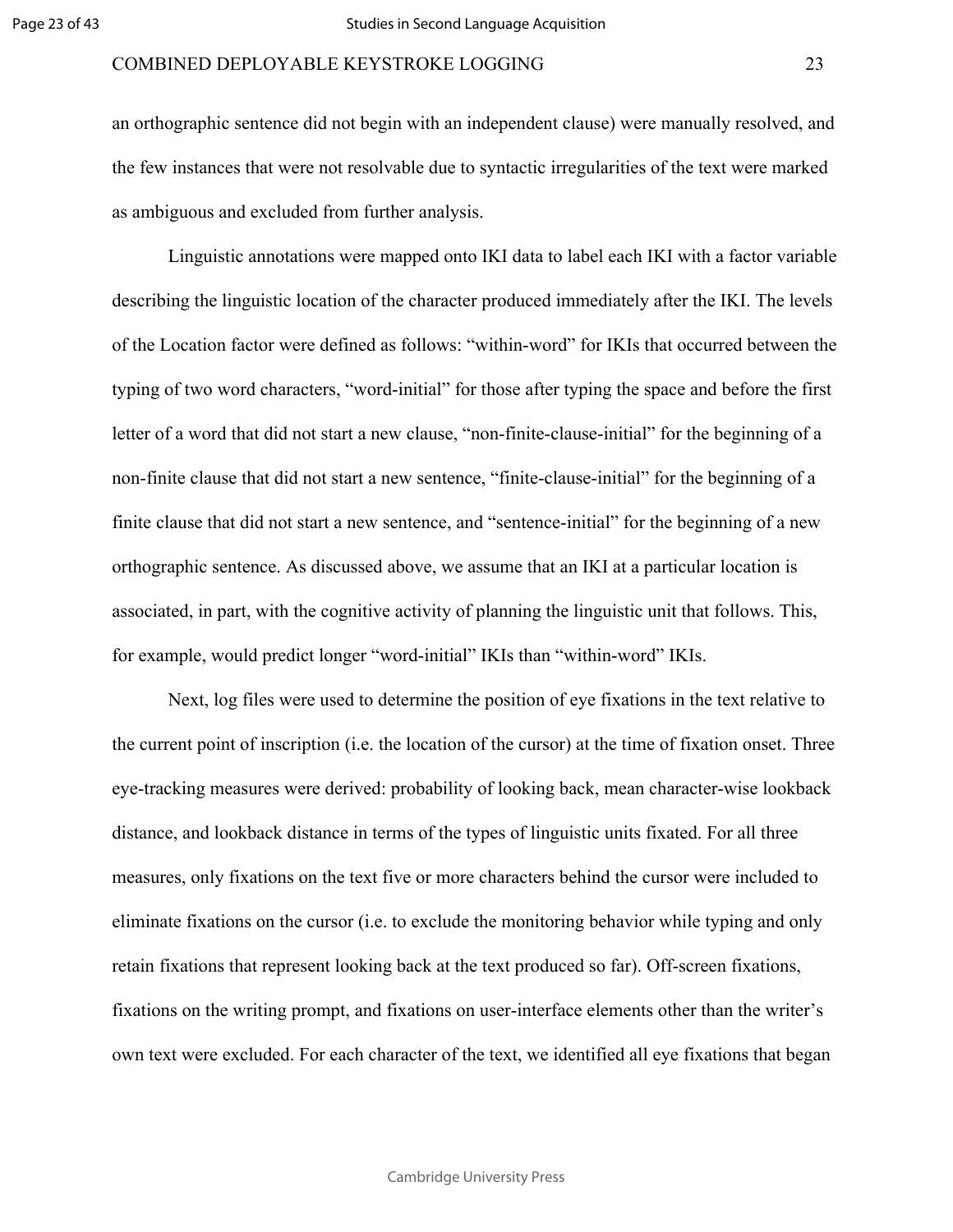during the IKI immediately preceding the production of this character. Mean character-wise lookback distance then was measured for each IKI as the mean number of characters in the text between the points of fixation and the point of inscription, counted in the version of the text that existed at the time of fixation onset.

For Permanular products and products of the permaneum of the following four labels<br>in a different sentence). To account for lingu<br>oint of inscription belonged to the same clau<br>r in a different subordinate clause yet withi Character-wise lookback distance, however, does not account for the distribution of the linguistic structures in the text: A fixation that is a certain number of characters behind the cursor can be both linguistically close to the point of inscription (e.g. within the same clause) and linguistically remote (e.g. in a different sentence). To account for linguistic structures, each fixation was automatically coded with one of the following four labels: "same-clause" if the point of fixation and the point of inscription belonged to the same clause; "crossing-clause" if the fixation was on a character in a different subordinate clause yet within the same matrix clause as the point of inscription; "different-clause" if the fixation was on a character within a different matrix clause than the point of inscription, but still within the same orthographic sentence; and "different-sentence" if the fixation was on a character within the different orthographic sentence than the point of inscription. Whenever coding was ambiguous (e.g. if the space character between two clauses was fixated), by convention the code representing the shortest linguistic distance was preferred (e.g. "different-clause" over "different-sentence").

*Statistical analyses.* Our analyses were based on fitting linear mixed-effects regression (MER) models to predict dependent variables related to pausing and reading behaviors based on the two factors described above: Location (with levels corresponding to the linguistic location of the IKI based on the linguistic unit that immediately follows) and Language (L1 vs. L2). Specifically, for each dependent variable of interest, four nested MER models were fit to the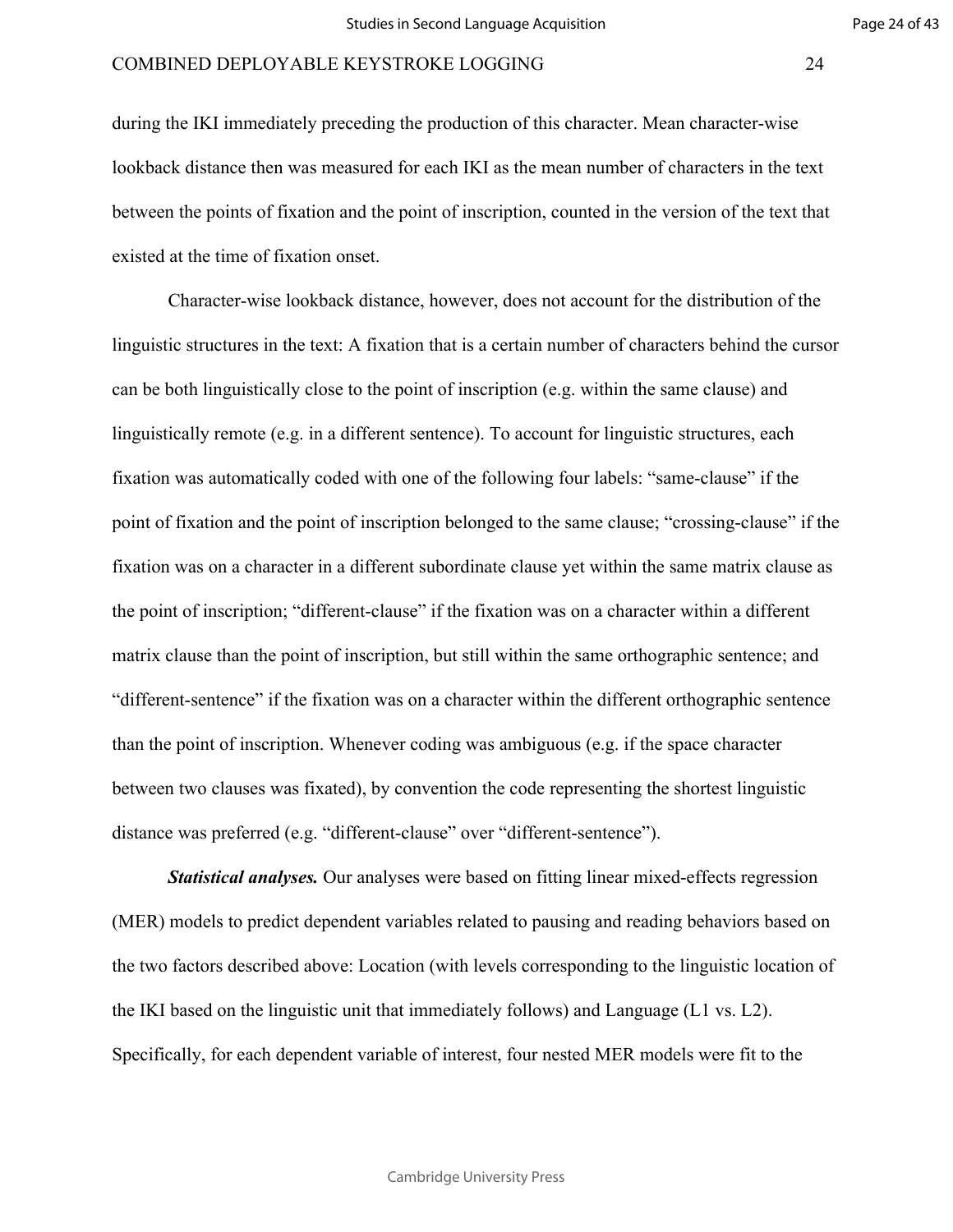data: M0, an intercept-only model; M1, a model adding a fixed effect for Location; M2, a model adding a fixed main effect for Language; and M3, a model adding an interaction between Language and Location. All models included random by-subject intercepts and random slopes for Language and Location. Gains in goodness of fit of successive models were evaluated by chi-square change. Fixed-effect parameters of the full model were used to estimate means of the dependent variables at different levels of Language and Location. Wald estimates of the confidence intervals (CIs) for means were then derived from the model.

#### **Results**

# **IKIs at linguistically-relevant locations**

**Results**<br>**Results**<br>**Results**<br>**Results**<br>**Results**<br>**Results**<br>**Results**<br>**Results**<br>**Results**<br>**Results**<br>**Results**<br>**Results**<br>**Results**<br>**Results**<br>**Results**<br>**Results**<br>**Results**<br>**Results**<br>**Results**<br>**Results**<br>**Results**<br>**Results**<br> The distribution of IKIs showed a strong negative skew typical for response time data. We therefore trimmed the data to remove IKIs longer than 8 s (0.14% of IKIs), and then log-transformed the remaining values prior to inferential testing.

Each consecutive model, of the four nested MER models, resulted in a significantly better fit to the data than the previous one: M1,  $\chi^2(4) = 59.3$ ,  $p < 0.001$ ; M2,  $\chi^2(1) = 16$ ,  $p < 0.001$ ; M3,  $\chi^2(4) = 247$ ,  $p < 0.001$ . Table 1 gives estimated mean IKIs and 95% CIs derived from this model.

Table 1. *Estimated inter-keystroke intervals, in milliseconds, by Language and Location within the text, and 95% CIs*

|                           |      | L1 (Turkish) | L <sub>2</sub> (English) |          |  |
|---------------------------|------|--------------|--------------------------|----------|--|
| Location                  | Mean | 95% CI       | Mean                     | 95% CI   |  |
| within-word               | 224  | 209, 240     | 235                      | 221, 250 |  |
| word-initial              | 399  | 363, 437     | 519                      | 472, 572 |  |
| non-finite-clause-initial | 602  | 522, 693     | 520                      | 458, 590 |  |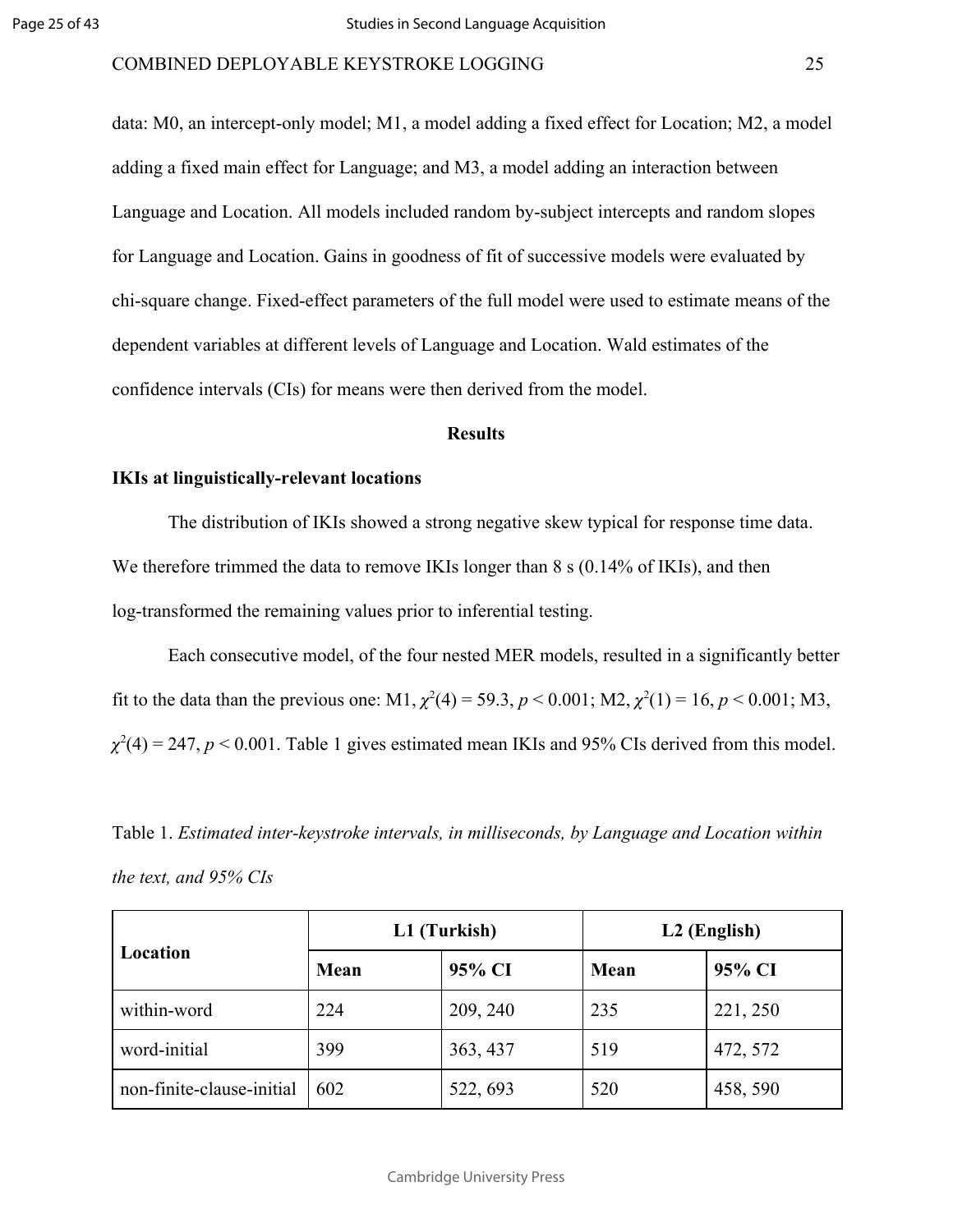| finite-clause-initial |     | 532, 705  | 549 | 474, 636  |
|-----------------------|-----|-----------|-----|-----------|
| sentence-initial      | 996 | 810, 1224 |     | 913, 1366 |

Participants typed more slowly when they composed text in English than when they did it in Turkish, except at clause boundaries. Their mean within-word IKIs, however, were longer by just 11 ms. When writing in their L1, participants were slower at the beginnings of words than within words, slower at the beginnings of clauses than at the beginnings of words, and slower at the beginnings of sentences than at the beginning of non-sentence-initial clauses.

es than at the beginning of non-sentence-initial<br>of the nested models allows to infer that patte<br>significantly between the two languages. Co<br>one, at the beginning of non-finite clauses par<br>g of finite clauses they were 63 The improved fit of the nested models allows to infer that patterns of participants' pausing behavior differed significantly between the two languages. Contrary to what was predicted by Language alone, at the beginning of non-finite clauses participants were 82 ms faster, and at the beginning of finite clauses they were 63 ms faster. However, for words that were not at the start of clauses initial IKI was slower by 121 ms in English.

# **Eye fixations**

**Fixation probabilities.** Mixed-effects logistic regression models were fit to predict the probability of one or more lookback fixations occurring during an IKI. Four nested models were evaluated, starting with an intercept-only model (M0) and then adding the fixed effects. Each consecutive model resulted in a significantly better fit:  $\chi^2(4) = 40.36$ ,  $p < 0.001$ ;  $\chi^2(1) = 5.46$ ,  $p =$  $0.02$ ;  $\chi^2(4) = 10.79$ ,  $p = 0.03$ . Estimates derived from the full model (M3) are given in Table 2.

In L1, lookback fixations were more probable at the start of larger linguistic units, increasing almost 8-fold from within-word locations to sentence-initial locations. Probabilities of looking back when writing in L2 were generally higher than in L1, except for locations at the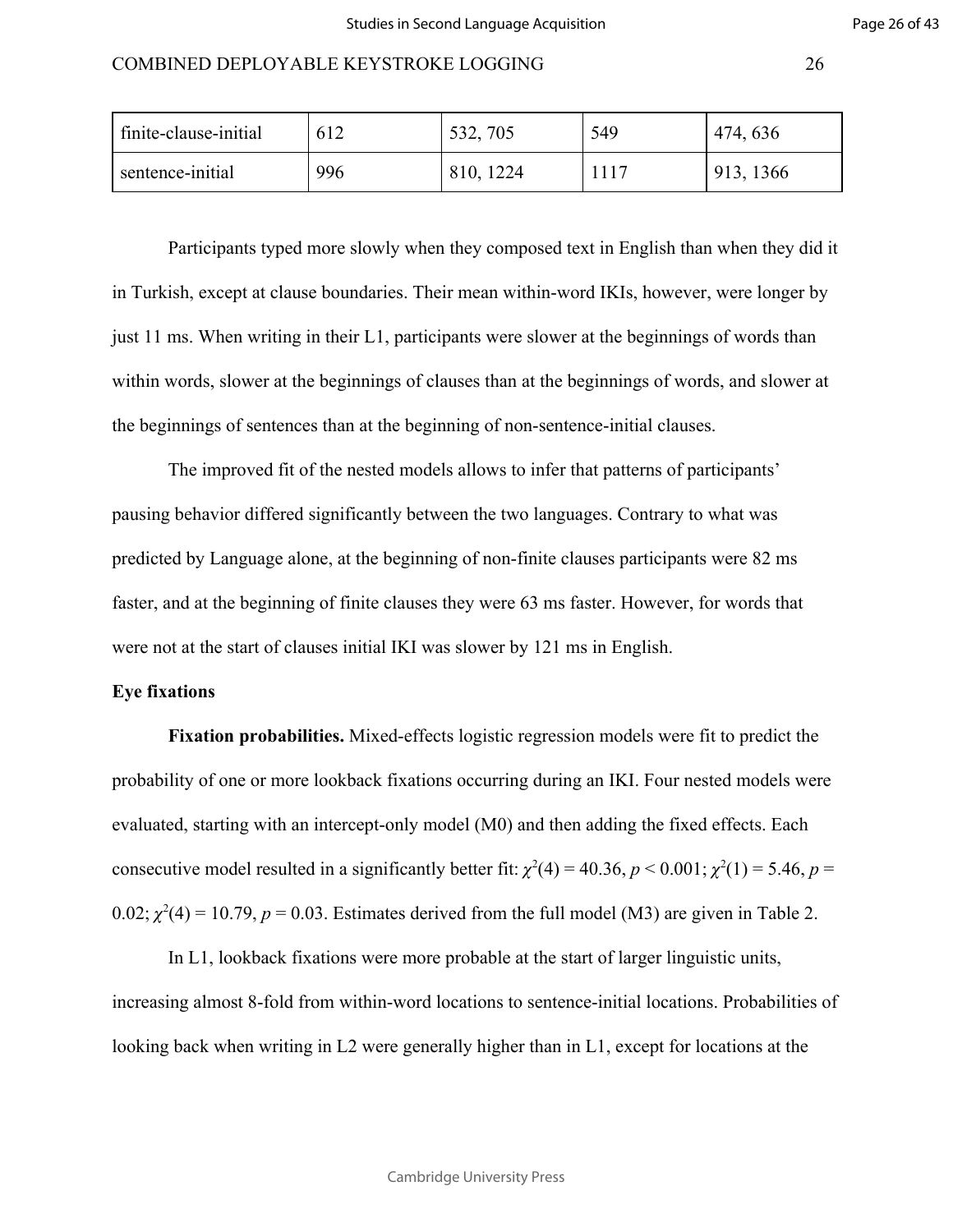start of embedded clauses: Interestingly, the mean probability of looking back in L2 was higher at the start of a non-finite clause than at the start of a finite clause, which is different from the pattern observed in L1.

# Table 2

*Probabilities of one or more lookback fixations during an inter-keystroke interval, by Language and Location, and 95% CIs*

|                          |       | L1 (Turkish) |       | L <sub>2</sub> (English) |
|--------------------------|-------|--------------|-------|--------------------------|
| Location                 | Mean  | 95% CI       | Mean  | 95% CI                   |
| within-word              | 0.040 | 0.029, 0.054 | 0.052 | 0.038, 0.069             |
| word-initial             | 0.081 | 0.063, 0.103 | 0.114 | 0.092, 0.141             |
| non-finite-clause-initia | 0.090 | 0.051, 0.155 | 0.138 | 0.091, 0.204             |
| finite-clause-initial    | 0.142 | 0.101, 0.197 | 0.092 | 0.058, 0.143             |
| sentence-initial         | 0.302 | 0.213, 0.409 | 0.355 | 0.255, 0.470             |

**Character-wise lookback distances.** The distribution of mean lookback distances was negatively skewed, but approximated the normal distribution after log-transformation. The four nested MER models were fit to the data. M1 (the model adding a fixed effect for Location) resulted in a significantly better fit than M0 (the intercept-only model):  $\chi^2(4) = 17.97$ ,  $p = 0.001$ . However, adding the fixed effect of Language (M2) and the interaction of Language and Location (M3) did not provide a further improvement:  $\chi^2(1) = 2.15$ ,  $p = 0.14$ ;  $\chi^2(4) = 2.87$ ,  $p = 0.14$ ;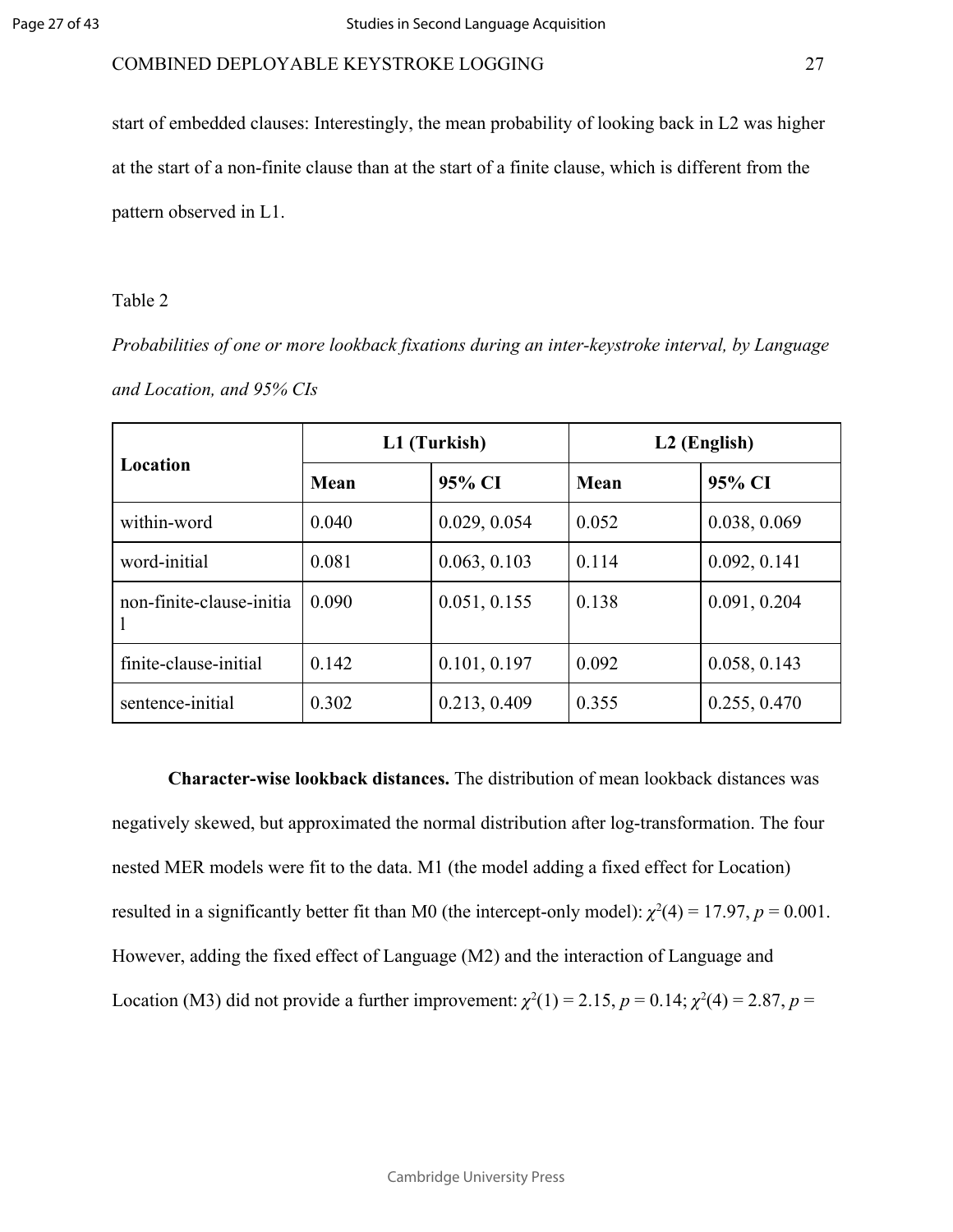0.58. This permits inferring that fixation behavior during IKIs, in terms of the character-wise distance of lookbacks, was similar in L1 and L2.

Estimated mean character-wise lookback distances (Table 3) during IKIs before sub-sentence units (i.e. at all locations except "sentence-initial") were similar, with numerically close means and largely overlapping CIs. Before starting a new sentence, however, participants would look significantly farther back in their text.

# Table 3

| Table 3                                                                |      |              |                          |          |
|------------------------------------------------------------------------|------|--------------|--------------------------|----------|
| Lookback distances (characters), by Language and Location, and 95% CIs |      |              |                          |          |
|                                                                        |      | L1 (Turkish) | L <sub>2</sub> (English) |          |
| Location                                                               | Mean | 95% CI       | Mean                     | 95% CI   |
| within-word                                                            | 89   | 73, 107      | 102                      | 80, 131  |
| word-initial                                                           | 80   | 65, 99       | 101                      | 80, 128  |
| non-finite-clause-initi<br>al                                          | 78   | 46, 132      | 115                      | 78, 171  |
| finite-clause-initial                                                  | 82   | 60, 113      | 89                       | 59, 135  |
| sentence-initial                                                       | 119  | 87, 164      | 151                      | 113, 202 |

*Lookback distances (characters), by Language and Location, and 95% CIs*

**Linguistic fixation distances.** Next, we analyzed lookbacks in terms of their linguistic distances from the point of inscription. A separate series of nested mixed-effects logistic regression models was built for each type of linguistic distance (i.e., "same-clause," "crossing-clause," "different-clause," "different-sentence;" see Measures above for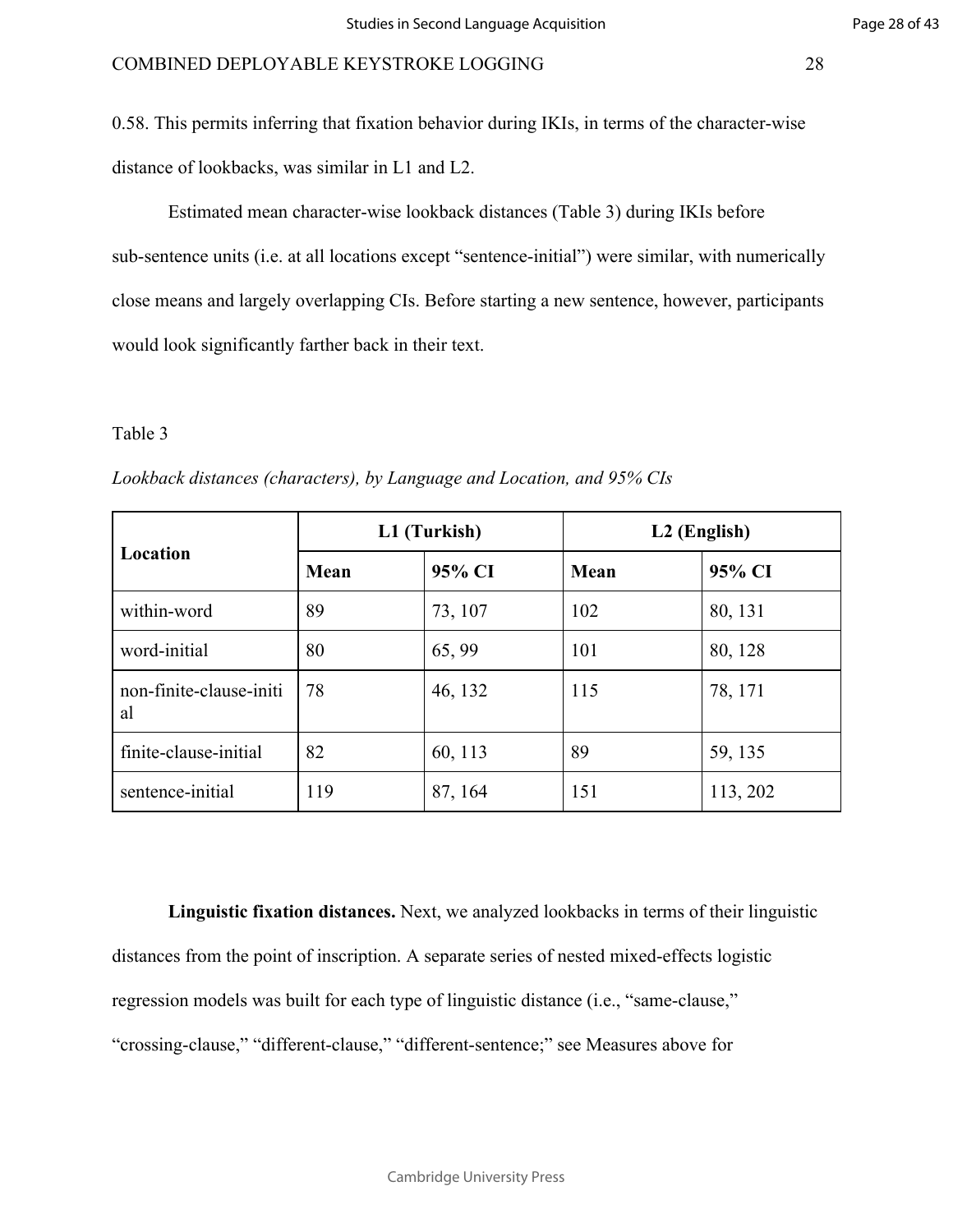operationalizations) to predict probabilities of one or more fixations occurring during an IKI at this linguistic distance from the point of inscription. Within each series, every model added a fixed effect to the previous model, and improvement of model fit was evaluated. Estimated mean probabilities and the respective CIs are given in Table 4, and contributions of the fixed effects to the model fit are presented in Table 5.

# Table 4

| Table 4                                 |          |                              |                                                                                                      |                               |                              |
|-----------------------------------------|----------|------------------------------|------------------------------------------------------------------------------------------------------|-------------------------------|------------------------------|
|                                         |          |                              | Probabilities of fixations at a given linguistic distance from the point of inscription, by Language |                               |                              |
| and Location, and 95% CIs (in brackets) |          |                              |                                                                                                      |                               |                              |
|                                         |          |                              | Linguistic distance from point of inscription                                                        |                               |                              |
| Location                                | Language | same-clause                  | crossing-claus<br>e                                                                                  | different-clau<br>se          | different-sent<br>ence       |
| within-wor<br>d                         | L1       | $0.007$ [0.005,<br>$0.010$ ] | 0.008 [0.006,<br>$0.012$ ]                                                                           | $0.002$ [0.001,<br>$0.003$ ]  | $0.021$ [0.015,<br>$0.029$ ] |
|                                         | L2       | $0.007$ [0.005,<br>$0.010$ ] | $0.006$ [0.004,<br>$0.010$ ]                                                                         | $0.003$ [0.002,<br>$0.006$ ]  | $0.030$ [0.022,<br>0.040]    |
| word-initial                            | L1       | $0.028$ [0.020,<br>$0.038$ ] | $0.019$ [0.014,<br>$0.026$ ]                                                                         | $0.004$ [0.002,<br>$0.007$ ]  | $0.038$ [0.028,<br>$0.051$ ] |
|                                         | L2       | $0.024$ [0.018,<br>$0.032$ ] | $0.019$ [0.013,<br>$0.028$ ]                                                                         | $0.004$ [0.002,<br>$0.007$ ]  | $0.069$ [0.055,<br>$0.086$ ] |
| non-finite-c<br>lause-initial           | L1       | $0.027$ [0.011,<br>$0.068$ ] | $0.013$ [0.004,<br>$0.047$ ]                                                                         | $0.007$ [0.002,<br>$0.033$ ]  | $0.051$ [0.025,<br>$0.103$ ] |
|                                         | L2       | $0.035$ [0.016,<br>$0.075$ ] | $0.026$ [0.011,<br>0.060]                                                                            | $0.007$ [0.002,<br>$0.0028$ ] | $0.067$ [0.038,<br>$0.115$ ] |
| finite-claus                            | L1       | $0.060$ [0.036,              | $0.019$ [0.008,                                                                                      | $0.009$ [0.003,               | $0.084$ [0.055,              |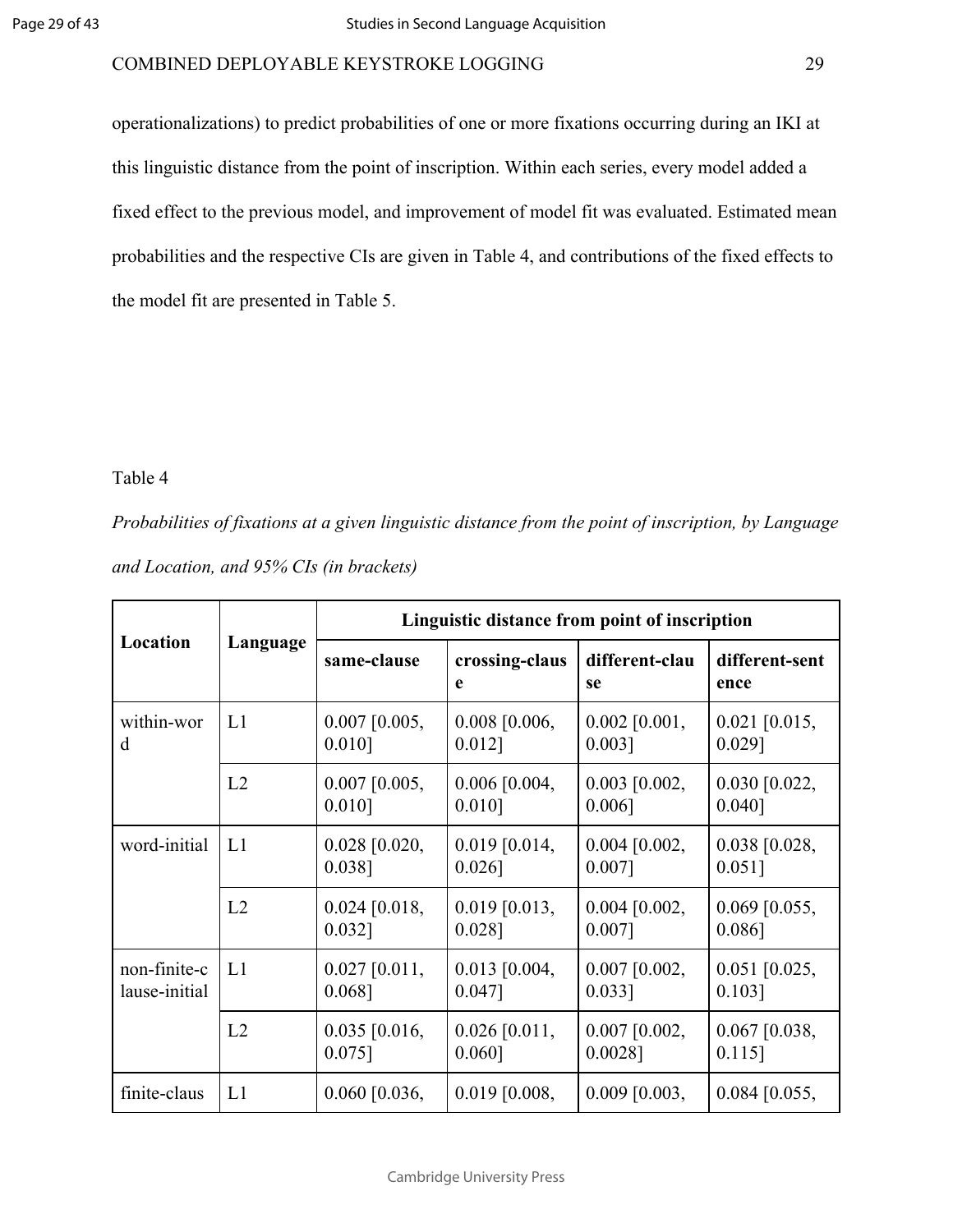| e-initial            |                | $0.100$ ]                    | $0.043$ ]                    | $0.0026$ ]                   | $0.126$ ]                    |
|----------------------|----------------|------------------------------|------------------------------|------------------------------|------------------------------|
|                      | L2             | $0.030$ [0.014,<br>$0.063$ ] | 0.000                        | $0.010$ [0.003,<br>$0.031$ ] | $0.056$ [0.033,<br>$0.100$ ] |
| sentence-ini<br>tial | L <sub>1</sub> | $0.118$ [0.070,<br>0.191]    | $0.102$ [0.054,<br>$0.186$ ] | $0.019$ [0.007,<br>$0.053$ ] | $0.147$ [0.095,<br>$0.220$ ] |
|                      | L2             | $0.139$ [0.085,<br>$0.220$ ] | $0.066$ [0.028,<br>$0.146$ ] | $0.036$ [0.014,<br>0.089]    | $0.188$ [0.124,<br>$0.275$ ] |

# Table 5

|  |  |  | linguistic distance from the point of inscription |
|--|--|--|---------------------------------------------------|
|  |  |  |                                                   |

| Table 5       |                                                                                                     |                                 |                                               |                                  |
|---------------|-----------------------------------------------------------------------------------------------------|---------------------------------|-----------------------------------------------|----------------------------------|
|               | Contribution of fixed effects to the fit of models predicting probabilities of fixations at a given |                                 |                                               |                                  |
|               | linguistic distance from the point of inscription                                                   |                                 |                                               |                                  |
| <b>Effect</b> |                                                                                                     |                                 | Linguistic distance from point of inscription |                                  |
|               | same-clause                                                                                         | crossing-clause                 | different-clause                              | different-senten<br>ce           |
| Location      | $\chi^2(4)=56.168,$<br>p<0.001                                                                      | $\chi^2(4)=30.201,$<br>p<0.001  | $\chi^2(4)=21.284$ ,<br>p<0.001               | $\chi^2(4)=33.267$ ,<br>p<0.001  |
| Language      | $\chi^2(1)=0.167$ ,<br>$p=0.683$                                                                    | $\chi^2(1)=0.997,$<br>$p=0.318$ | $\chi^2(1)=3.559,$<br>$p=0.060$               | $\chi^2(1)=7.345$ ,<br>$p=0.007$ |
| Interaction   | $\chi^2(4)=4.786$ ,                                                                                 | $\chi^2(4)=14.128$ ,            | $\chi^2(4)=1.235,$                            | $\chi^2(4)=11.822$ ,             |

The probability of one or more fixations occurring on the text of the clause currently being composed ("within-clause" label) varied based on the Location of the point of inscription, but not based on Language. Specifically, fixation probabilities increased with the increasing hierarchical status of the linguistic unit of text that followed. For example, within-clause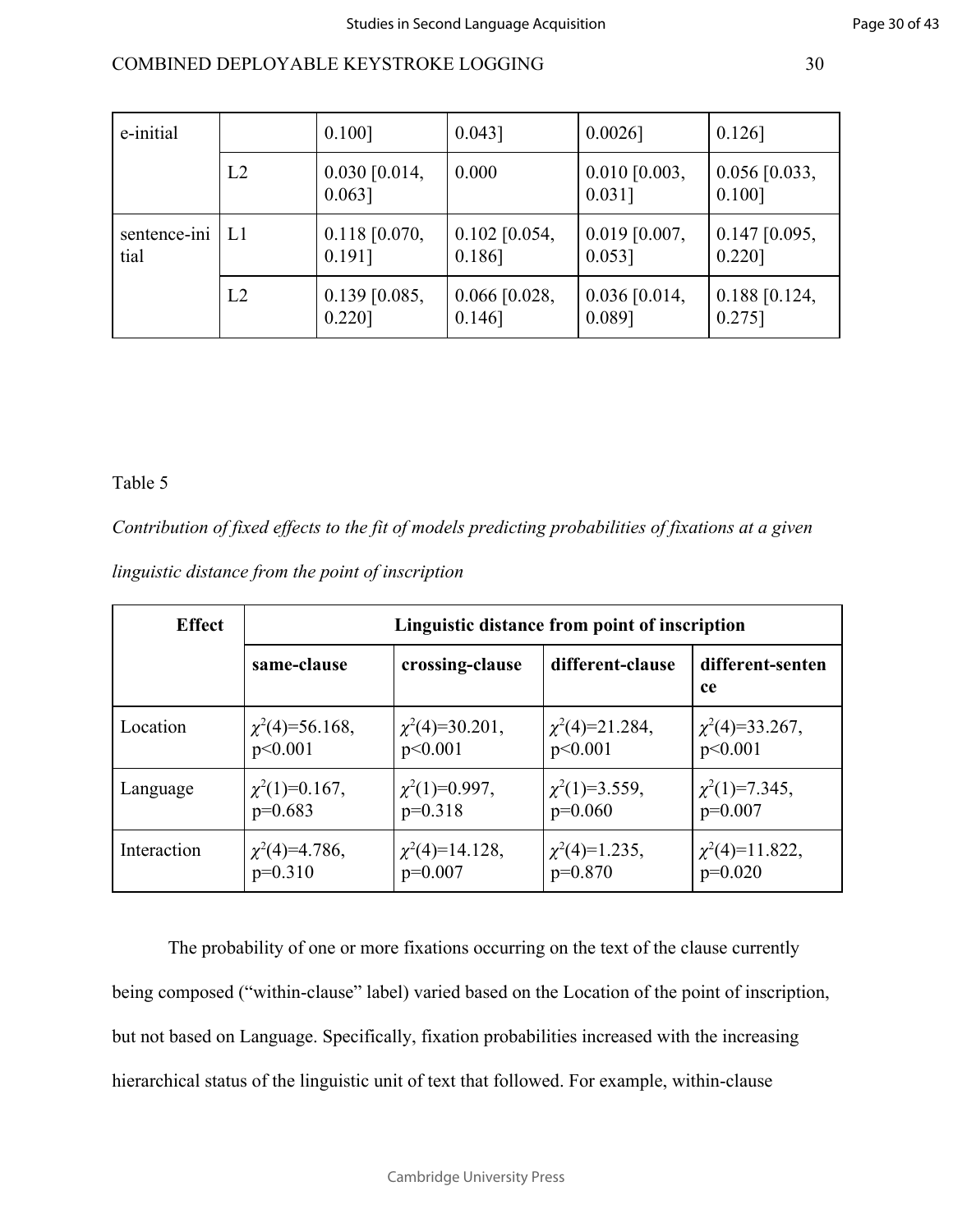fixations were more likely to occur during word-initial IKIs than during within-word IKIs, etc. A similar pattern was evident for fixations on other clauses within the same sentence ("crossing-clause" and "different-clause" labels).

However, when it came to looking back at a previous sentence, participants' behavior varied across languages with a significant main effect and interaction. For example, at the beginning of a mid-sentence word, participants were almost twice as likely to look back at a previous sentence when they wrote in L2 vs. L1. Similar patterns  $(L2 > L1)$  were observed for all other locations except finite-clause-initial, where, interestingly, fixations on a different sentence were more likely in L1 than in L2.

#### **Discussion and Conclusion**

Example 1972 For Detection and Function (DF)<br>te-clause-initial, where, interestingly, fixatio<br>an in L2.<br>**Discussion and Conclusion**<br>d on describing and illustrating a method for<br>analyses of L1 and L2 writing processes thro This paper focused on describing and illustrating a method for scalable, distributed collection and automated analyses of L1 and L2 writing processes through deployable, low-cost, concurrent keystroke logging and eye tracking. As demonstrated in the paper, the method allows for the collection of data through a web application deployed at a remote site while using inexpensive eye-tracking hardware. Although inexpensive hardware has relatively low spatio-temporal resolution, statistical power can be boosted by the larger size of samples that can be collected in this manner. Writing-process data can be automatically triangulated with linguistic annotations of texts produced by participants. In the reported study, certain types of annotation were conducted manually, in part because manual annotation was necessary for a separate corpus-based project utilizing the same dataset. In principle, however, natural language processing (NLP) tools can be used to perform such annotations automatically and in real time.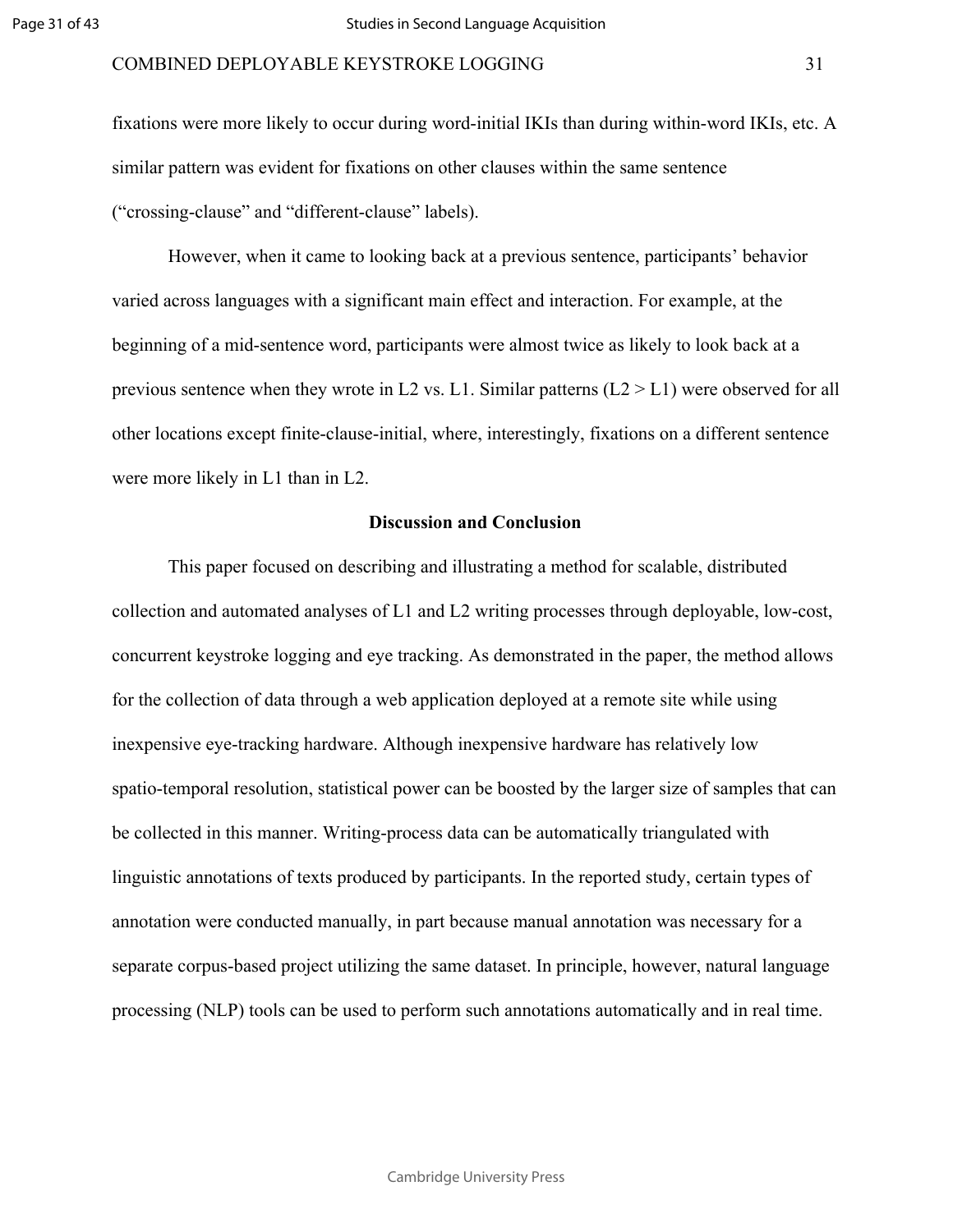Page 32 of 43

This shows the potential for the method to be used in practical applications, such as automated writing evaluation (AWE) and computer-assisted language learning (CALL).

The reported empirical study shed some light on the two research questions that we posed. Specifically, RQ1 asked to what extent students' writing fluency would differ when writing in L1 (Turkish) and L2 (English). We predicted that IKIs at word, clause, and sentence boundaries would be longer in L2 than in L1. In fact, pausing behavior did differ significantly between L1 and L2: Participants were generally slower, with longer IKIs, when writing in L2. This finding is consistent with previous research demonstrating that written production tends to be less fluent in L2 than in L1 [\(Schoonen et al., 2003; Van Waes & Leijten, 2015\)](https://paperpile.com/c/Tko6jV/u4yq8+zxc4I), and L2 writers tend to pause more at all linguistically-relevant locations [\(Spelman Miller, 2000\)](https://paperpile.com/c/Tko6jV/pF9ct).

with previous research demonstrating that with previous research demonstrating that with 1 L1 (Schoonen et al., 2003; Van Waes & Le et all linguistically-relevant locations (Speln to our prediction, at the beginning of non However, contrary to our prediction, at the beginning of non-sentence-initial clauses participants were significantly *faster* in L2 than in L1. Even though they spent less time planning the clause that they were about to produce, writers were subsequently less fluent in producing individual words within the clause, as evidenced by the increased word-initial IKIs. This is an interesting finding indicating that planning effort might be reallocated in L2 compared to L1: Participants may be more thoroughly pre-planning the structure of the clauses they are about to produce in L1 (hence longer clause-initial IKIs), while in L2 they may be "jumping" into outputting the clause before it has been sufficiently planned, and postponing some of the planning decisions until after part of the clause has already been output. This could be described as a shift in planning effort from clause-initial locations to within-clause locations.

This finding was incidental to the study reported in this paper, and thus calls for more thorough investigation in a follow-up study. If this shift in planning effort is confirmed, it may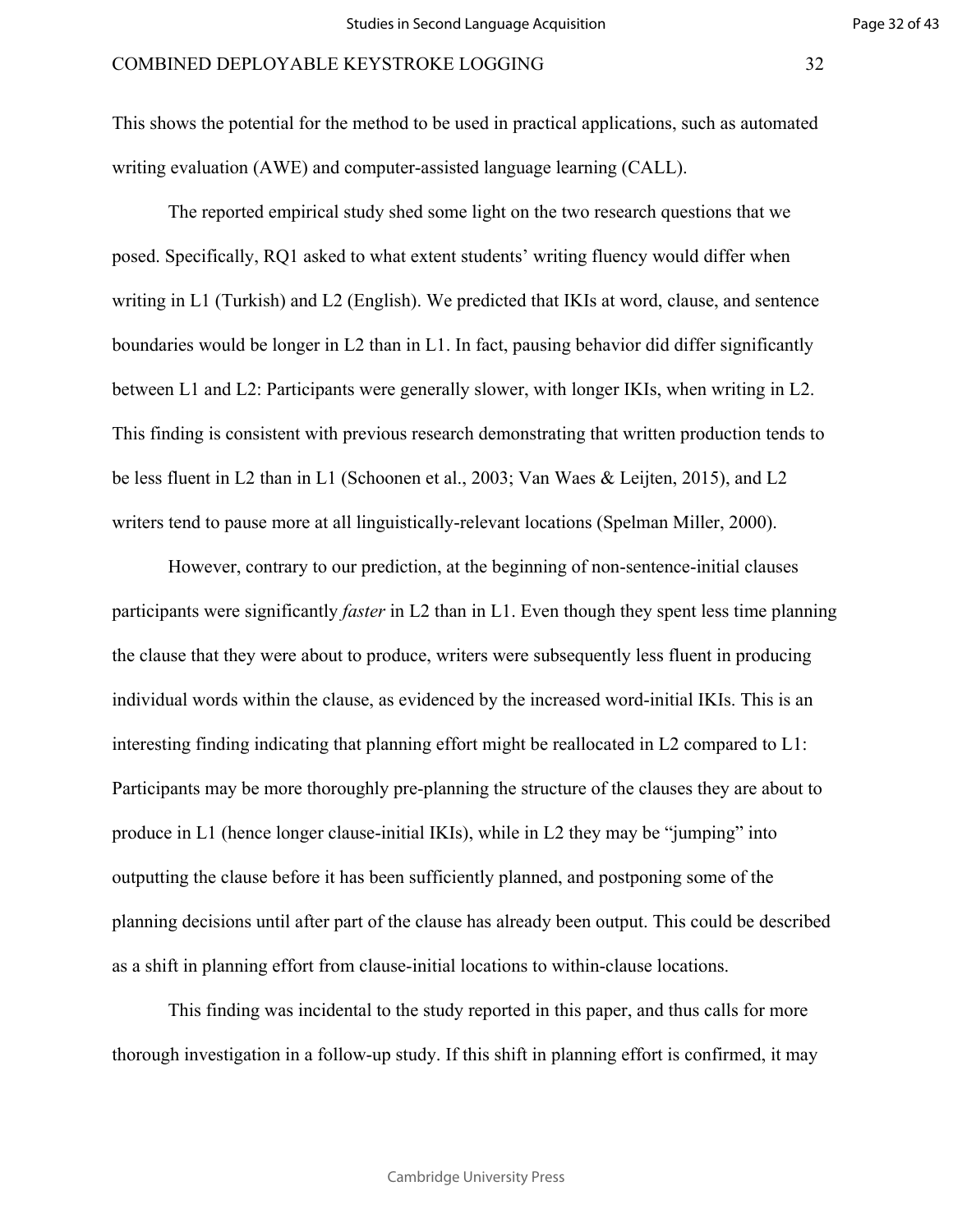have crucial practical implications as it may be signaling the redistribution of effort that may be potentially disruptive to the flow of text production: A writer who does not sufficiently plan ahead at clause boundaries but pauses at the beginning of words within the clause instead might be distracted from the ideas that are being expressed in the clause and thus might end up producing a lower-quality text. If this is the case, then interventions directly and strategically modifying the distribution of planning effort during L2 production might be warranted to minimize associated disfluencies.

For Freading behavior would differ between L1<br>ding activity would occur in the (less automa<br>ideed, participants were found to look back n<br>luring L1 production. Look-back fixations, h<br>haracter-wise) from the point of inscri RQ2 asked whether reading behavior would differ between L1 and L2. We predicted, specifically, that more reading activity would occur in the (less automatized) L2 than in the (more automatized) L1. Indeed, participants were found to look back more frequently during L2 production than they did during L1 production. Look-back fixations, however, would stay within the same mean distance (character-wise) from the point of inscription in both languages. Similarly, the probability of looking back within the current sentence did not differ between languages. On the other hand, participants were significantly more likely to look at a previous sentence when they composed in L2 than in L1. This was especially evident at the beginning of mid-sentence words: At these locations participants were almost twice as likely to look at a previous sentence in L2 than they were in L1. This finding calls for additional investigation in future work. If looking back at a previous sentence serves as a memory refresher (or as scaffolding for planning future content), it may be especially problematic from the practical standpoint: Writers who not only pause longer mid-clause, but also use the pause time to look back at the previous sentence may thus be distracted from the idea package they are currently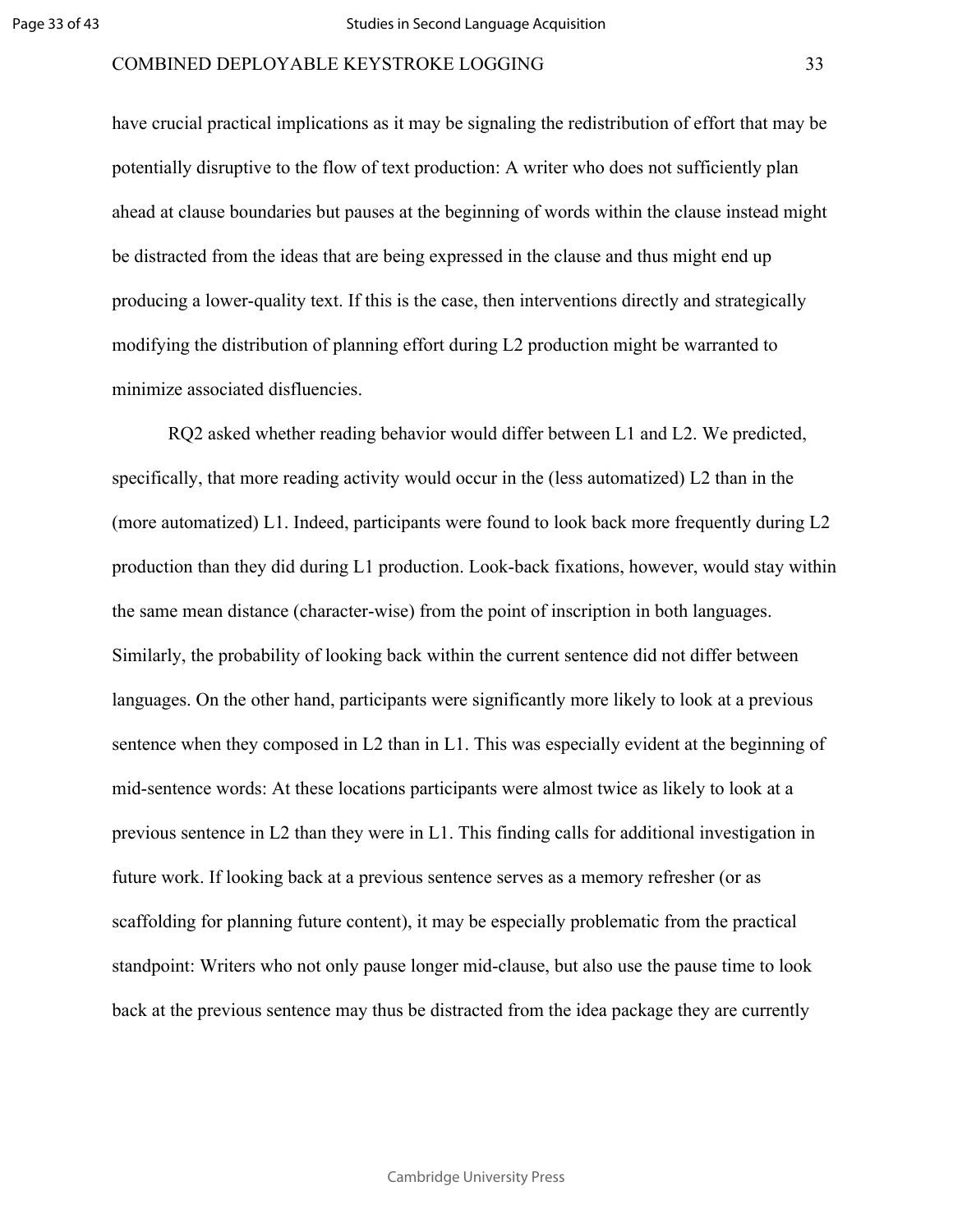trying to express. This, again, may warrant interventions that explicitly modify behaviors that contribute to disfluencies in L2 writing.

The present results are interesting from both the theoretical and the applied standpoints. Theoretically, they shed light onto the differences between the cognitive processes that underlie written production in L1 and L2. Because each IKI is associated, in part, with planning the linguistic unit that follows, differences in IKI patterns indicate that the planning effort is distributed differently based on the language in which the text is being produced. Much of this planning, in either language, occurs at very short time-scales (under 2 seconds) and may not, therefore, reach awareness in the writer (Torrance, 2015). The proposed method thus permits the detection of differences that might not be detectable using conventional verbal reporting protocols.

ge, occurs at very short time-scales (under 2 s<br>in the writer (Torrance, 2015). The propose<br>at might not be detectable using conventiona<br>mentioned above, explicit fluency-focused is<br>instruction. On the one hand, such inter Practically, as was mentioned above, explicit fluency-focused interventions may be warranted in L2 writing instruction. On the one hand, such interventions at this point may seem far-fetched, because more research first needs to be done in order to understand what may be causing these shifts in pausing and reading behaviors in L2 text production. On the other hand, interventions based on compensatory L2 writing strategies which implicitly target writing fluency (e.g. using L1, to a different extent, for ideational planning) have already been proposed [\(Kim & Yoon, 2014; Wolfersberger, 2003\).](https://paperpile.com/c/Tko6jV/C4wr1+2UVzX) It is important to note that existing intervention are blind to the actual writing process and thus have to infer disfluencies from indirect data. The deployability of combined eye-tracking and keystroke-logging technology being a central feature of the proposed method of data collection and analysis, new interventions may make direct use of the real-time writing-process data similar to those analyzed in the present paper, to provide for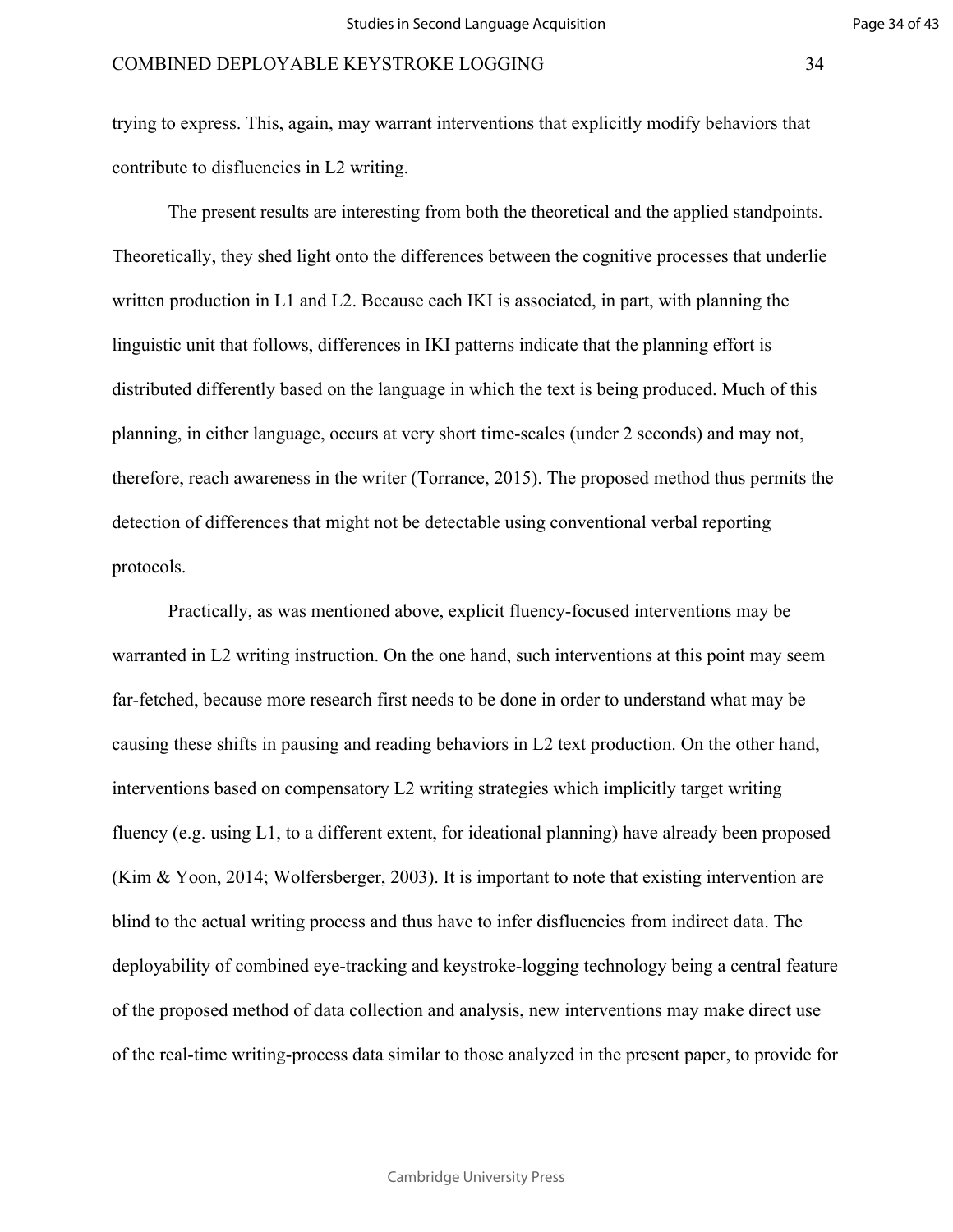adaptive computer-assisted learning experiences that would otherwise be impossible even in principle.

rrows of this study was to illustrate the meth<br>interesting data that would not be otherwise is<br>vas satisfactorily achieved: This paper serves<br>cessary for subsequent investigation of writi<br>sed upon work supported by the Nat This study is not without limitations. Specifically, the differences in orthographic depth [\(Durgunoğlu, 2006\)](https://paperpile.com/c/Tko6jV/kYur) and language typology (morphological and syntactic) between English and Turkish were not considered, only one type of writing prompt was used, and the sample size was smaller than what the technology could have afforded. The relatively low resolution of the eye tracker should also be acknowledged as a limitation of the study. However, it is important to underline that the main purpose of this study was to illustrate the method and to demonstrate that it can provide potentially interesting data that would not be otherwise readily available. We believe that this purpose was satisfactorily achieved: This paper serves to prepare the methodological ground necessary for subsequent investigation of writing processes in L1 and L2.

# **Acknowledgements**

This material is based upon work supported by the National Science Foundation under Grant No. 1550122. The authors are grateful to the anonymous reviewers and the special issue editors, Dr. Andrea Révész and Dr. Marije Michel, for the valuable feedback on the early versions of this manuscript.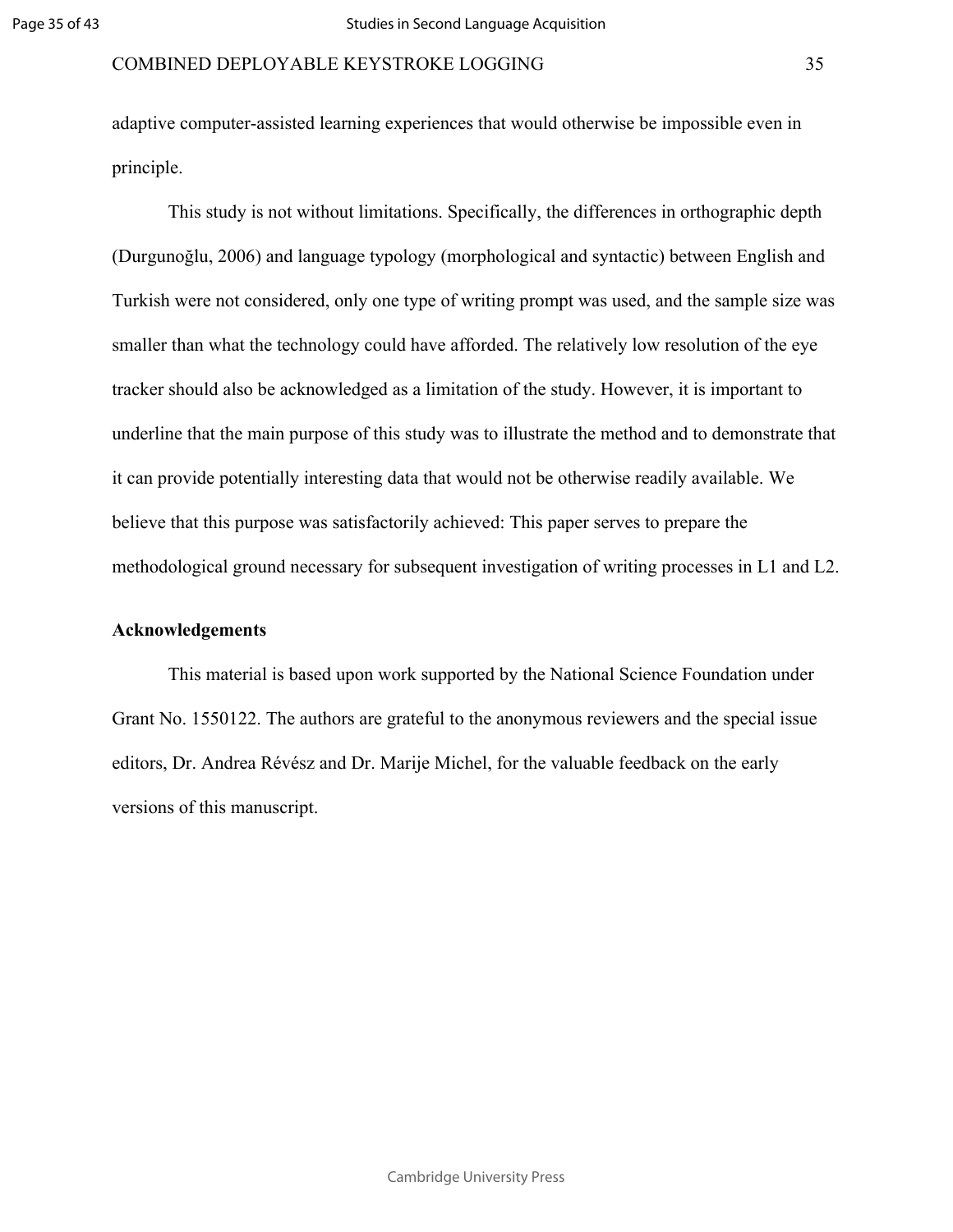- [Alves, R. A., & Limpo, T. \(2015\). Progress in written language bursts, pauses, transcription, and written](http://paperpile.com/b/Tko6jV/ObI4l) [composition across schooling.](http://paperpile.com/b/Tko6jV/ObI4l) *[Scientific Studies of Reading: The Official Journal of the Society for](http://paperpile.com/b/Tko6jV/ObI4l) [the Scientific Study of Reading](http://paperpile.com/b/Tko6jV/ObI4l)*[,](http://paperpile.com/b/Tko6jV/ObI4l) *[19](http://paperpile.com/b/Tko6jV/ObI4l)*[\(5\), 374–391.](http://paperpile.com/b/Tko6jV/ObI4l)
- [Baba, K., & Nitta, R. \(2014\). Phase transitions in development of writing fluency from a complex](http://paperpile.com/b/Tko6jV/QpzmV) [dynamic systems perspective.](http://paperpile.com/b/Tko6jV/QpzmV) *[Language Learning](http://paperpile.com/b/Tko6jV/QpzmV)*[,](http://paperpile.com/b/Tko6jV/QpzmV) *[64](http://paperpile.com/b/Tko6jV/QpzmV)*[\(1\), 1–35.](http://paperpile.com/b/Tko6jV/QpzmV)
- [Chandler, J. \(2003\). The efficacy of various kinds of error feedback for improvement in the accuracy and](http://paperpile.com/b/Tko6jV/gcYQ3) [fluency of L2 student writing.](http://paperpile.com/b/Tko6jV/gcYQ3) *Journal of Second Language Writing*, *12*[\(3\), 267–296.](http://paperpile.com/b/Tko6jV/gcYQ3)
- [Chenoweth, N. A., & Hayes, J. R. \(2001\). Fluency in writing: Generating text in L1 and L2.](http://paperpile.com/b/Tko6jV/6wBBd) *[Written](http://paperpile.com/b/Tko6jV/6wBBd) [Communication](http://paperpile.com/b/Tko6jV/6wBBd)*[,](http://paperpile.com/b/Tko6jV/6wBBd) *[18](http://paperpile.com/b/Tko6jV/6wBBd)*[\(1\), 80–98.](http://paperpile.com/b/Tko6jV/6wBBd)
- [Christiansen, M. H., & Chater, N. \(2016\). The Now-or-Never bottleneck: A fundamental constraint on](http://paperpile.com/b/Tko6jV/PHOA) [language.](http://paperpile.com/b/Tko6jV/PHOA) *[The Behavioral and Brain Sciences](http://paperpile.com/b/Tko6jV/PHOA)*, *39*, 1–72.
- [Chukharev-Hudilainen, E. \(2014\). Pauses in spontaneous written communication: A keystroke logging](http://paperpile.com/b/Tko6jV/pnWvF) [study.](http://paperpile.com/b/Tko6jV/pnWvF) *[Journal of Writing Research](http://paperpile.com/b/Tko6jV/pnWvF)*, *6*(1), 61–84.
- cacy of various kinds of [er](http://paperpile.com/b/Tko6jV/PHOA)ror feedback for improrting. Journal of Second Language Writing, 12(<br>
J. [R](http://paperpile.com/b/Tko6jV/PHOA). (2001). Fluency in writing: Generating tex<br>
80–98.<br>
er, N. (2016). The Now-or-Never bottleneck: A 1<br>
ral and Brain Sci [Chukharev-Hudilainen, E. \(forthcoming\). Empowering automated writing evaluation with keystroke](http://paperpile.com/b/Tko6jV/7GaR) [logging. In E. Lindgren & K. P. H. Sullivan \(Eds.\),](http://paperpile.com/b/Tko6jV/7GaR) *[Observing writing: insights from keystroke](http://paperpile.com/b/Tko6jV/7GaR) [logging and handwriting](http://paperpile.com/b/Tko6jV/7GaR)*[. Leiden, Netherlands: Brill Publishing.](http://paperpile.com/b/Tko6jV/7GaR)
- [Connelly, V., Dockrell, J. E., Walter, K., & Critten, S. \(2012\). Predicting the quality of composition and](http://paperpile.com/b/Tko6jV/qyQCN) [written language bursts from oral language, spelling, and handwriting skills in children with and](http://paperpile.com/b/Tko6jV/qyQCN) [without specific language impairment.](http://paperpile.com/b/Tko6jV/qyQCN) *[Written Communication](http://paperpile.com/b/Tko6jV/qyQCN)*[,](http://paperpile.com/b/Tko6jV/qyQCN) *[29](http://paperpile.com/b/Tko6jV/qyQCN)*[\(3\), 278–302.](http://paperpile.com/b/Tko6jV/qyQCN)
- [Cummins, J. \(1980\). The Cross-Lingual Dimensions of Language Proficiency: Implications for Bilingual](http://paperpile.com/b/Tko6jV/vcs8T) [Education and the Optimal Age Issue.](http://paperpile.com/b/Tko6jV/vcs8T) *[TESOL Quarterly](http://paperpile.com/b/Tko6jV/vcs8T)*[,](http://paperpile.com/b/Tko6jV/vcs8T) *[14](http://paperpile.com/b/Tko6jV/vcs8T)*[\(2\), 175–187.](http://paperpile.com/b/Tko6jV/vcs8T)

[de Jong, N. H., Steinel, M. P., Florijn, A. F., Schoonen, R., & Hulstijn, J. H. \(2012\). Facets of speaking](http://paperpile.com/b/Tko6jV/BplDk)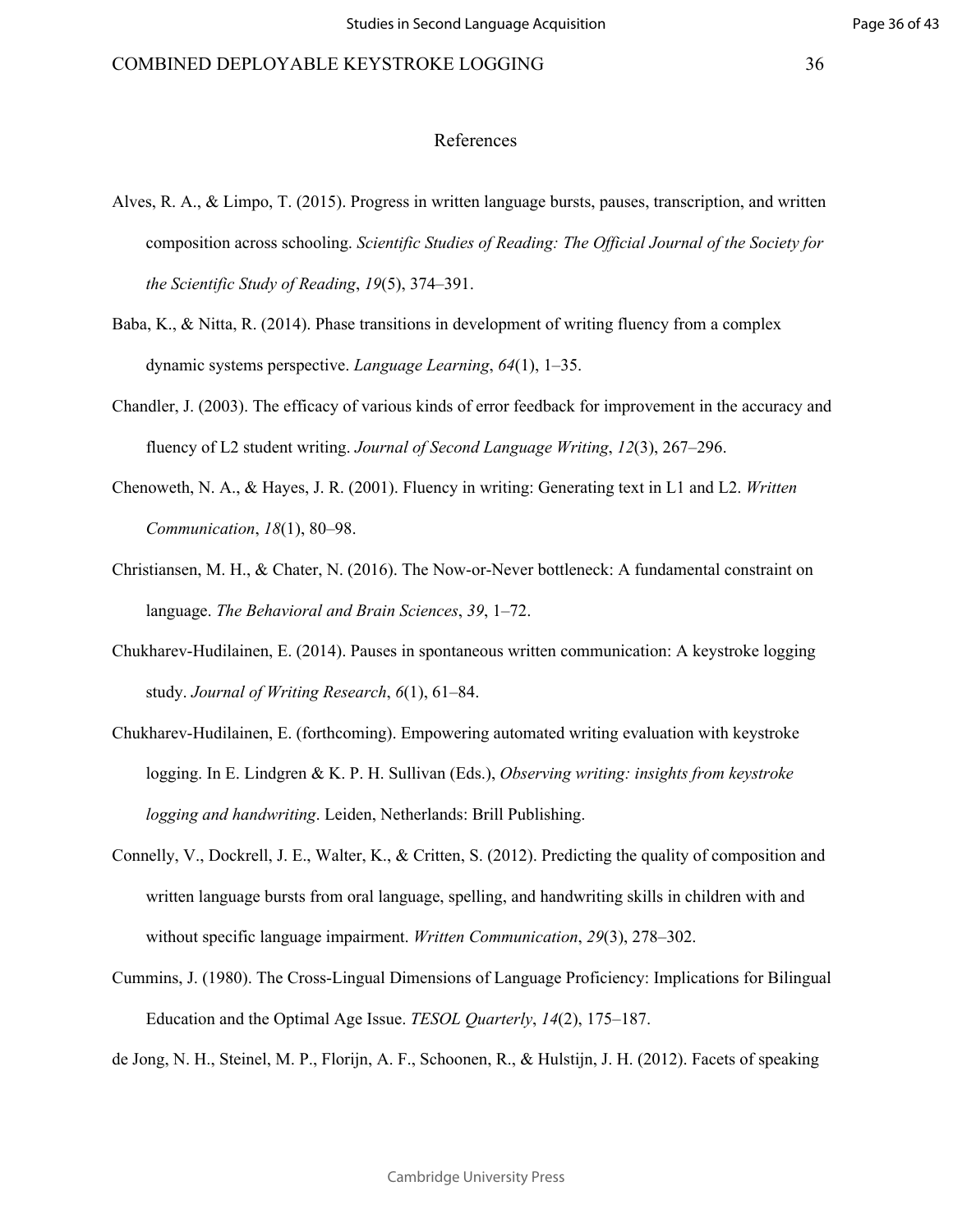[proficiency.](http://paperpile.com/b/Tko6jV/BplDk) *[Studies in Second Language Acquisition](http://paperpile.com/b/Tko6jV/BplDk)*[,](http://paperpile.com/b/Tko6jV/BplDk) *[34](http://paperpile.com/b/Tko6jV/BplDk)*[\(01\), 5–34.](http://paperpile.com/b/Tko6jV/BplDk)

- [De Larios, J. R., Murphy, L., & Marín, J. \(2002\). A critical examination of L2 writing process research. In](http://paperpile.com/b/Tko6jV/9VqnD) [S. Ransdell & M.-L. Barbier \(Eds.\),](http://paperpile.com/b/Tko6jV/9VqnD) *[New Directions for Research in L2 Writing](http://paperpile.com/b/Tko6jV/9VqnD)* [\(pp. 11–47\).](http://paperpile.com/b/Tko6jV/9VqnD) [Netherlands: Springer.](http://paperpile.com/b/Tko6jV/9VqnD)
- [Dell, G. S. \(1986\). A spreading-activation theory of retrieval in sentence production.](http://paperpile.com/b/Tko6jV/SCzXZ) *[Psychological](http://paperpile.com/b/Tko6jV/SCzXZ) [Review](http://paperpile.com/b/Tko6jV/SCzXZ)*[,](http://paperpile.com/b/Tko6jV/SCzXZ) *[93](http://paperpile.com/b/Tko6jV/SCzXZ)*[\(3\), 283–321.](http://paperpile.com/b/Tko6jV/SCzXZ)
- [Derwing, T. M., Munro, M. J., & Thomson, R. I. \(2008\). A longitudinal study of ESL learners' fluency](http://paperpile.com/b/Tko6jV/eGnpN) [and comprehensibility development.](http://paperpile.com/b/Tko6jV/eGnpN) *Applied Linguistics*, *29*[\(3\), 359–380.](http://paperpile.com/b/Tko6jV/eGnpN)

[Durgunoğlu, A. Y. \(2006\). Learning to read in Turkish.](http://paperpile.com/b/Tko6jV/kYur) *Developmental Science*[,](http://paperpile.com/b/Tko6jV/kYur) *[9](http://paperpile.com/b/Tko6jV/kYur)*[\(5\), 437–439.](http://paperpile.com/b/Tko6jV/kYur)

- [Ellis, R., & Yuan, F. \(2004\). The effects of planning on fluency, complexity, and accuracy in second](http://paperpile.com/b/Tko6jV/JxpdE) [language narrative writing.](http://paperpile.com/b/Tko6jV/JxpdE) *Studies in Second Language Acquisition*, *26*[\(1\), 59–84.](http://paperpile.com/b/Tko6jV/JxpdE)
- [Flower, L., & Hayes, J. \(1980\). The dynamics of composing : Making plans and juggling constraints. In](http://paperpile.com/b/Tko6jV/fLJI6) [L. W. Gregg & E. R. Steinberg \(Eds.\),](http://paperpile.com/b/Tko6jV/fLJI6) *Cognitive processes in writing* [\(pp. 31–50\). Hillside, NJ:](http://paperpile.com/b/Tko6jV/fLJI6) [Lawrence Erlbaum Associates.](http://paperpile.com/b/Tko6jV/fLJI6)

development. *Applied Linguistics*, 29(3), 359–38<b[r](http://paperpile.com/b/Tko6jV/fLJI6)>
cearning to read in Turkish. *Developmental Scien*<br>
The effects of planning on fluency, complexity,<br>
ing. *Studies in Second Language Acquisition*, 26<br>
60). The dynamics o [Frid, J., Wengelin, Å., Johansson, V., Johansson, R., & Johansson, M. \(2012\). Testing the temporal](http://paperpile.com/b/Tko6jV/aK92) [accuracy of keystroke logging using the sound card. In](http://paperpile.com/b/Tko6jV/aK92) *[13th International EARLI SIG Writing](http://paperpile.com/b/Tko6jV/aK92) [Conference, Porto, Portugal](http://paperpile.com/b/Tko6jV/aK92)*. Retrieved from

<http://portal.research.lu.se/portal/files/5892439/3412110.pdf>

- [Hacker, D. J., Keener, M. C., & Kircher, J. C. \(2017\). TRAKTEXT: Investigating writing processes using](http://paperpile.com/b/Tko6jV/e3X3u) [eye-tracking technology.](http://paperpile.com/b/Tko6jV/e3X3u) *[Methodological Innovations](http://paperpile.com/b/Tko6jV/e3X3u)*[,](http://paperpile.com/b/Tko6jV/e3X3u) *[10](http://paperpile.com/b/Tko6jV/e3X3u)*[\(2\), 1–18.](http://paperpile.com/b/Tko6jV/e3X3u)
- [Hayes, J. R. \(2012\). Evidence from language bursts, revision, and transcription for translation and its](http://paperpile.com/b/Tko6jV/cj2ht) [relation to other writing processes. In M. Fayol, D. Alamargot, & V. Berninger \(Eds.\),](http://paperpile.com/b/Tko6jV/cj2ht) *[Translation of](http://paperpile.com/b/Tko6jV/cj2ht) [thought to written text while composing](http://paperpile.com/b/Tko6jV/cj2ht)* [\(pp. 15–25\). New York, NY: Psychology Press.](http://paperpile.com/b/Tko6jV/cj2ht)

[Hayes, J. R., & Nash, J. G. \(1996\). On the nature of planning in writing. In C. Levy & S. Ransdell \(Eds.\),](http://paperpile.com/b/Tko6jV/dEDZr)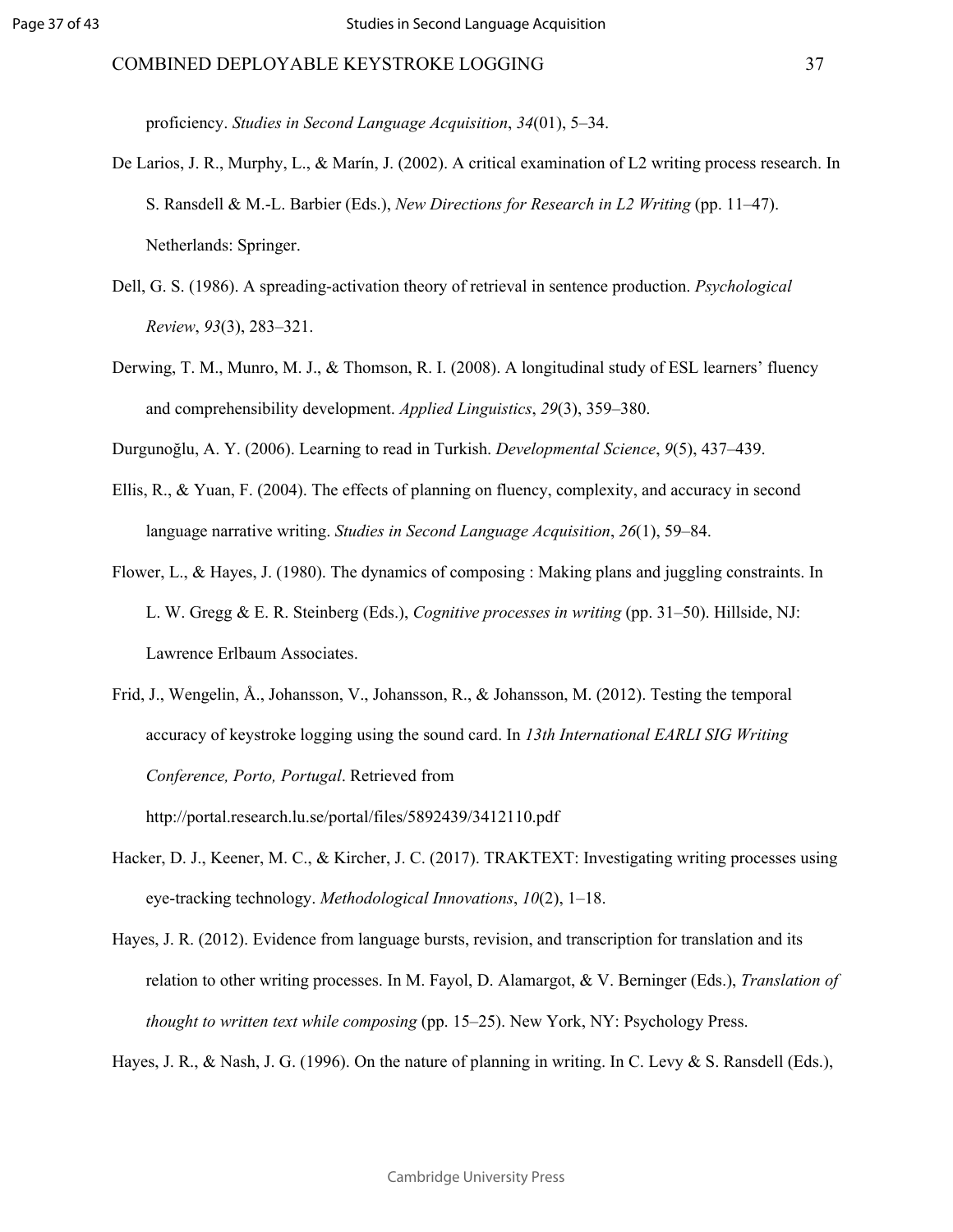*[The science of writing: Theories, methods, individual differences, and applications](http://paperpile.com/b/Tko6jV/dEDZr)* [\(pp. 29–55\).](http://paperpile.com/b/Tko6jV/dEDZr) [Hillside, NJ: Lawrence Erlbaum Associates.](http://paperpile.com/b/Tko6jV/dEDZr)

- [Hennessey, C., & Duchowski, A. T. \(2010\). An open source eye-gaze interface: Expanding the adoption](http://paperpile.com/b/Tko6jV/ovM94) [of eye-gaze in everyday applications.](http://paperpile.com/b/Tko6jV/ovM94) *[Proceedings of the 2010 Symposium on Eye-Tracking](http://paperpile.com/b/Tko6jV/ovM94) [Research and Applications](http://paperpile.com/b/Tko6jV/ovM94)*[. Retrieved from](http://paperpile.com/b/Tko6jV/ovM94) <http://dl.acm.org/citation.cfm?id=1743686>
- [Kim, Y., & Yoon, H. \(2014\). The use of L1 as a writing strategy in L2 writing tasks.](http://paperpile.com/b/Tko6jV/2UVzX) *[GEMA Online](http://paperpile.com/b/Tko6jV/2UVzX) [Journal of Language Studies](http://paperpile.com/b/Tko6jV/2UVzX)*[,](http://paperpile.com/b/Tko6jV/2UVzX) *[14](http://paperpile.com/b/Tko6jV/2UVzX)*[\(03\), 33–50.](http://paperpile.com/b/Tko6jV/2UVzX)
- [Leijten, M., & Waes, L. V. \(2013\). Keystroke logging in writing research.](http://paperpile.com/b/Tko6jV/J78FR) *[Written Communication](http://paperpile.com/b/Tko6jV/J78FR)*[,](http://paperpile.com/b/Tko6jV/J78FR) *[30](http://paperpile.com/b/Tko6jV/J78FR)*[\(3\),](http://paperpile.com/b/Tko6jV/J78FR) [358–392.](http://paperpile.com/b/Tko6jV/J78FR)
- [Lennon, P. \(1990\). Investigating fluency in EFL: A quantitative approach.](http://paperpile.com/b/Tko6jV/oG58r) *[Language Learning](http://paperpile.com/b/Tko6jV/oG58r)*[,](http://paperpile.com/b/Tko6jV/oG58r) *[40](http://paperpile.com/b/Tko6jV/oG58r)*[\(3\),](http://paperpile.com/b/Tko6jV/oG58r) [387–417.](http://paperpile.com/b/Tko6jV/oG58r)
- [Levelt, W. \(1999\). Producing spoken language: A Blueprint of the speaker. In C. Brown & P. Hagoort](http://paperpile.com/b/Tko6jV/gk5z5) [\(Eds.\),](http://paperpile.com/b/Tko6jV/gk5z5) *[The neurocognition of language](http://paperpile.com/b/Tko6jV/gk5z5)* [\(pp. 83–122\). Oxford, UK: Oxford University Press.](http://paperpile.com/b/Tko6jV/gk5z5)
- 2013). Keystroke logging in writing research. W.<br>
ting fluency in EFL: A quantitative approach. La<br>
g spoken language: A Blueprint of the speaker. In<br>
tion of language (pp. 83–122). Oxford, UK: Oxfore,<br>
r, K., & Sullivan, [Lindgren, E., Spelman Miller, K., & Sullivan, K. P. H. \(2008\). Development of fluency and revision in L1](http://paperpile.com/b/Tko6jV/xpBAV) [and L2 writing in Swedish High School years eight and nine.](http://paperpile.com/b/Tko6jV/xpBAV) *[ITL International Journal of Applied](http://paperpile.com/b/Tko6jV/xpBAV) [Linguistics](http://paperpile.com/b/Tko6jV/xpBAV)*[,](http://paperpile.com/b/Tko6jV/xpBAV) *[156](http://paperpile.com/b/Tko6jV/xpBAV)*[, 133–151.](http://paperpile.com/b/Tko6jV/xpBAV)
- [Olive, T. \(2014\). Toward a Parallel and Cascading Model of the Writing System: A Review of Research](http://paperpile.com/b/Tko6jV/3WVfj) [on Writing Processes Coordination.](http://paperpile.com/b/Tko6jV/3WVfj) *[Journal of Writing Research](http://paperpile.com/b/Tko6jV/3WVfj)*[,](http://paperpile.com/b/Tko6jV/3WVfj)  *[6](http://paperpile.com/b/Tko6jV/3WVfj)*[\(2\), 173–194.](http://paperpile.com/b/Tko6jV/3WVfj)
- [Pallotti, G. \(2009\). CAF: Defining, refining and differentiating constructs.](http://paperpile.com/b/Tko6jV/OYBOq) *[Applied Linguistics](http://paperpile.com/b/Tko6jV/OYBOq)*[,](http://paperpile.com/b/Tko6jV/OYBOq) *[30](http://paperpile.com/b/Tko6jV/OYBOq)*[\(4\),](http://paperpile.com/b/Tko6jV/OYBOq) [590–601.](http://paperpile.com/b/Tko6jV/OYBOq)
- [Perkins, J. \(2010\).](http://paperpile.com/b/Tko6jV/ZHMhM) *[Python text processing with NLTK 2.0 Cookbook](http://paperpile.com/b/Tko6jV/ZHMhM)*[. Birmingham, UK: Packt Publishing](http://paperpile.com/b/Tko6jV/ZHMhM) [Ltd.](http://paperpile.com/b/Tko6jV/ZHMhM)
- [Ransdell, S., Arecco, M. R., & Levy, C. M. \(2001\). Bilingual long-term working memory: The effects of](http://paperpile.com/b/Tko6jV/Bbare) [working memory loads on writing quality and fluency.](http://paperpile.com/b/Tko6jV/Bbare) *[Applied Psycholinguistics](http://paperpile.com/b/Tko6jV/Bbare)*[,](http://paperpile.com/b/Tko6jV/Bbare) *[22](http://paperpile.com/b/Tko6jV/Bbare)*[\(1\), 113–128.](http://paperpile.com/b/Tko6jV/Bbare)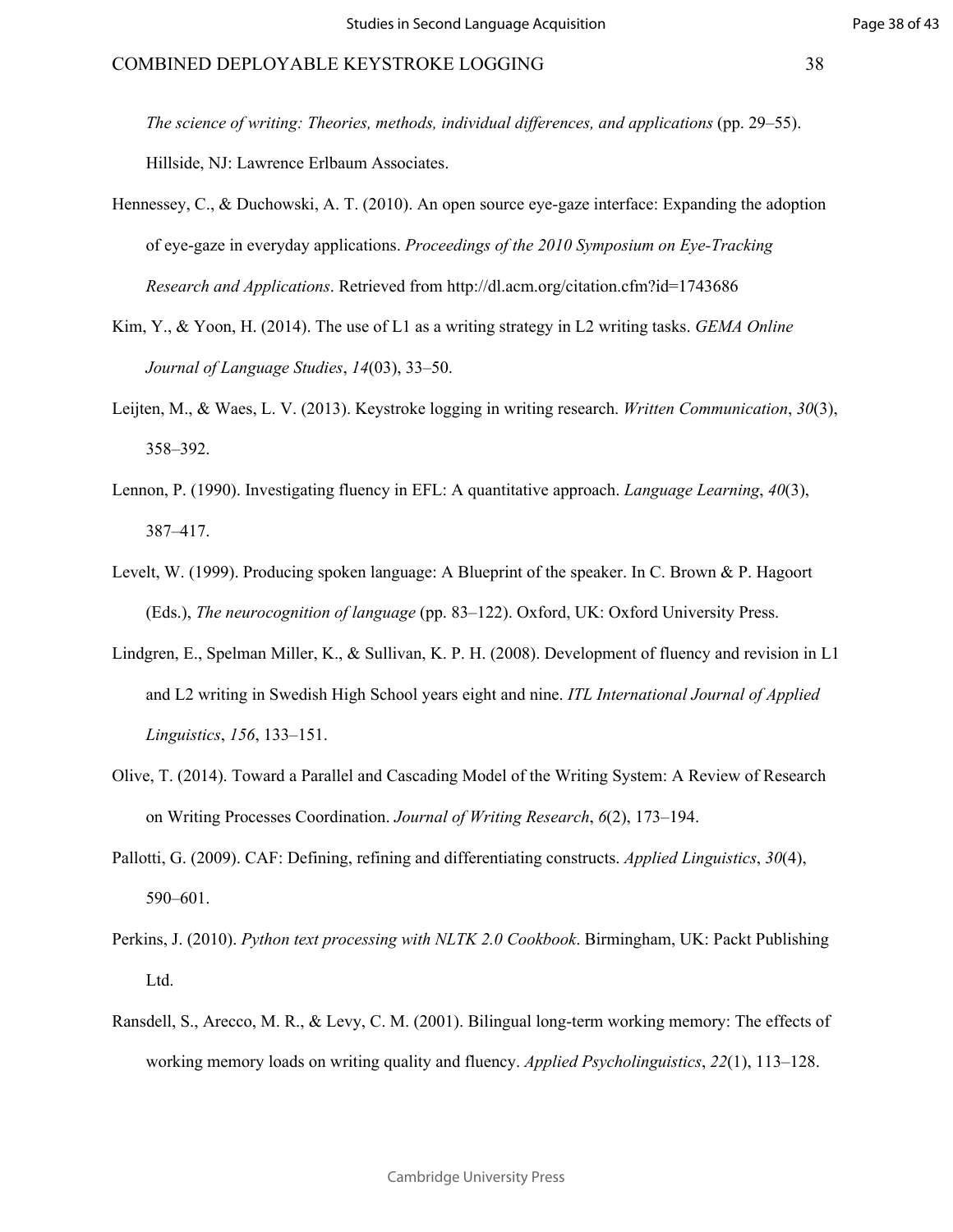- [Révész, A., Ekiert, M., & Torgersen, E. N. \(2016\). The effects of complexity, accuracy, and fluency on](http://paperpile.com/b/Tko6jV/4bcqi) [communicative adequacy in oral task performance.](http://paperpile.com/b/Tko6jV/4bcqi) *[Applied Linguistics](http://paperpile.com/b/Tko6jV/4bcqi)*[,](http://paperpile.com/b/Tko6jV/4bcqi) *[37](http://paperpile.com/b/Tko6jV/4bcqi)*[\(6\), 828–848.](http://paperpile.com/b/Tko6jV/4bcqi)
- [Schoonen, R., Gelderen, A. van, Glopper, K. de, Hulstijn, J., Simis, A., Snellings, P., & Stevenson, M.](http://paperpile.com/b/Tko6jV/u4yq8) [\(2003\). First Language and Second Language Writing: The Role of Linguistic Knowledge, Speed of](http://paperpile.com/b/Tko6jV/u4yq8) [Processing, and Metacognitive Knowledge.](http://paperpile.com/b/Tko6jV/u4yq8) *[Language Learning](http://paperpile.com/b/Tko6jV/u4yq8)*[,](http://paperpile.com/b/Tko6jV/u4yq8) *[53](http://paperpile.com/b/Tko6jV/u4yq8)*[\(1\), 165–202.](http://paperpile.com/b/Tko6jV/u4yq8)

[Simpson, S., & Torrance, M. \(2007\). EyeWrite \(Version 5.1\).](http://paperpile.com/b/Tko6jV/PZO0S)

- [Skehan, P., & Foster, P. \(1997\). Task type and task processing conditions as influences on foreign](http://paperpile.com/b/Tko6jV/YLUKe) [language performance.](http://paperpile.com/b/Tko6jV/YLUKe) *Language Teaching Research*, *1*(3), 185–211.
- [Spelman Miller, K. \(2000\). Academic writers on-line: investigating pausing in the production of text.](http://paperpile.com/b/Tko6jV/pF9ct) *[Language Teaching Research](http://paperpile.com/b/Tko6jV/pF9ct)*, *4*(2), 123–148.
- [Torrance, M. \(2012\). EyeWrite—A tool for recording writers' eye movements.](http://paperpile.com/b/Tko6jV/eui8o) *[Learning to Write](http://paperpile.com/b/Tko6jV/eui8o) [Effectively: Current Trends in European Research](http://paperpile.com/b/Tko6jV/eui8o)*, *25*, 355.
- [Torrance, M. \(2015\). Understanding planning in text production. In C. A. MacArthur, S. Graham, & J.](http://paperpile.com/b/Tko6jV/A7EfZ) [Fitzgerald \(Eds.\),](http://paperpile.com/b/Tko6jV/A7EfZ) *[Handbook of Writing Research](http://paperpile.com/b/Tko6jV/A7EfZ)* [\(pp. 72–87\). New York, NY: Guilford Press.](http://paperpile.com/b/Tko6jV/A7EfZ)
- Language Teaching Resea[r](http://paperpile.com/b/Tko6jV/pF9ct)ch, 1(3), 185–211.<br>Academic writers on-line: investigating pausing i<br>search, 4(2), 123–148.<br>rite—A tool for recording writers' eye movemen<br>ends in European Research, 25, 355.<br>standing planning in te [Torrance, M., Johansson, R., Johansson, V., & Wengelin, Å. \(2016\). Reading during the composition of](http://paperpile.com/b/Tko6jV/E2Zvk) [multi-sentence texts: an eye-movement study.](http://paperpile.com/b/Tko6jV/E2Zvk) *Psychological Research*, *[80](http://paperpile.com/b/Tko6jV/E2Zvk)*[\(5\), 729–743.](http://paperpile.com/b/Tko6jV/E2Zvk)
- [Torrance, M., Rønneberg, V., Johansson, C., & Uppstad, P. H. \(2016\). Adolescent Weak Decoders](http://paperpile.com/b/Tko6jV/Z2IwW) [Writing in a Shallow Orthography: Process and Product.](http://paperpile.com/b/Tko6jV/Z2IwW) *[Scientific Studies of Reading: The Official](http://paperpile.com/b/Tko6jV/Z2IwW) [Journal of the Society for the Scientific Study of Reading](http://paperpile.com/b/Tko6jV/Z2IwW)*[,](http://paperpile.com/b/Tko6jV/Z2IwW) *[20](http://paperpile.com/b/Tko6jV/Z2IwW)*[\(5\), 375–388.](http://paperpile.com/b/Tko6jV/Z2IwW)
- [Uppstad, P. H., & Solheim, O. J. \(2007\). Aspects of fluency in writing.](http://paperpile.com/b/Tko6jV/5NWVH) *[Journal of Psycholinguistic](http://paperpile.com/b/Tko6jV/5NWVH) [Research](http://paperpile.com/b/Tko6jV/5NWVH)*[,](http://paperpile.com/b/Tko6jV/5NWVH) *[36](http://paperpile.com/b/Tko6jV/5NWVH)*[\(2\), 79–87.](http://paperpile.com/b/Tko6jV/5NWVH)
- [van Galen, G. P. \(1991\). Handwriting: Issues for a psychomotor theory.](http://paperpile.com/b/Tko6jV/JnUOx) *[Human Movement Science](http://paperpile.com/b/Tko6jV/JnUOx)*[,](http://paperpile.com/b/Tko6jV/JnUOx) *[10](http://paperpile.com/b/Tko6jV/JnUOx)*[\(2\),](http://paperpile.com/b/Tko6jV/JnUOx) [165–191.](http://paperpile.com/b/Tko6jV/JnUOx)

[Van Waes, L., & Leijten, M. \(2015\). Fluency in writing: A multidimensional perspective on writing](http://paperpile.com/b/Tko6jV/zxc4I)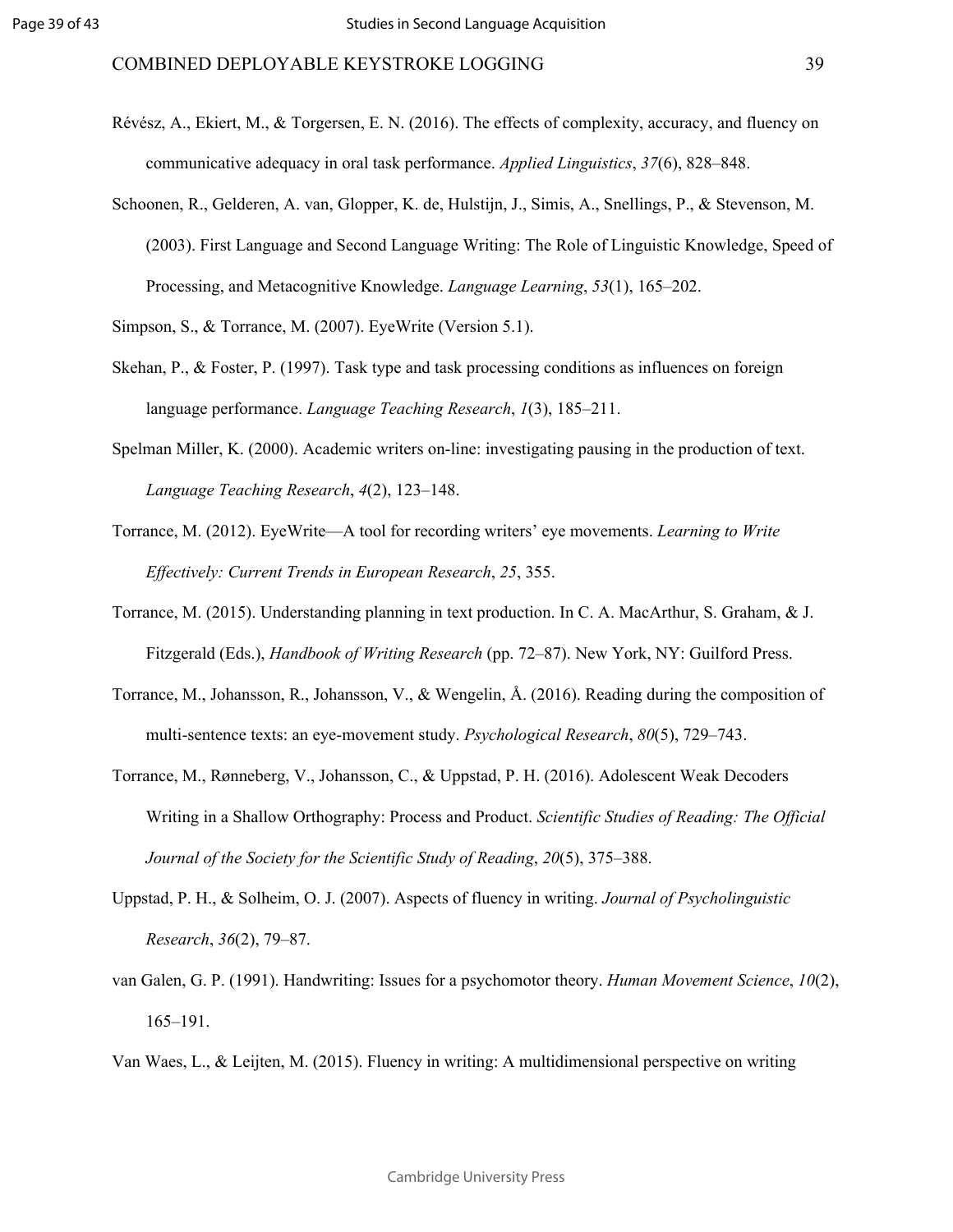Page 40 of 43

[fluency applied to L1 and L2.](http://paperpile.com/b/Tko6jV/zxc4I) *[Computers and Composition](http://paperpile.com/b/Tko6jV/zxc4I)*[,](http://paperpile.com/b/Tko6jV/zxc4I) *[38, Part A](http://paperpile.com/b/Tko6jV/zxc4I)*[, 79–95.](http://paperpile.com/b/Tko6jV/zxc4I)

- [Wengelin, A., Torrance, M., Holmqvist, K., Simpson, S., Galbraith, D., Johansson, V., & Johansson, R.](http://paperpile.com/b/Tko6jV/gBS0b) [\(2009\). Combined eyetracking and keystroke-logging methods for studying cognitive processes in](http://paperpile.com/b/Tko6jV/gBS0b) [text production.](http://paperpile.com/b/Tko6jV/gBS0b) *[Behavior Research Methods](http://paperpile.com/b/Tko6jV/gBS0b)*[,](http://paperpile.com/b/Tko6jV/gBS0b) *[41](http://paperpile.com/b/Tko6jV/gBS0b)*[\(2\), 337–351.](http://paperpile.com/b/Tko6jV/gBS0b)
- [Wolfe-Quintero, K., Inagaki, S., & Kim, H.-Y. \(1998\).](http://paperpile.com/b/Tko6jV/qNTp5) *[Second language development in writing:](http://paperpile.com/b/Tko6jV/qNTp5) [Measures of fluency, accuracy, & complexity](http://paperpile.com/b/Tko6jV/qNTp5)*[. Honolulu, HI: University of Hawaii Press.](http://paperpile.com/b/Tko6jV/qNTp5)
- $F = \frac{1}{2}$ [Wolfersberger, M. \(2003\). L1 to L2 writing process and strategy transfer: A look at lower proficiency](http://paperpile.com/b/Tko6jV/C4wr1) [writers.](http://paperpile.com/b/Tko6jV/C4wr1) *[TESL-EJ](http://paperpile.com/b/Tko6jV/C4wr1)*[,](http://paperpile.com/b/Tko6jV/C4wr1)  *[7](http://paperpile.com/b/Tko6jV/C4wr1)*[\(2\), 1–12.](http://paperpile.com/b/Tko6jV/C4wr1)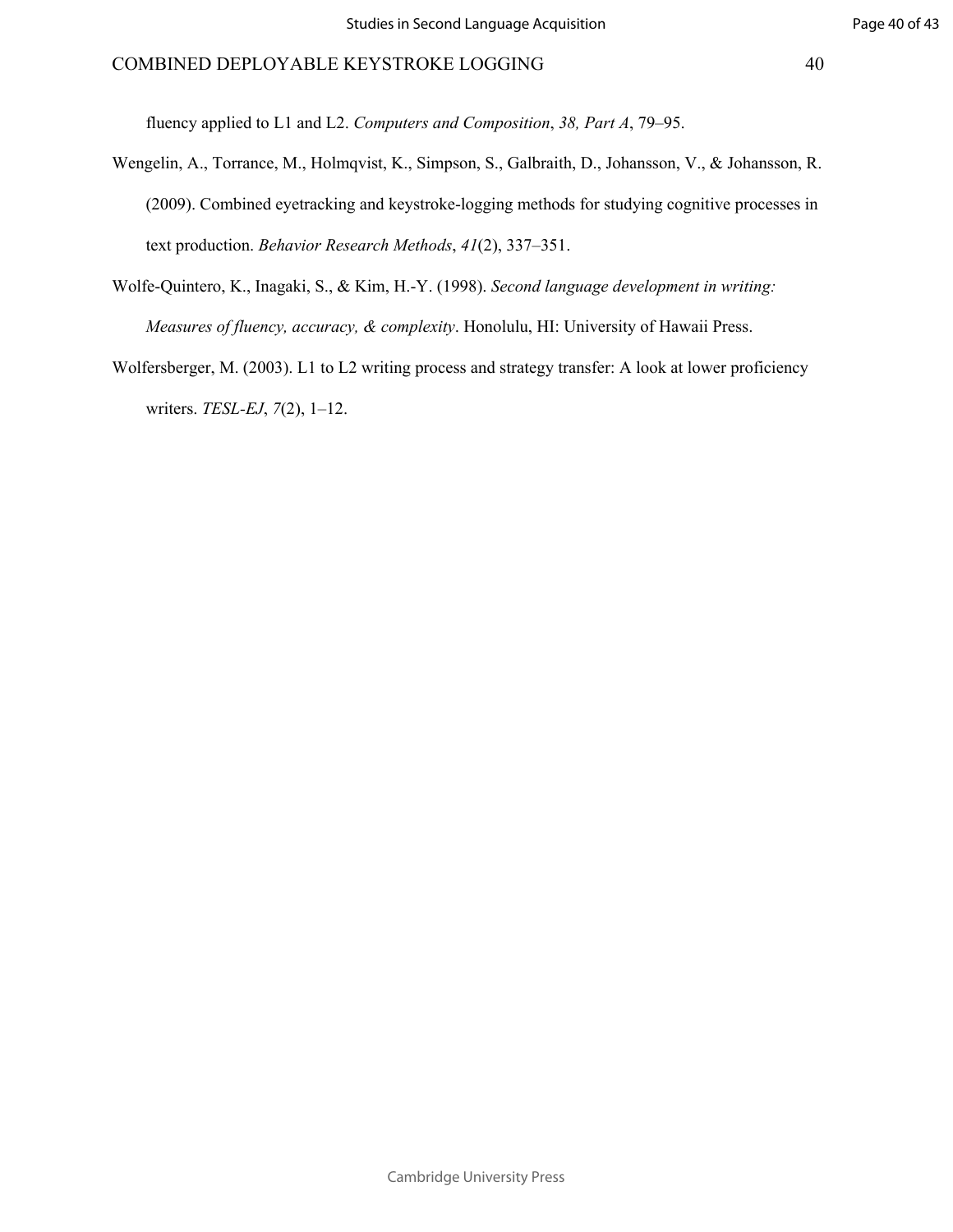

*Figure 1***.** Process graph visualization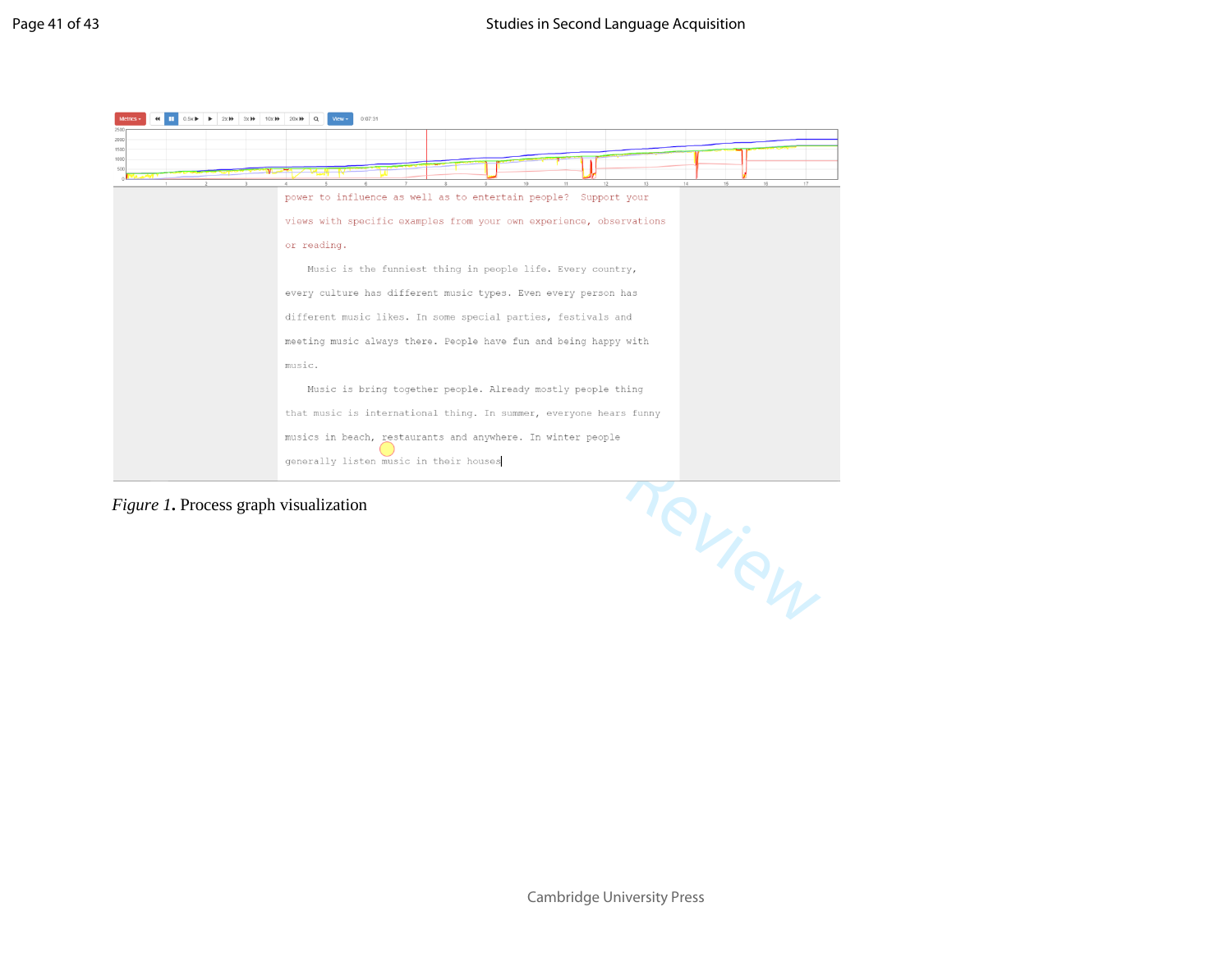Music is impthe funniest thing in people life. Every country-, every culture-even-every person haslike different mucsic has differen t musics ty types. Even every person is has different music likjees. In some partiespecial parties, tests and ivals and meetingshq becmusic always there. People have fun and nd being happy with music.<sup>1-think-</sup>

Music-s ebring together people. +NIn the some aLAIdready allmostly people thigng that music is international thing. HNn summer, eveevery one hears junny musics in beach restoraaurants and soanywhere. In winter people generally helisten music in their music do to te-how music influcence-pees people mode.

become good mode but some situation can be different.

Tek Teknoloji hepimizin hayatında uzun süredir var olan bir durumuzun süredir hayatımız bulunuyor. Dünyamız geliştikçe teknoloji iyi eye aa da kötüğ nimetlerini bize daha fazla sunuyor. Teknolojiyle birlikte hayatımıza giren ve belki herher dakika kulolanlandığımız internet, internet aracılığıyla da sosyal medyayla tanışmış oluyoruz. Sosyal medya üezerinde yaşadığımız dünyadan kat kat büyük öggörünüyor gözümüze. Ckulda, iştei-, sokakta iletişim kurduğumuz insan sayısından fazla sosyal medyadan edindiğimiz arkadaslarımız oluvor.

Sosayal ameemedya arkadaslıklarına dair bir çok fikir akımı vare-, Kimi insanlar bunun For Pearlinear Command Ve Cagimiza uygun olduğunu düşünürken<br>
For Pearlinear Command Ve Cagimiza uygun olduğunu düşünürken<br>
For Pearlinear Command Ve Cagimiza uygun olduğunu düşünürken<br>
For Pearlinear Command Command Comma

> Anlattıklarımı ölzeezetleyecek olursam, ibanternmeet ve sosyal medya üzerinden kurulan arkadaslık iliskilerinin samimiyetten ve gerçeklikten uzak olduğunu, kisiyi hayal kırıklığına sürükveleleyebileecceğini düşünüyorum.

*Figure 2***.** Pause analysis visualization of texts produced by the same participant in L2 (English) and L1 (Turkish)